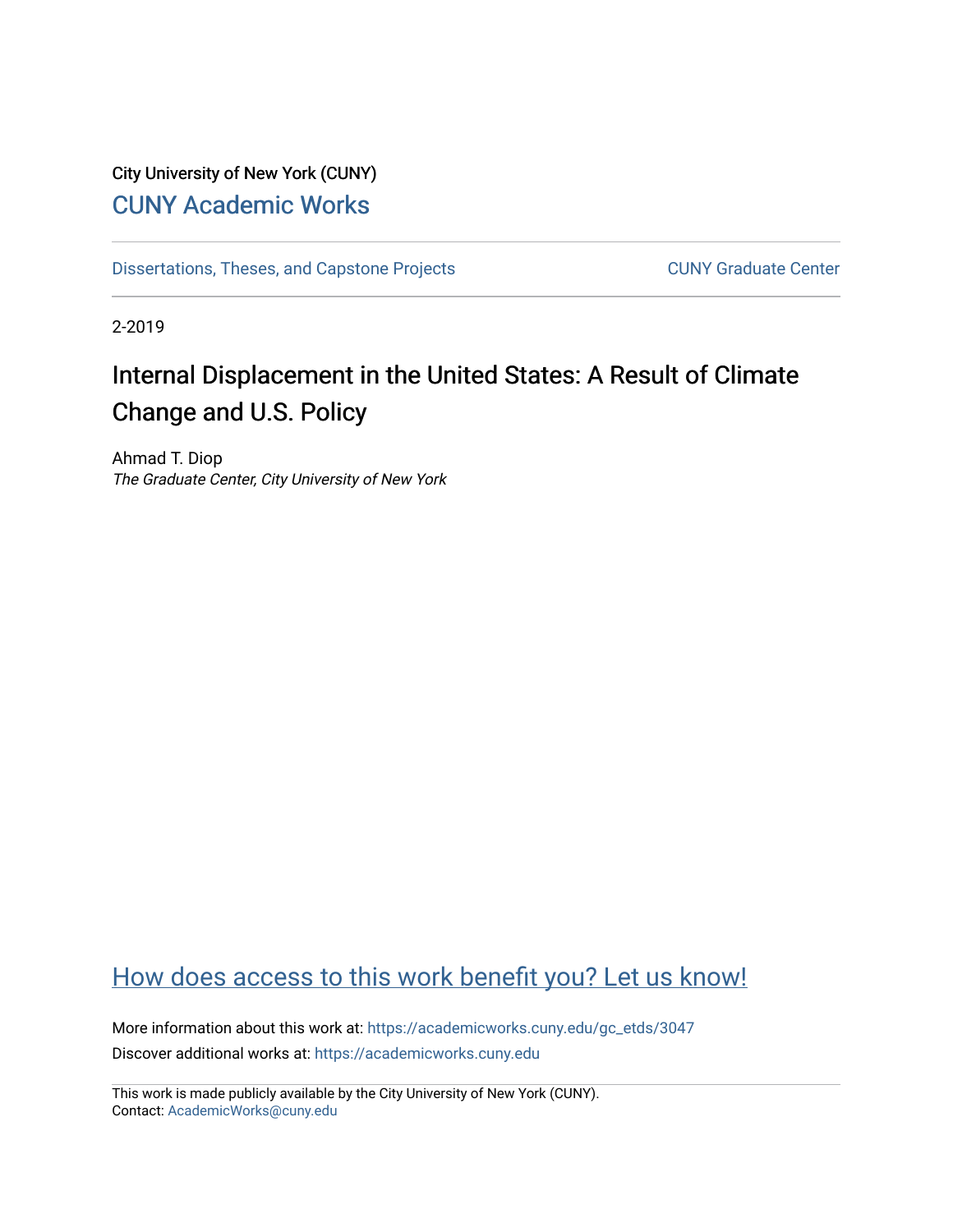# INTERNAL DISPLACEMENT IN THE UNITED STATES: A RESULT OF CLIMATE CHANGE AND U.S. POLICY

by

### AHMAD TIDJANY DIOP

A master's thesis submitted to the Graduate Faculty in Liberal Studies in partial fulfillment of the requirements for the degree of Master of Arts, The City University of New York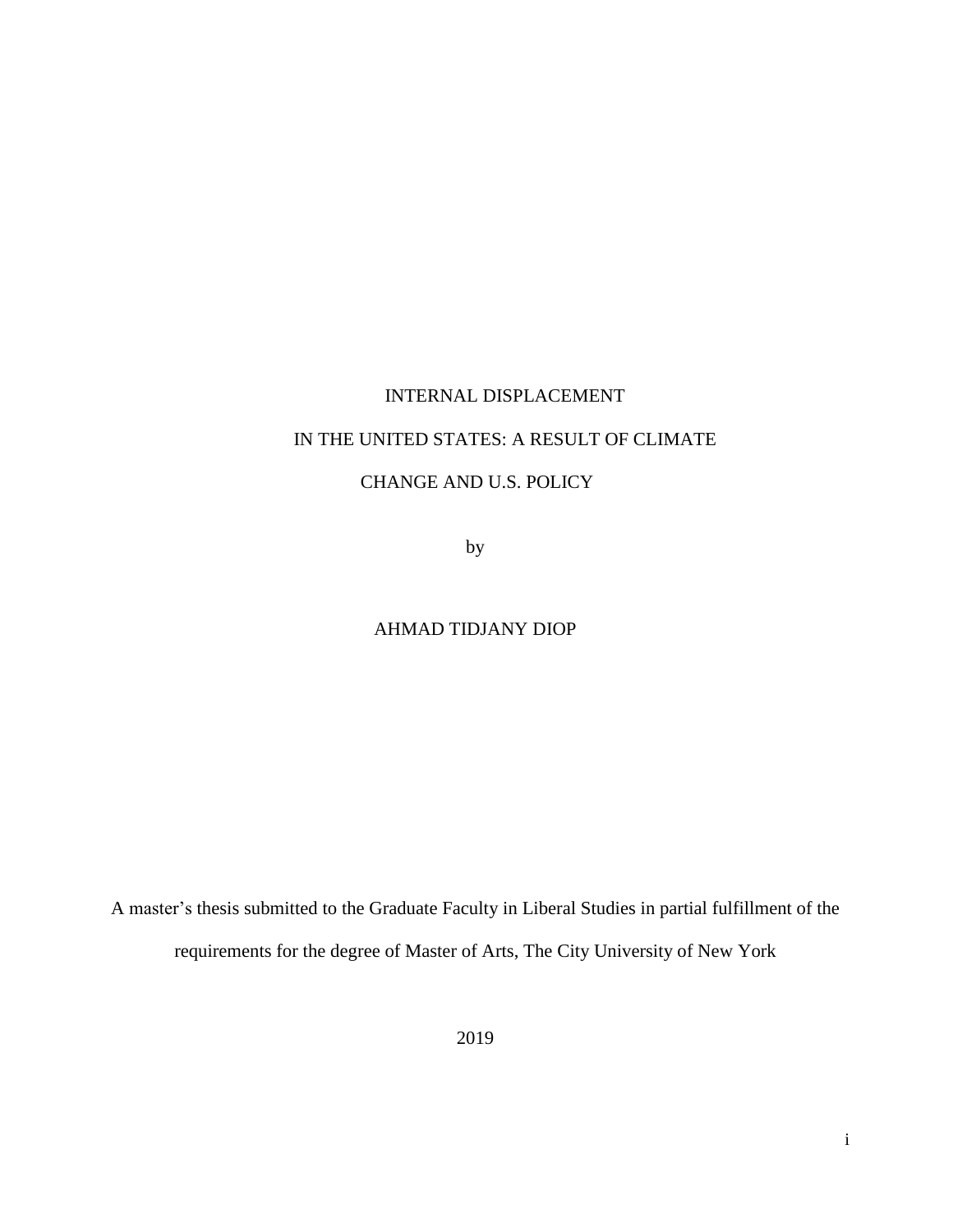## © 2019

## AHMAD TIDJANY DIOP

## All Rights Reserved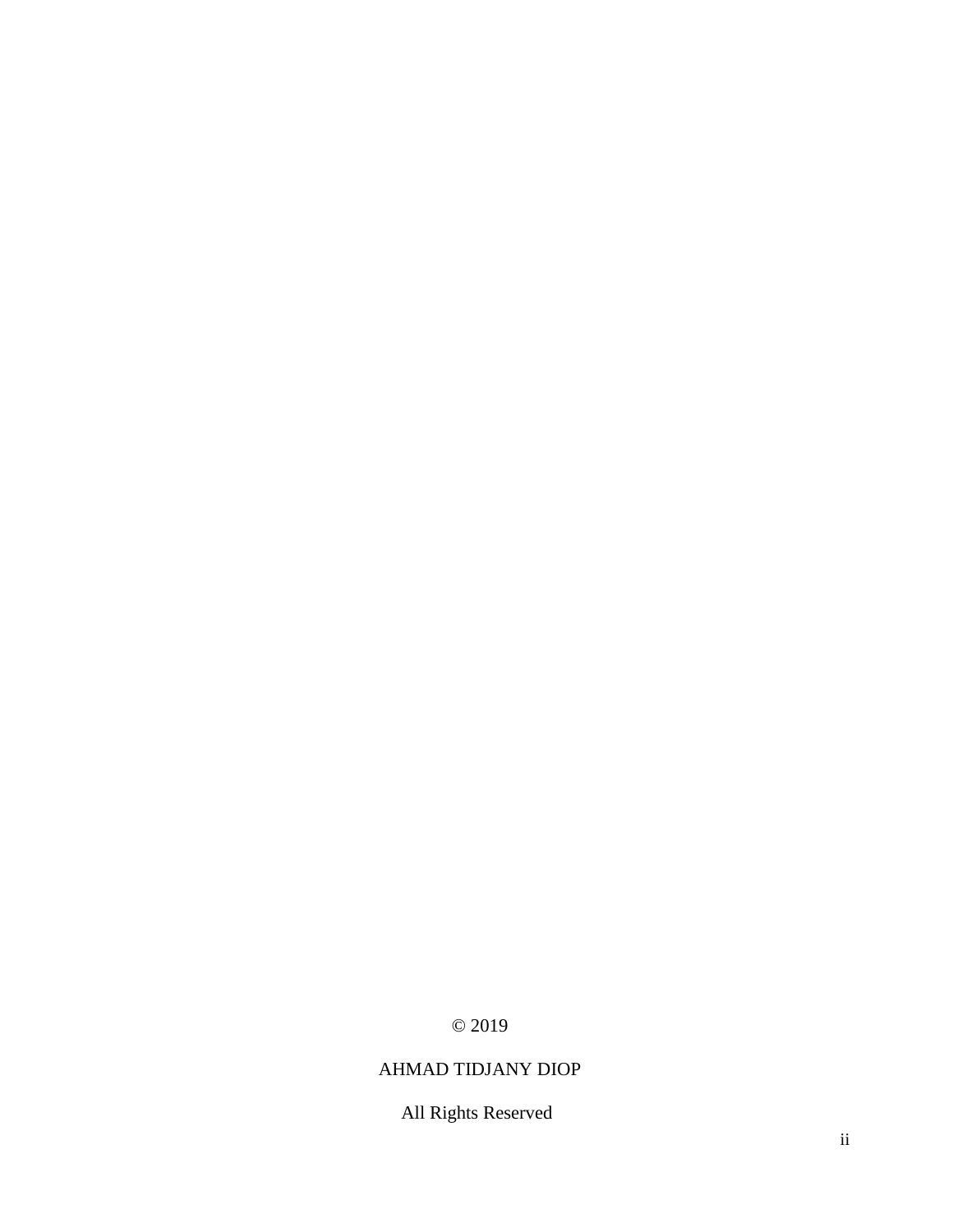Internal Displacement in the United States: A Result of Climate Change and U.S. Policy

by

Ahmad Tidjany Diop

This manuscript has been read and accepted for the Graduate Faculty in Liberal Studies in satisfaction of the thesis requirement for the degree of Master of Arts.

Date Karen R. Miller

Thesis Advisor

Date Elizabeth Macaulay-Lewis

Executive Officer

THE CITY UNIVERSITY OF NEW YORK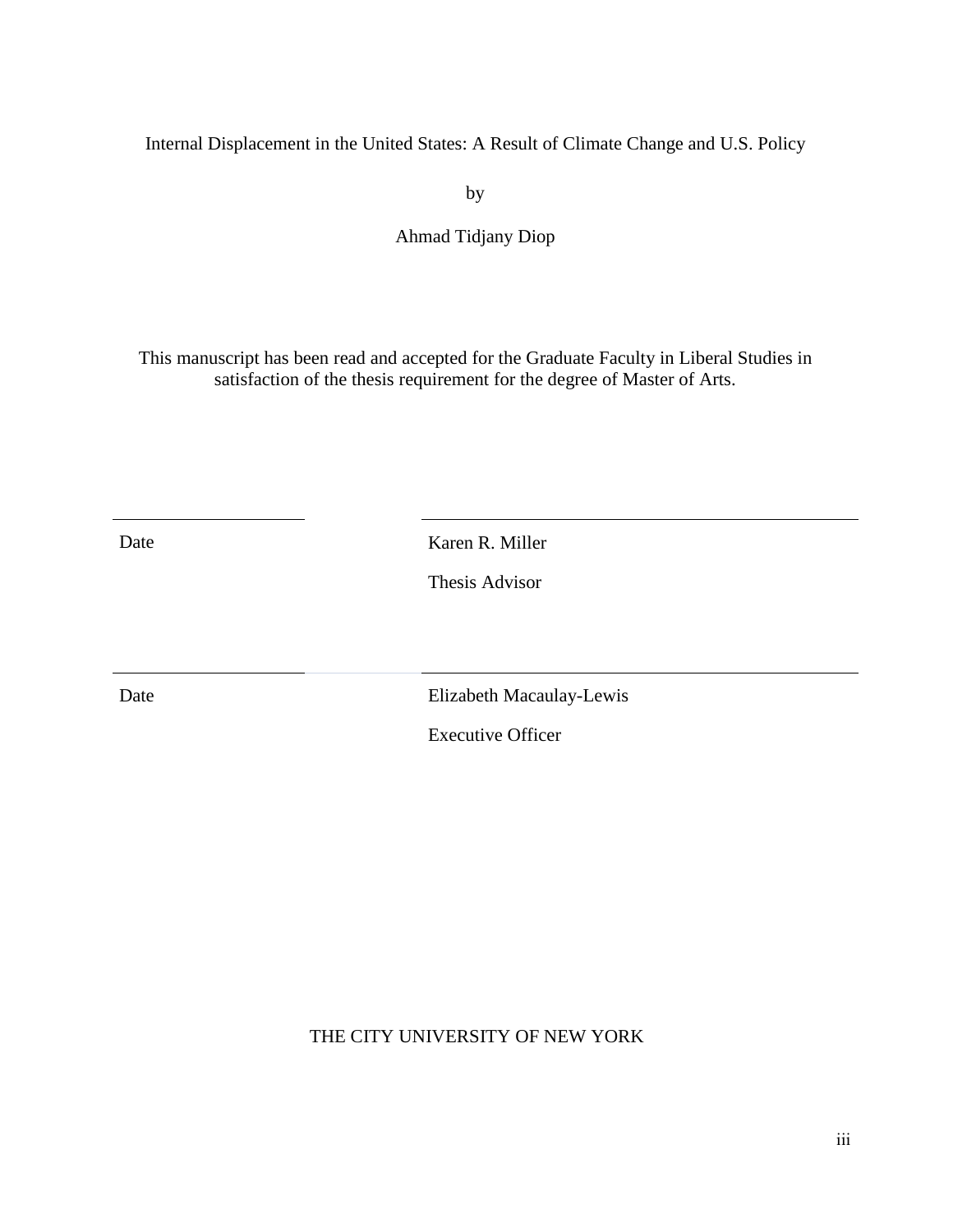#### **Abstract**

### Internal Displacement in the United States: A Result of Climate Change and U.S.

Policy by

#### Ahmad Tidjany Diop

Advisor: Karen Miller

This thesis will focus on arguments for an open border. I demonstrate that open borders are necessary because land is scarce. I focus on the United States, which is currently dealing with internal displacement due to climate change. The moral, human rights, and political claims I will make open borders are reasonable because climate change will make certain parts of the world uninhabitable.

When I say internal displacement I am referring to those displaced in the United States due to climate change as we have seen with Hurricane Katrina in which residents of New Orleans were displaced from their homes and relocated to Houston and other states due to the breaking of the levies. The climate is continuously changing for the worse, although perceptions of this shift depend on how one views climate change.

Climate change is accelerating, as we can see from recent wildfires in California and the melting of icebergs in Antarctica. The earth is warming and sea levels are rising. This thesis examines the deleterious effects that these shifts are having on human populations. As things currently stand there is a large buildup of heat in the oceans which suggest that there is a faster rate of global warming according to recent scientific studies. I argue that it is the responsibility of all nations to address this crisis and to welcome climate refugees.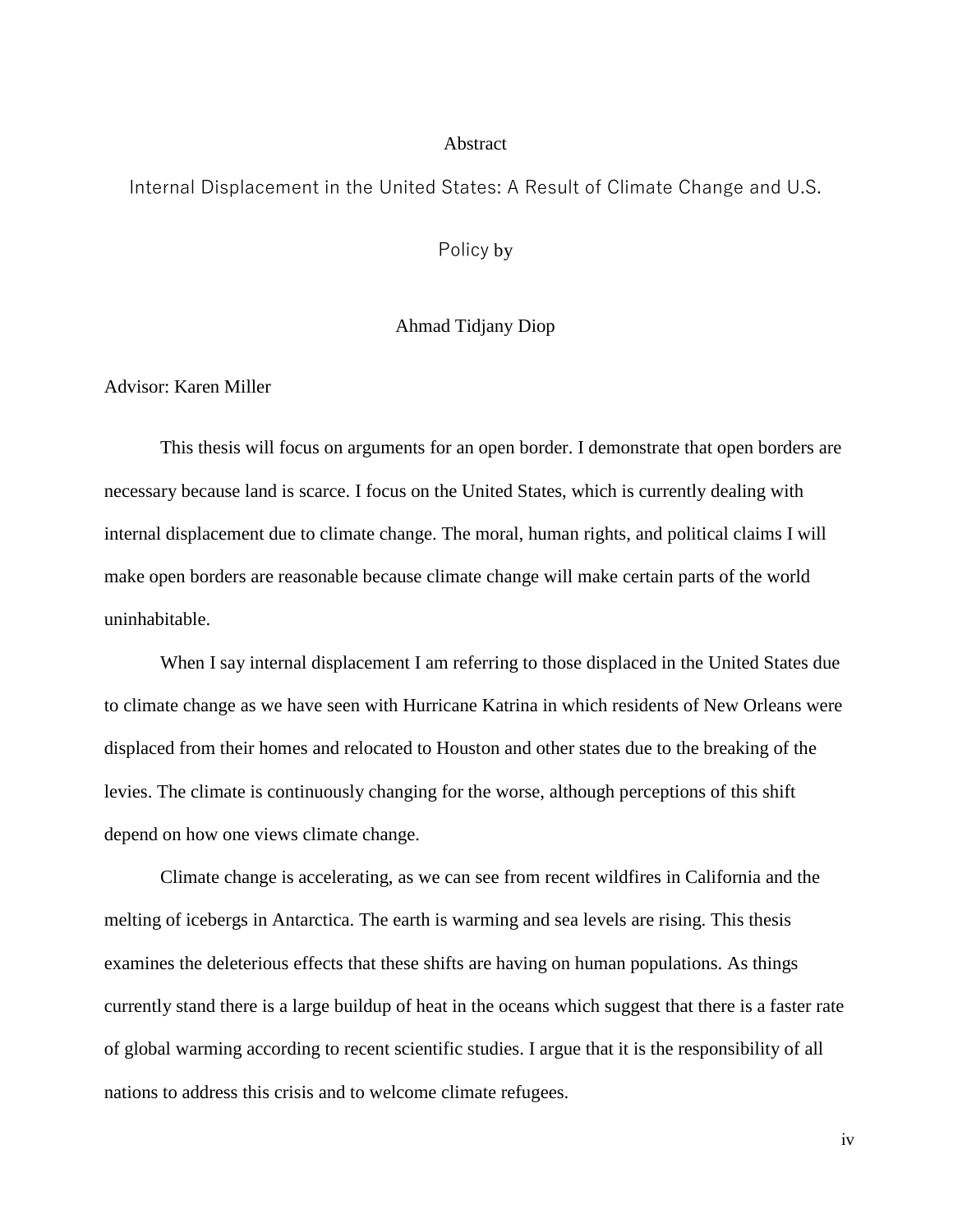## TABLE OF CONTENTS

| <b>CHAPTER 1: INTRODUCTION</b>                                  | pp. $1$ |
|-----------------------------------------------------------------|---------|
| <b>CHAPTER 2: OPEN BORDERS</b>                                  | pp. 2   |
| <b>CHAPTER 3: ISLE DE JEAN CHARLES</b>                          | pp. 9   |
| CHAPTER 4: THE INDIAN REMOVAL ACT OF 1814-1858                  | pp. 13  |
| CHAPTER 5: INTERNALLY DISPLACED PEOPLE OF ISLES DE JEAN CHARLES | pp. 21  |
| CHAPTER 6: INTERNALLY DISPLACED PEOPLE OF THE PACIFIC ISLANDS   | pp. 30  |
| CHAPTER 7: INTERNALLY DISPLACED PEOPLE UNDER THE TRUMP          |         |
| <b>ADMINISTRATION</b>                                           | pp. 38  |
| CHAPTER 8: THE UNITED NATIONS GUIDING PRINCIPLES ON INTERNAL    |         |
| <b>DEVELOPMENT</b>                                              | pp. 45  |
| <b>CHAPTER 9: CONCLUSION</b>                                    | pp. 49  |
| <b>BIBLIOGRAPHY</b>                                             | pp. 50  |

v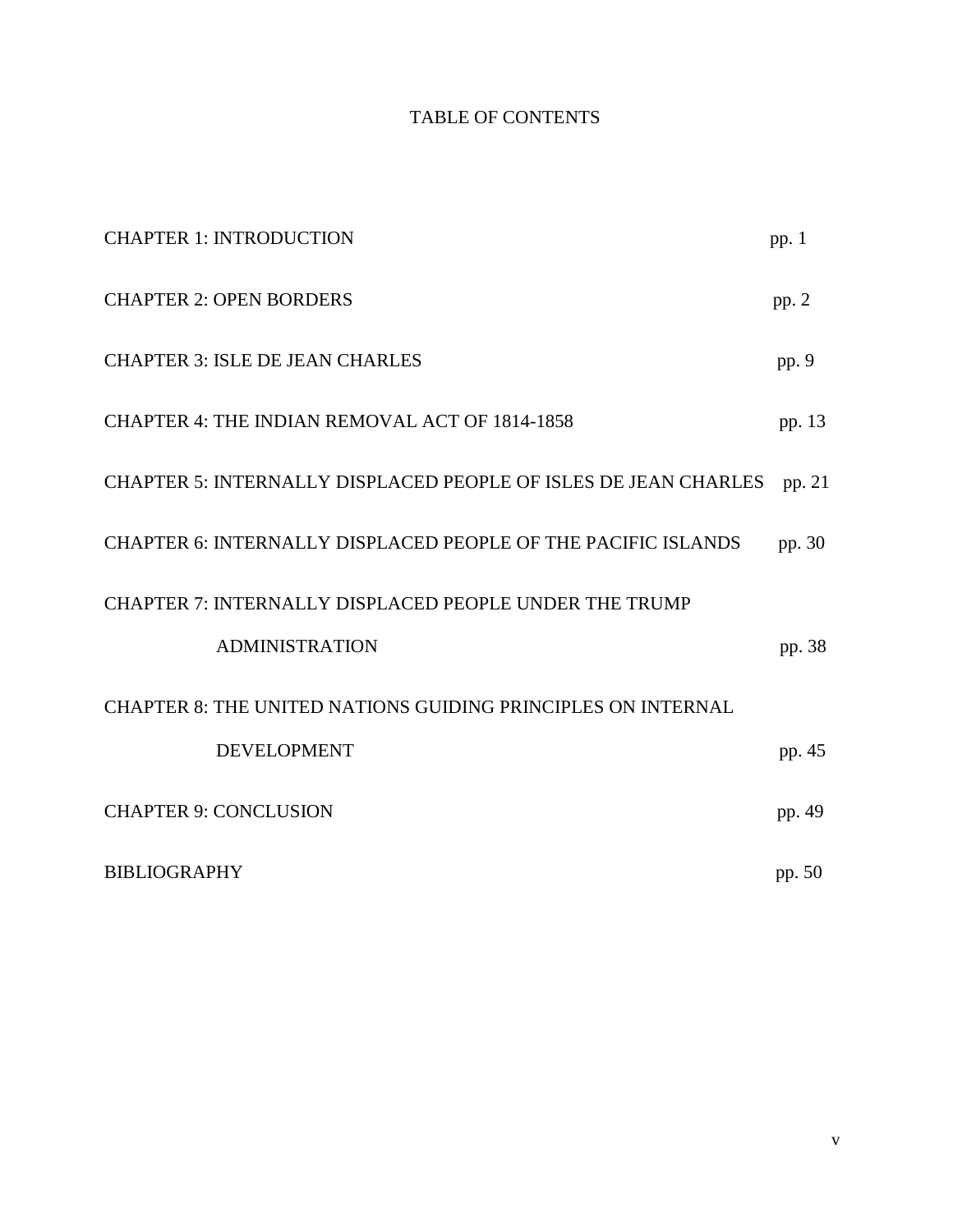#### **CHAPTER 1: INTRODUCTION**

This thesis argue that in order to advocate for open borders we must make *Moral, Human Rights and Political claims.* The *Moral* claim is that sovereign states are not morally entitled to restrict immigration. This claim is based on two interrelated assumptions with the first assumption being that all human beings are of equal moral worth. The second assumption is that a moral justification is necessary when it comes to the restriction of freedom. The *Human Rights* claim is built on the notion that contemporary border policies challenge human rights principles. Human trafficking and smuggling are direct outcomes of border policies. The existence of borders is also producing a situation where migrants are dying in their efforts to cross borders. The *Political* claim makes it known that the shortcomings in the current approaches to migration is due to the restrictive policies sets forth by governments.

When life becomes unsustainable for those effected by climate change it leads to migration crises by displacing people effected by climate change. The moral claim that can be made with climate change is that since the responsibility of climate change belongs largely to rich countries, but effects poor countries at a disproportionate rate, it only makes sense for those rich countries to take in displaced people because their actions are the reason why we have displaced people in the first place. We will examine these questions by considering a resettlement program in the U.S. and then in the Pacific islands.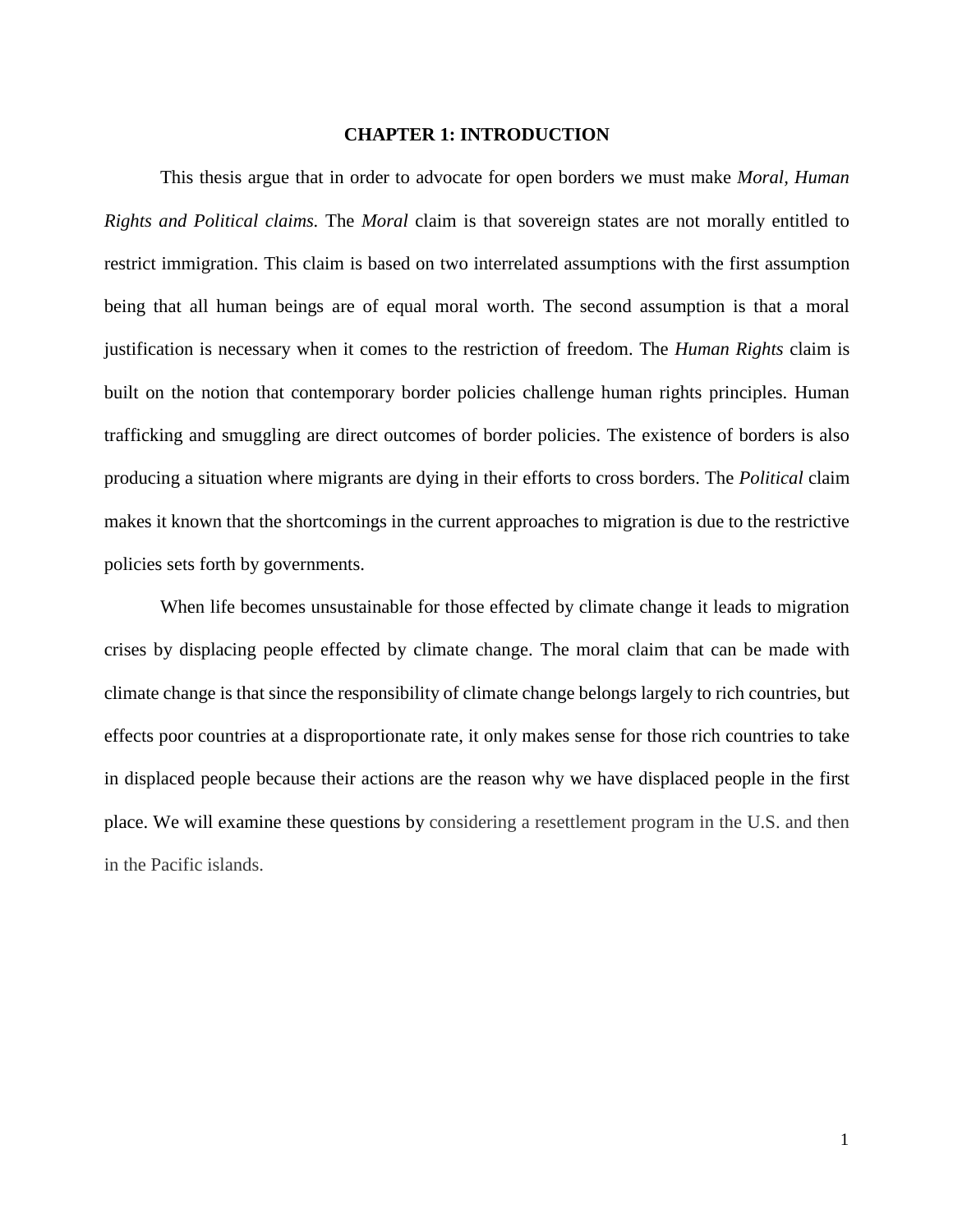#### **CHAPTER 2: OPEN BORDERS**

#### *Moral*

States are not morally entitled to restrict immigration. That is the moral claim made by one of the advocates for open borders, Joseph Caren. Caren bases this moral claim on two interrelated assumptions. The first tells us that "in evaluating the moral status of alternative forms of political and social organization, we must start from the premise that all human beings are of equal moral worth"<sup>1</sup>. He bases this claim on Article 1 of the Universal Declaration of Human Rights, which was adopted by the United Nations General Assembly in 1948, "All human beings are born free and equal in dignity and rights." The second interrelated assumption asserts that the restriction of freedom of movement requires a moral justification. One thing to know about these two interrelated assumptions is that they undergird "the claim to moral legitimacy of every contemporary democratic regime."<sup>2</sup>

Hence borders should be open because freedom of movement is crucial for equality of opportunity. Equality of opportunity is a political theory that focuses on the idea that people should be able to compete on equal terms. People have to be able to move where the opportunities are in order to compete for them, making freedom of movement an essential prerequisite for equality of opportunity. It is recognized in principle within democratic states that "access to social positions should be determined by an individual's actual talents and effort and not limited on the basis of birthrelated characteristics such as class, race, or gender that are not relevant to the capacity to perform well in the position"<sup>3</sup>. This recognition of equal opportunity in principle within democratic states is

<sup>&</sup>lt;sup>1</sup> Carens, John H., "The Case for Open Borders," In The Ethics of Immigration, 225-255. Oxford University Press, 2013

 $<sup>2</sup>$  Ibid.</sup>

<sup>3</sup> Ibid.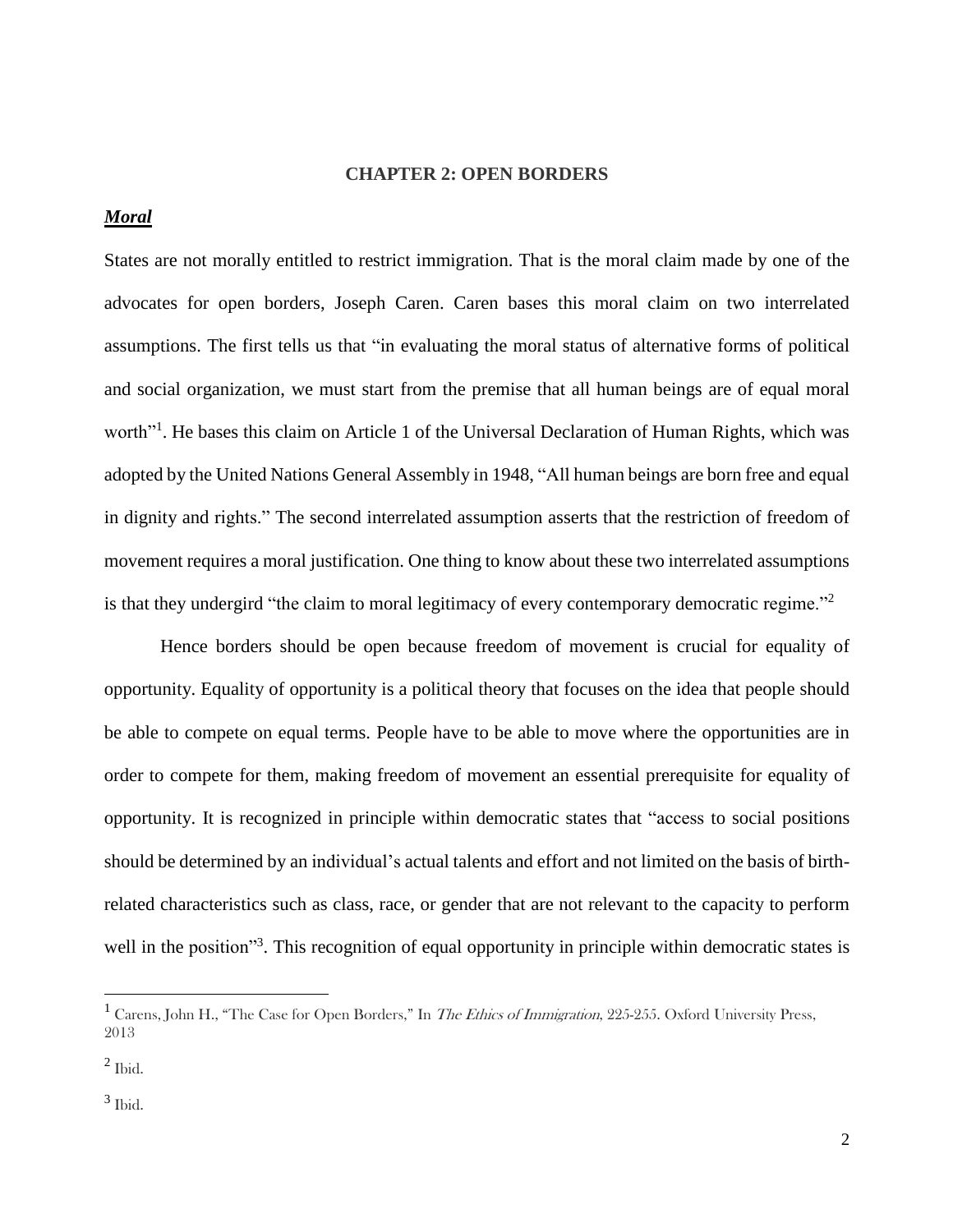highly connected to the first interrelated assumption that all human beings are of equal moral worth because there is no natural hierarchies of birth that authorize people to advantageous social positions.

Some commitment to economic, social, and political equality within these democratic states causes a commitment to equal moral worth, partly as a means of realizing equal freedom and equal opportunity and partly as a desirable end in itself. With freedom of movement we can expect reductions in the existing political, social, and economic inequalities within these democratic states. "There are millions of people in poor states today who long for the freedom and economic opportunity they could find in Europe or North America." <sup>4</sup> They take great risks in numerous numbers to cross the border by way of border smugglers which is a business nowadays. If we want to take seriously the claims of all individuals as free and equal in moral worth then it would be hard to justify the exclusion of poor people from sovereign countries.

Freedom of movement needs a justification, since state control over immigration restricts human freedom of movement. "Freedom of movement cannot be unconstrained, but restrictions on freedom of movement require some sort of moral justification, that is, some arguments as to why the restriction on freedom is in the interest of, and fair to, all those who are subject to it<sup>5</sup>.

"First, state control over immigration limits freedom of movement. The right to go where you want is an important human freedom in itself. It is precisely this freedom, and all that this freedom makes possible, that is taken away by Imprisonment. Freedom of movement is also a prerequisite to many other freedoms."<sup>6</sup> As long as it does not interfere with the permissible claims of others, people are free to live their lives as they choose, meaning they have to be free to move where they want.

<sup>4</sup> Ibid.

<sup>5</sup> Ibid.

<sup>6</sup> Ibid.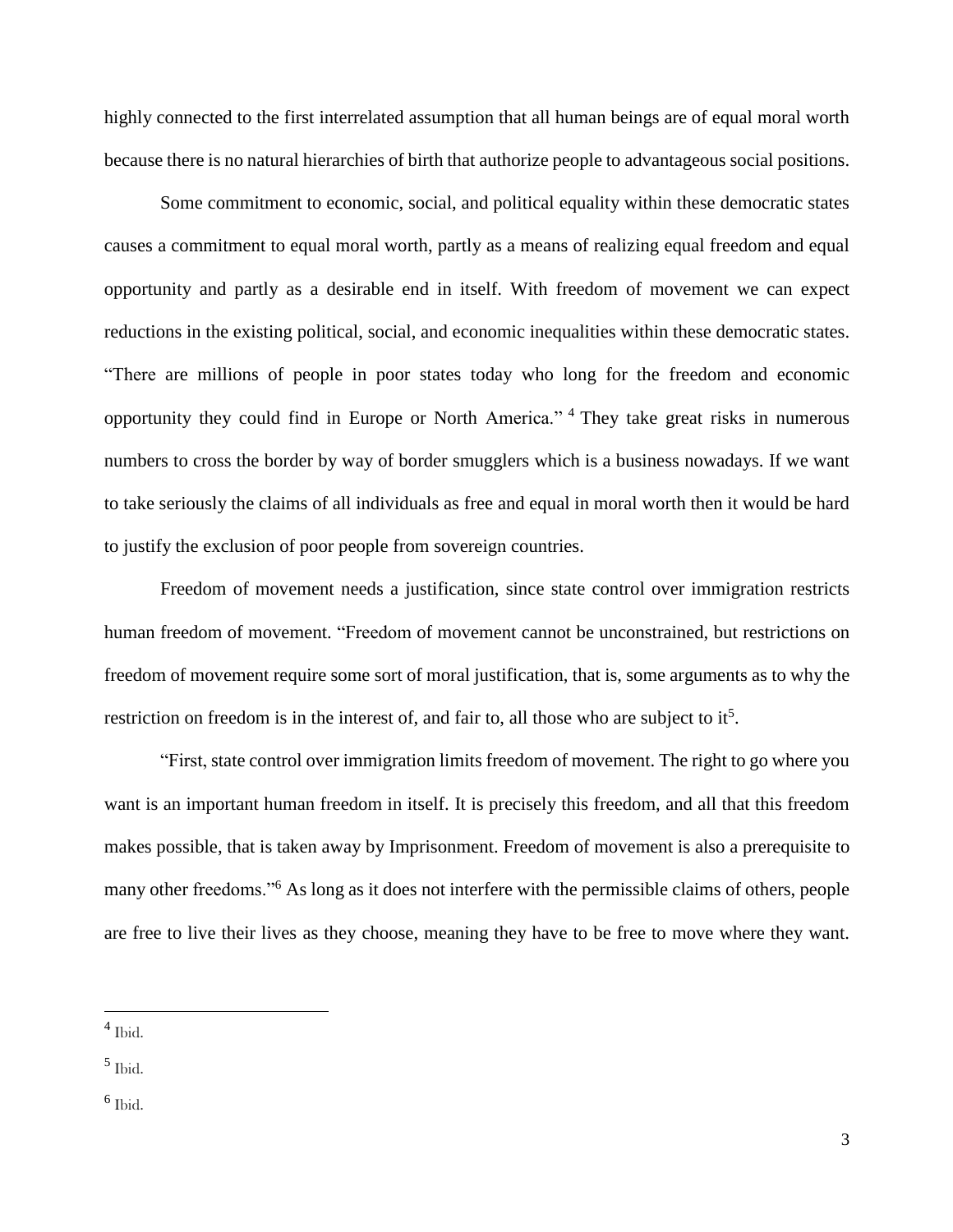That is why freedom of movement contributes to Individual autonomy both directly and indirectly. This freedom would be enhanced by open borders.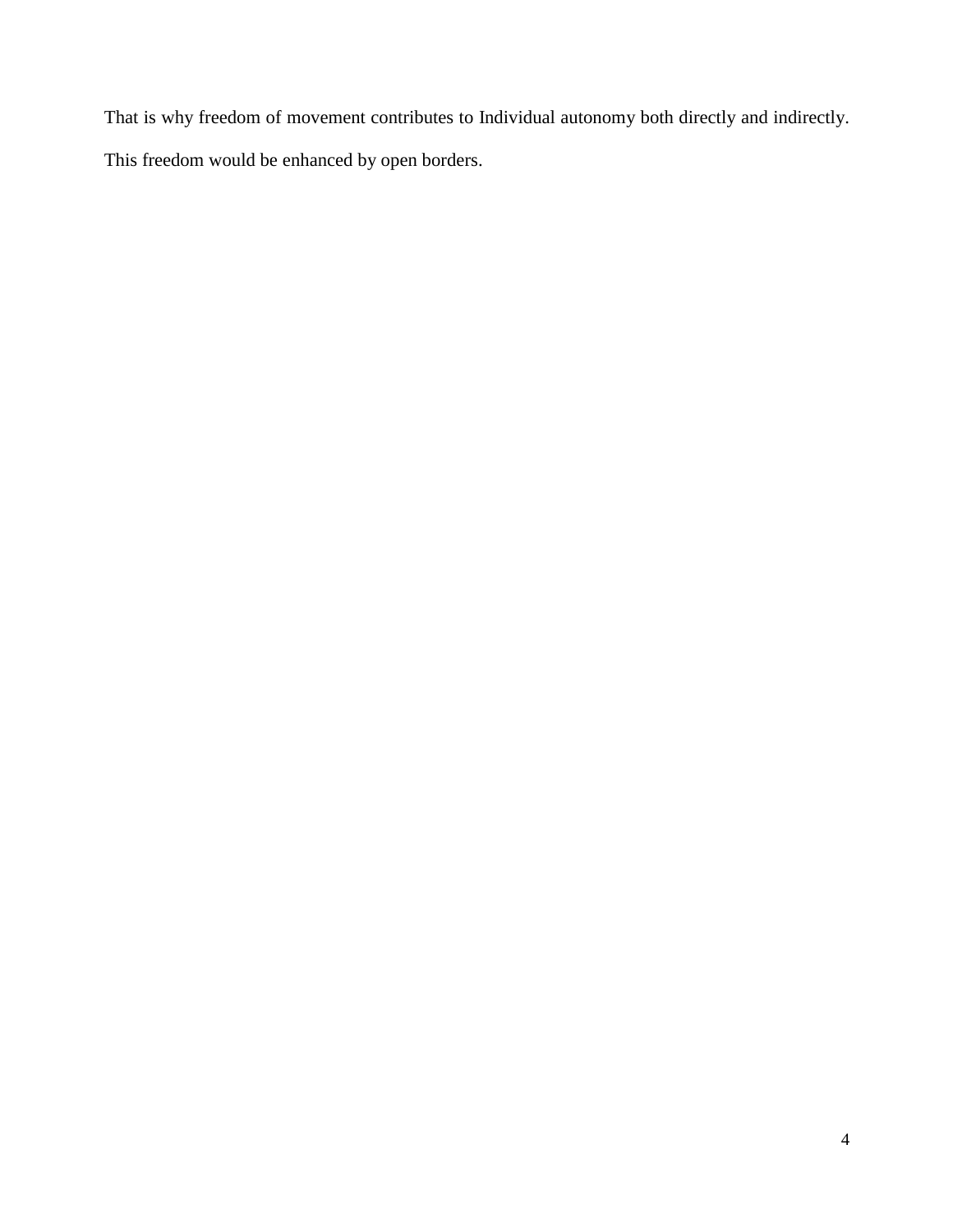#### *Human Rights*

Regardless of whether or not sates possess the ability to truly control migration, it remains that contemporary border policies come along with various challenges to human rights. The first have to do with the asylum principle which is directly affected by the procedures used to stop irregular migration. In the asylum principle all human beings are entitled to seek protection from persecution but "the lack of legal migration channels incites some economic migrants to present themselves as asylum-seekers, which, in a self-nurturing process, then casts doubts on all refugees and leads to even more restrictive measures."<sup>7</sup> The confusion between asylum-seekers and economic migrants results in following a never ending procedure to prove that persecution existed through laws that control the flows of migration "before they reach their destinations"<sup>8</sup> which affects the ability to become an asylum seeker, hence, why it is a human right challenged that brings abuse and sufferings for genuine refugee. It is a never ending procedure to prove that persecution existed because of the tension between security and human rights which dates back to the end of the Cold War. Since then migration has been understood as a security threat due to the rise of irregular migration and the asylum crises of the 1990s which are recognized as a source of potential destabilization for states.

This is because genuine refugees seeking asylum are hindered by the attempts to control migration flows before they reach destination countries. In Europe they are discussing the possibility of persuading refugees to not consider their cases in European soil but to stay in countries near their region of origin. These tendencies have been understood as a reflection of a

<sup>&</sup>lt;sup>7</sup> Pecoud, Antoine., and Paul de Guchteneire. "International Migration, Border Controls and Human Rights: Assessing the Relevance of a Right to Mobility," Journal of Borderlands Studies, Volume 21, No. 1, 2006.

<sup>8</sup> Ibid., p. 72.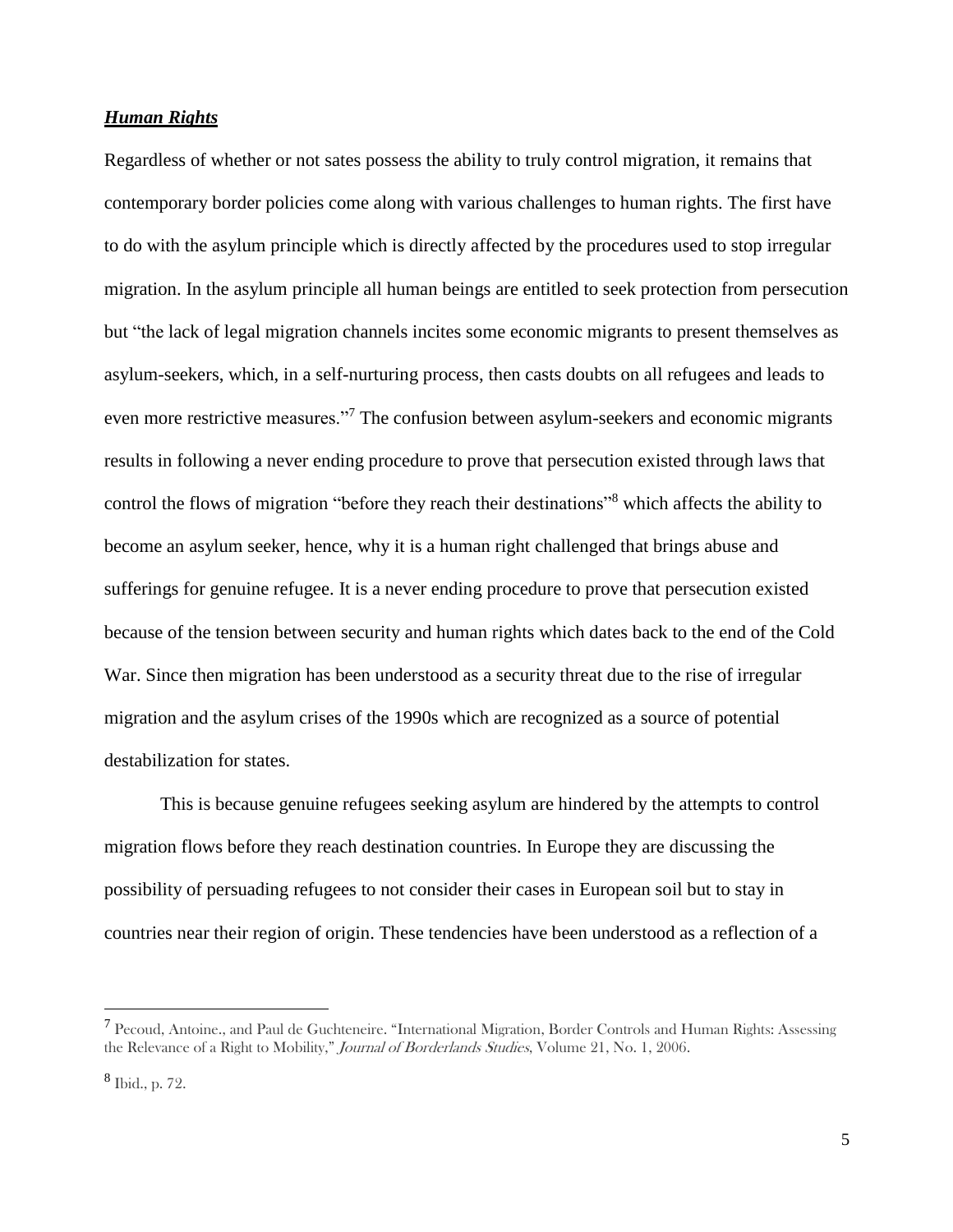new asylum paradigm. "In other words, closed borders make the very fact of leaving one's country to seek protection problematic."<sup>9</sup> This makes it a human right challenge because no one would be able to cross borders so they find other means to cross the border whether it may be legal or Illegal.

Trafficking and human smuggling are the second human rights challenge. They are thriving because it's getting harder and harder to cross the border legally. It is hard to investigate this business "because of its hidden nature, even though there are uncertainties and controversies surrounding the definition of human smuggling, evidence exists that it is a business that is getting bigger"<sup>10</sup>. Normally, it is thought that tight border controls contribute to the fight against human trafficking. However, "it is well established that the harder it is to enter a country, the more it is required to rely on smugglers and the more profitable the business"<sup>11</sup>. This makes tighter border controls and human smuggling a continuous process that fuels human rights violation.

The third human rights challenge we are faced with is the number of people that die on their way to receiving countries. An estimation was done on the U.S.-Mexico border in which "one migrant dies every day due to hypothermia, dehydration, sunstroke, or drowning while in Europe, about 920 migrants lost their lives while trying to reach Europe between 1993 and 1997"<sup>12</sup>. We can assume that these figures are underestimated because no one knows how many undiscovered bodies are there.

It is difficult to address the relationship between border controls, migration policies, and human rights because of the moral problem at stake. We must ask who, for instance, is responsible

 $\overline{a}$ 

 $10$  Ibid.

 $11$  Ibid.

<sup>&</sup>lt;sup>9</sup> Ibid.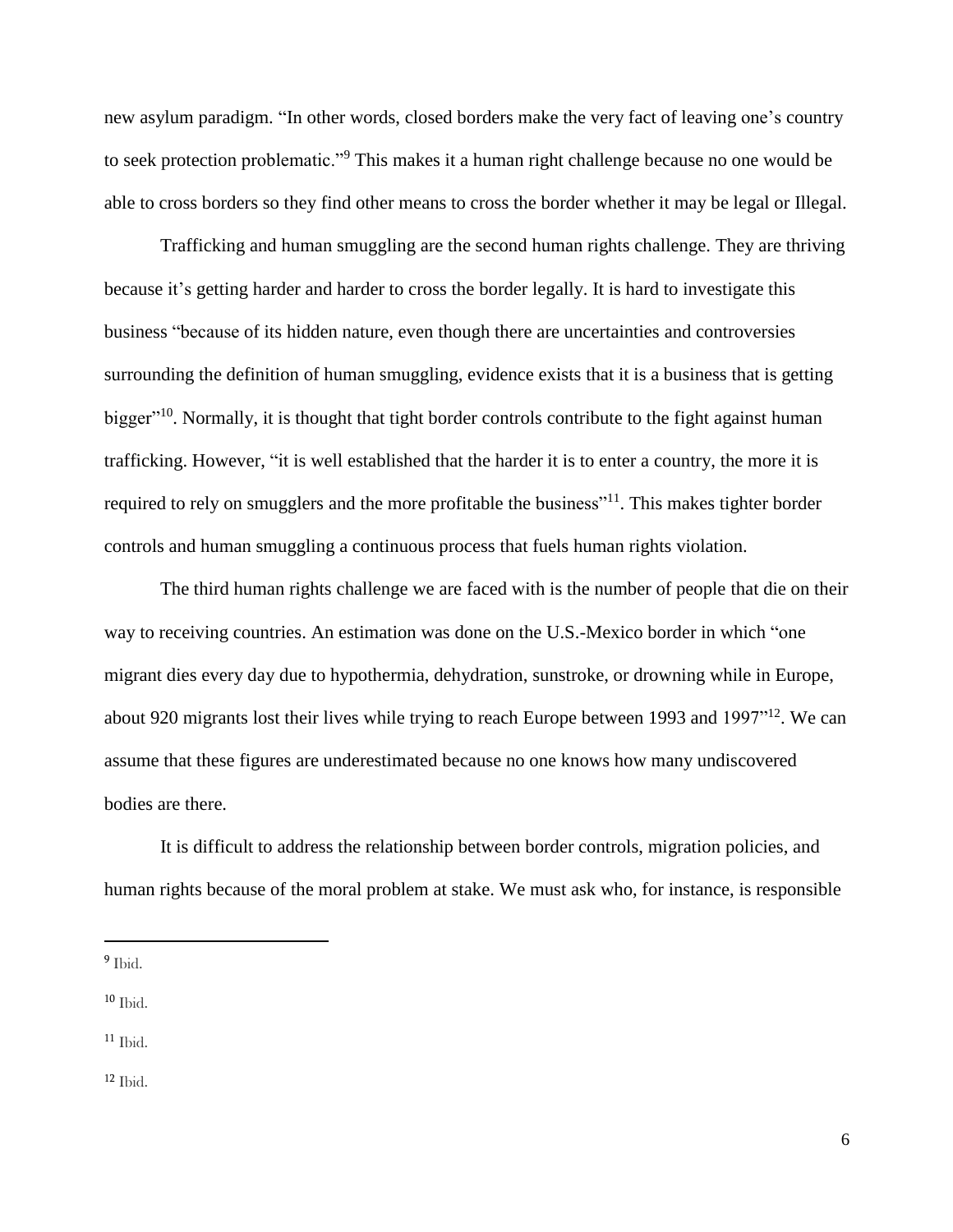for the death of migrants? "Human smugglers are usually blamed for cynically and inhumanly exploiting irregular migrants' distress, but, in a context of tight asylum policies, some smugglers actually enable people to flee persecution."<sup>13</sup> It is possible for migrants to be criticized for risking their lives to cross borders, however we must understand that many of the migrants are misguided or rely upon migration to survive. Tight policies are responsible for leaving migrants no other option than migrating at their own risk. "Sending and transit countries could be blamed for not caring for the well-being of their citizens, for not providing accurate information, and for letting migrants leave in dangerous conditions."<sup>14</sup> This makes it difficult to establish who is responsible for the human rights violations surrounding migration controls.

#### *Political*

The shortcomings in the current approaches to migration is due to the restrictive policies set forth by democratic governments. Restrictive policies are no longer credible because governments are no longer able to control their borders this can be seen in them "failing to offer sustainable and persuading perspective on how to deal with the challenges of migration in the long term"<sup>15</sup>. And building walls only shows the acceptance of an insufficient plan and system set forth by governments. This is acknowledged in the 2005, report of the Global Commission on International Migration (GCIM), which notes that "the international community has failed to… meet the challenges associated with international migration" (2) and "states and other stakeholders must

 $13$ Ibid.

 $\overline{a}$ 

 $^{14}$ Ibid.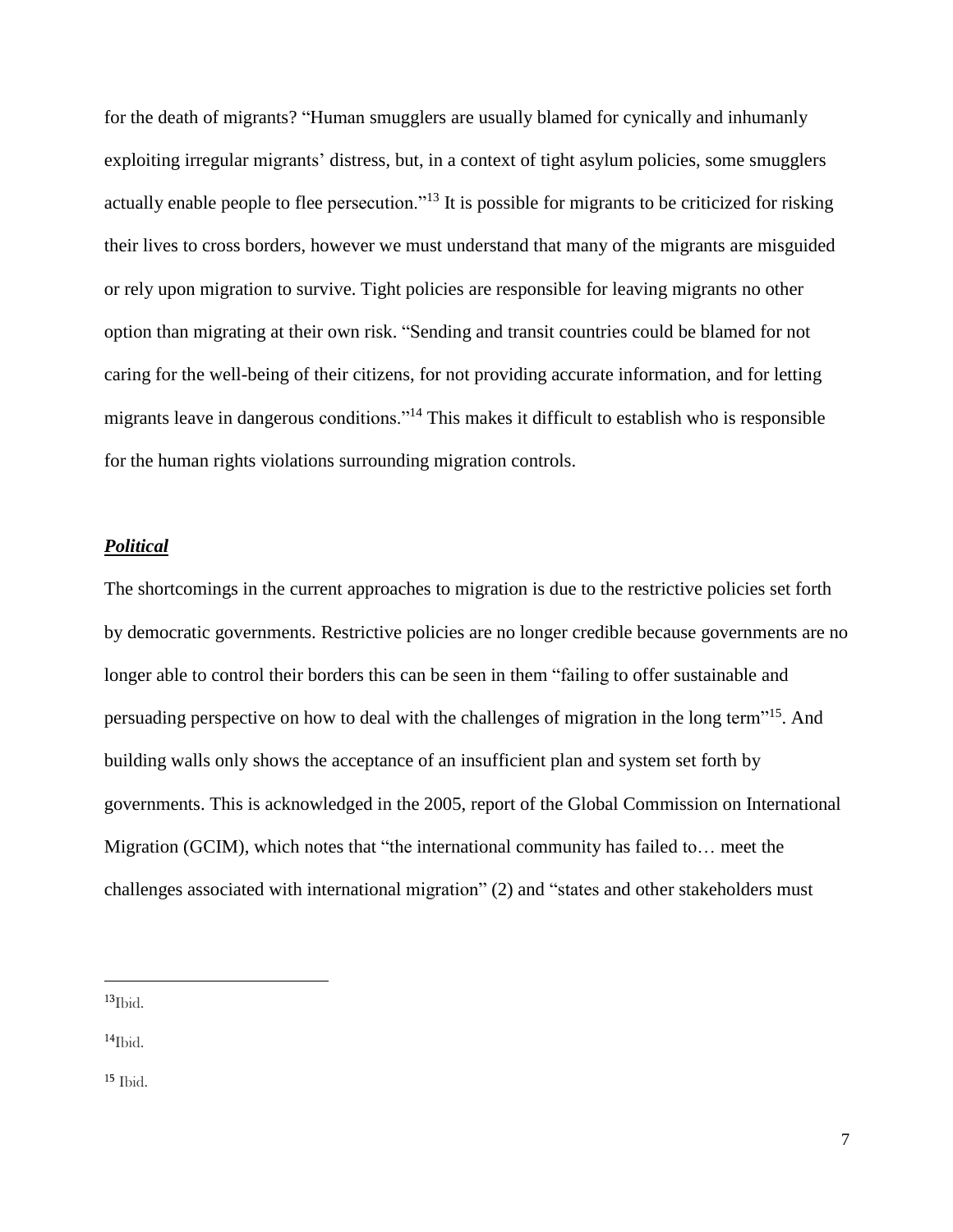pursue more realistic and flexible approaches to international migration."<sup>16</sup> Human rights issues are accompanied by policy failures, which once again require us to reconsider migration policies.

A right to mobility promotes the respect for existing human rights. "Nevins convincingly argues, for example, that in a world of economic globalization and gross socioeconomic inequalities, the human right to free choice of employment (Article 23 of the Universal Declaration of Human Rights) and to an adequate standard of living (Article 25) are hard to achieve in the absence of migration opportunities."<sup>17</sup>

The right to cross political boundaries does not exist in International law but there should be such a right. David Miller argues that basic rights, are justified by the vital interest they protect. An example of the vital interest Miller referred to is the ability to move freely in physical space. And if this is the case freedom of movement qualifies as a basic human right. The following statement qualify as vital interest; If I cannot move about over a fairly wide area, it may be impossible for me to find a job to practice my religion or to find a suitable marriage partner. The right to mobility is an essential part of human rights, which is why we have to consider the scope of human rights at the international level. Being a human consists of having a life story that other humans can identify with, in that it includes elements such as social and political conditions as well as physical and economic ones. Importantly being a human does not only consist of having a life story, but also the power to be its author, to have a say in its content, and of course the power to create it as it goes along. Human rights can be understood as tools that allow people to live lives filled with dignity, freedom and equality among its fellow citizens, to exercise meaningful choices, and to pursue their

 $^{16}$ Ibid.

 $\overline{a}$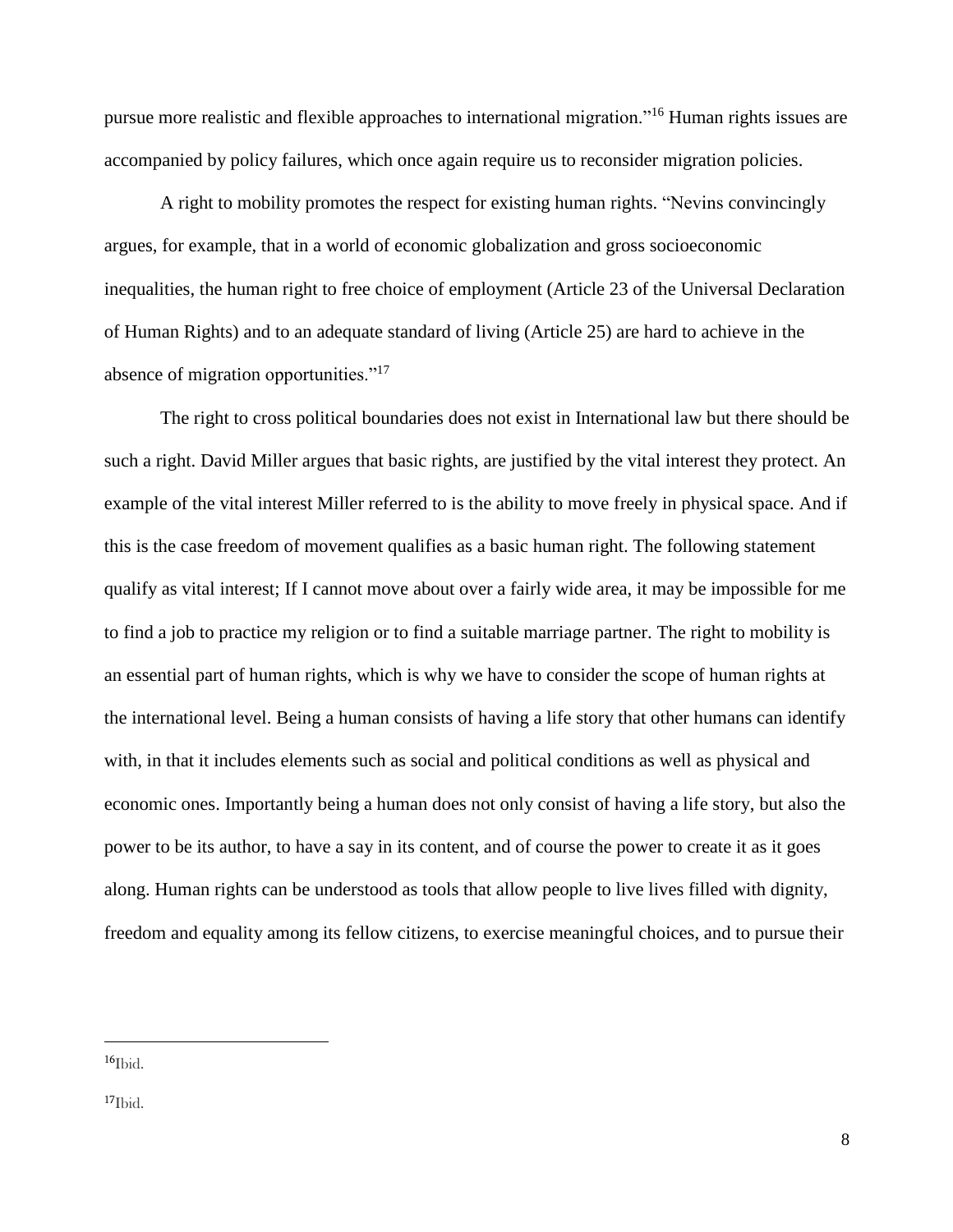life plans. In other words, human rights constitute a framework that provides the conditions needed for people to become empowered to achieve their own humanity.

The case for open borders rests on the principal of freedom. If we must hold freedom as an important value, then we can argue that weighty reasons are required to restrict it especially in the context of international movement. This is because "border controls restrict significant freedoms: people's liberty to escape oppression; the freedom to purchase or sell labor; and freedom of association"<sup>18</sup>. From the concept of humanity, border controls can stop people from obtaining their full humanity by keeping them in poverty. By forbidding people the right to cross border in order to improve their conditions we are saying that it is justified to deny people the opportunity to get out of poverty. "If freedom and humanity are important and weighty values, the prima facie case for open borders is a strong one, since very substantial considerations will have to be adduced to warrant ignoring or repudiating them."<sup>19</sup>

<sup>18</sup> Wellman, Christopher H., and Cole, Phillip. "Toward a Right to Mobility," In *Debating The Ethics of Immigration,* edited by Christopher H. Wellman, Washington University St. Louis, 293-309. Oxford University Press, 2011

<sup>19</sup> Ibid.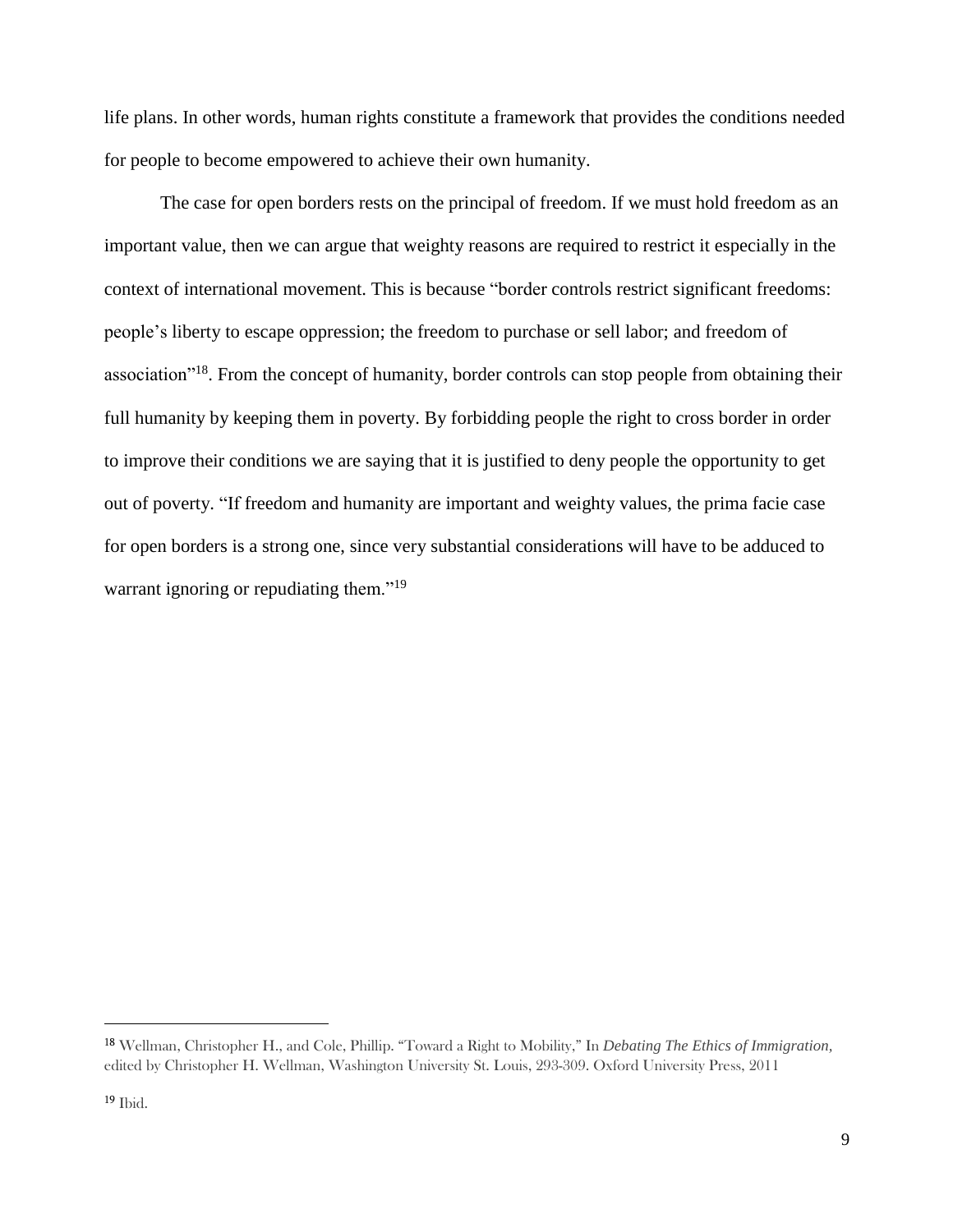#### **CHAPTER 3: ISLES DE JEAN CHARLES**

This chapter will focus on Isle de Jean Charles which is a tapered island located in the bayous of South Terrebonne Parish, Louisiana. It is considered to be a place of vast physical beauty with a great biodiversity. But most importantly it is home to the Isle de Jean Charles Band of Biloxi-Chitimacha-Choctaw Tribe which lacked political power due to President Andrew Jackson. This have led to climate insecurity for the residence of Isles de Jean Charles who are afflicted by a host of environmental problems such as coastal erosion and salt-water intrusion which was caused by oil and gas companies. The Oil and gas companies constructed canals with no mind to the residents and the environment as you will see throughout Isle de Jean Charles.

The fact that this native American group is subject to these problems is because of the legacy of the Indian Removal Act in which the tribes that make up the Isles de Jean Charles were forced to move to their current location in the bayous by President Andrew Jackson who was in favor of white settlers. President Jackson preferential treatment to white settlers was due to his need of Indian Lands to solidify his presidency according to the author of *The Long, Bitter Trail Andrew Jackson and the Indians* by Anthony F.C. Wallace.

The development and growth of the community we have come to known as the Isles de Jean Charles was due to an interracial marriage between a Frenchman and a Native American. Jean Marie Naquin a Frenchman was eventually disowned by his family for marrying a Native American Pauline Verdin. Because of this situation Jean Marie and Pauline had to move to a land where the father of Jean Marie Naquin "Jean Charles Naquin (who the Island is named after), had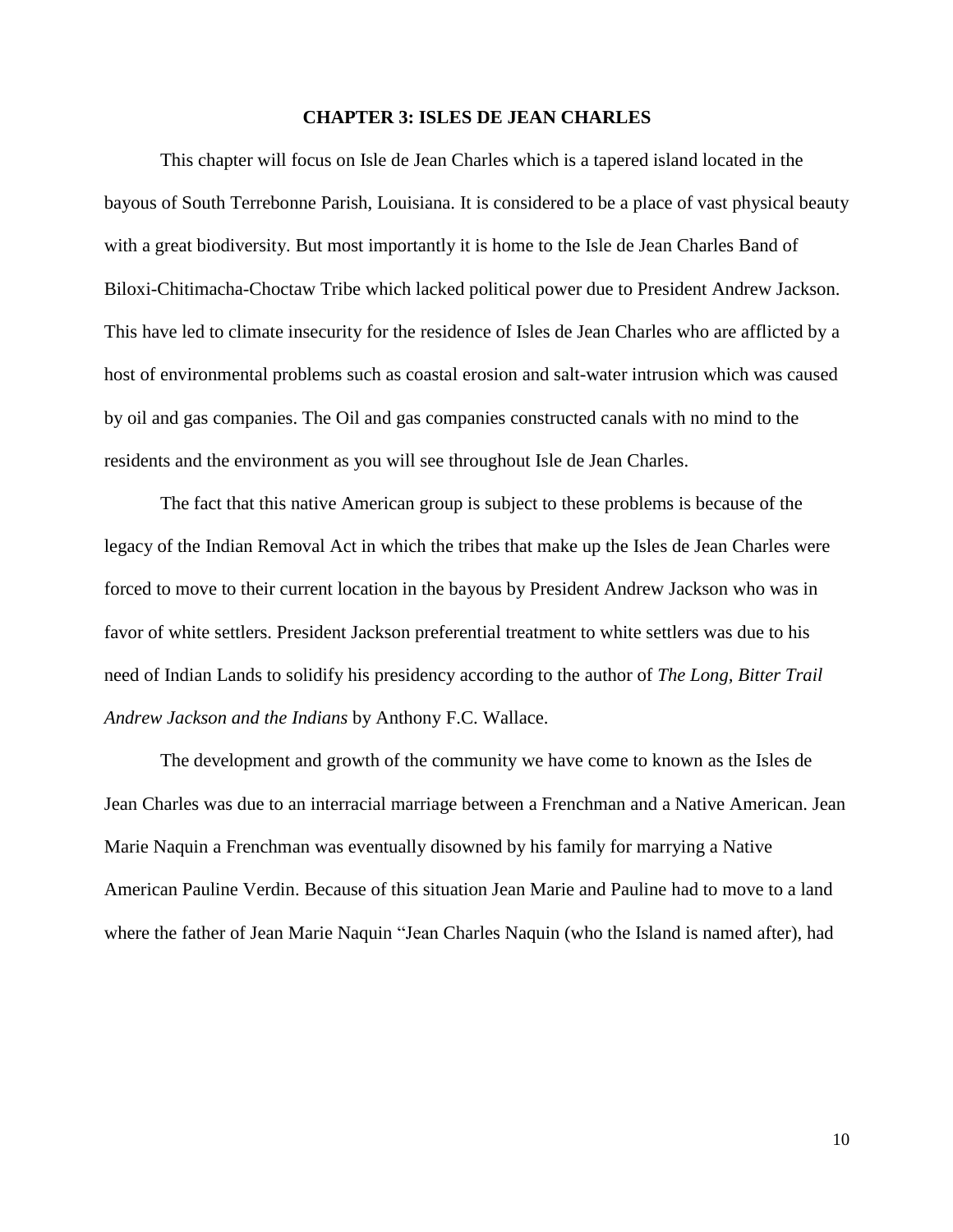travelled many times to service the pirate Jean Lafitte—the land which is now known as Isle de Jean Charles."<sup>20</sup>

"All of Jean Marie and Pauline's children, except their oldest daughter, married Indians, descendants of Biloxi-Chitimacha, and Choctaw Tribes who inhabited the area near the Island."<sup>21</sup> The first people on the Island were the Naquin family, and then the Dardar and Chaisson families whom also moved on the Island as a result of intermarriage between these families. And according to the Tribe's oral history, that was in the early 1800s.

In 1876 the State of Louisiana began selling land to private individuals, up until then Isle de Jean Charles was just considered as an uninhabitable swamp land. Before 1876 it was illegal for a Native American to purchase land. When the 1880 Terrebonne Parish Census was first conducted it "listed the first land buyers as residents and included just four families, that of Jean Baptise Narcisse Naquin, Antoine Livaudais Dardar, Marcelin Duchils Naquin, and Walker Lovell."<sup>22</sup> When the census was conducted again in 1910, the area was officially called the "Isle á Jean Charles" and had grown to sixteen families, all descendants of the first four families; a total of 77 people. The occupations of the men were fishermen, oystermen, or trappers."<sup>23</sup>

In the Terrebonne Parish and in the surrounding area Isle de Jean Charles is the only community in the area which has had designated Chiefs from historic time of settlement. The Chief was in charge of the grocery store along with the mail system. The Chief were also responsible of arbitrating disputes. The Chiefs were appointed as representatives of the people of Isles de Jean

- $22$  Ibid.
- <sup>23</sup> Ibid.

<sup>20</sup> "The Island." Isle De Jean Charles, Louisiana, www.isledejeancharles.com/.

 $21$  Ibid.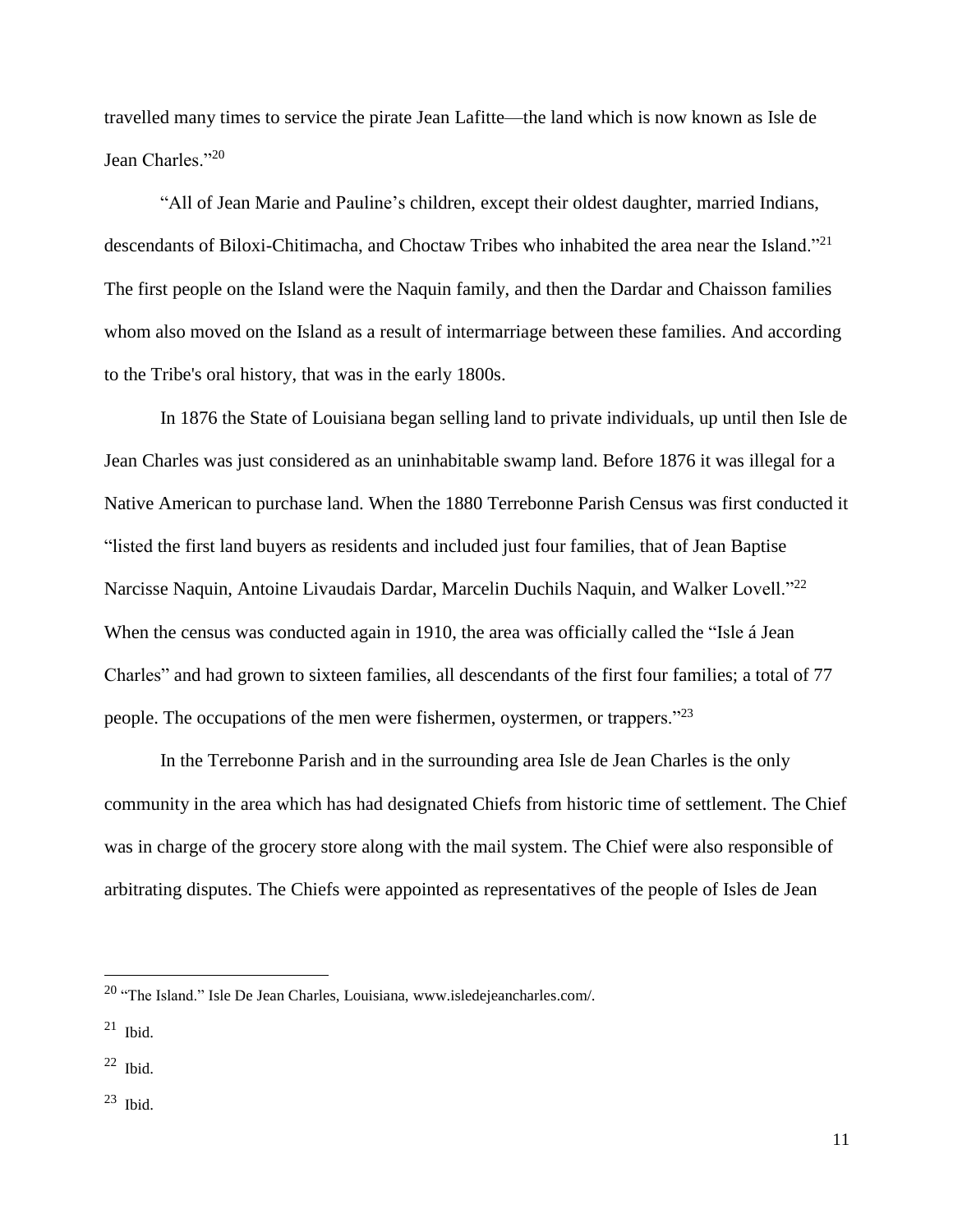Charles with outsiders, and gathered the natives for group work in the Island. Each Chief had the right to name his successor. The successor had to be the person the Chief thought best qualified to fulfill the duties of a Chief after him.

The first Chief of the Indians on Isle de Jean Charles was said to be Jean Baptiste Narcisse Naquin, born in 1841 and died after 1910. Although no time period was given for this appointment as Chief, an assumption was made that he was at least of middle age and that would be around the 1880's. Before his death Jean Baptiste Narcisse Naquin made his son, Jean Victor Naquin born in 1869 his successor.

Jean Victor Naquin died at the age of 86 on Isle de Jean Charles in 1956. Nonetheless Before his death, Victor made his nephew Antoine Martin Naquin born January 31, 1896 his successor. Antoine Martin Naquin was also commissioned by Sheriff Prejean to keep law and order. Antoine Martin Naquin died at the age of 82 on April 24, 1978. Before his death, Antoine Martin Naquin appointed his assistant and apprentice Deme Naquin as his successor.

Deme Naquin made history for Isle de Jean Charles when he was appointed as Representative to the Bureau of Indian Affairs for the State of Louisiana by Governor Edwin Edwards. Governor Edwards is a Democrat who served as the U.S. Representative for Louisiana's  $7<sup>th</sup>$  congressional district from 1965 to 1972. He then served four terms as the  $50<sup>th</sup>$  governor of Louisiana starting from 1972. Upon the retirement of Deme Naquin in 1997 he appointed his brother, Albert Paul Naquin as his successor. As of 2018 Albert Paul Naquin is the present Chief of Isle de Jean Charles.

For the residents of Isle de Jean Charles, it is simply more than a place to live, it is the focal point of their Tribe and traditions. Isle de Jean Charles is the location in which there is a lot of history. "It is where our ancestors survived after being displaced by Indian Removal Act-era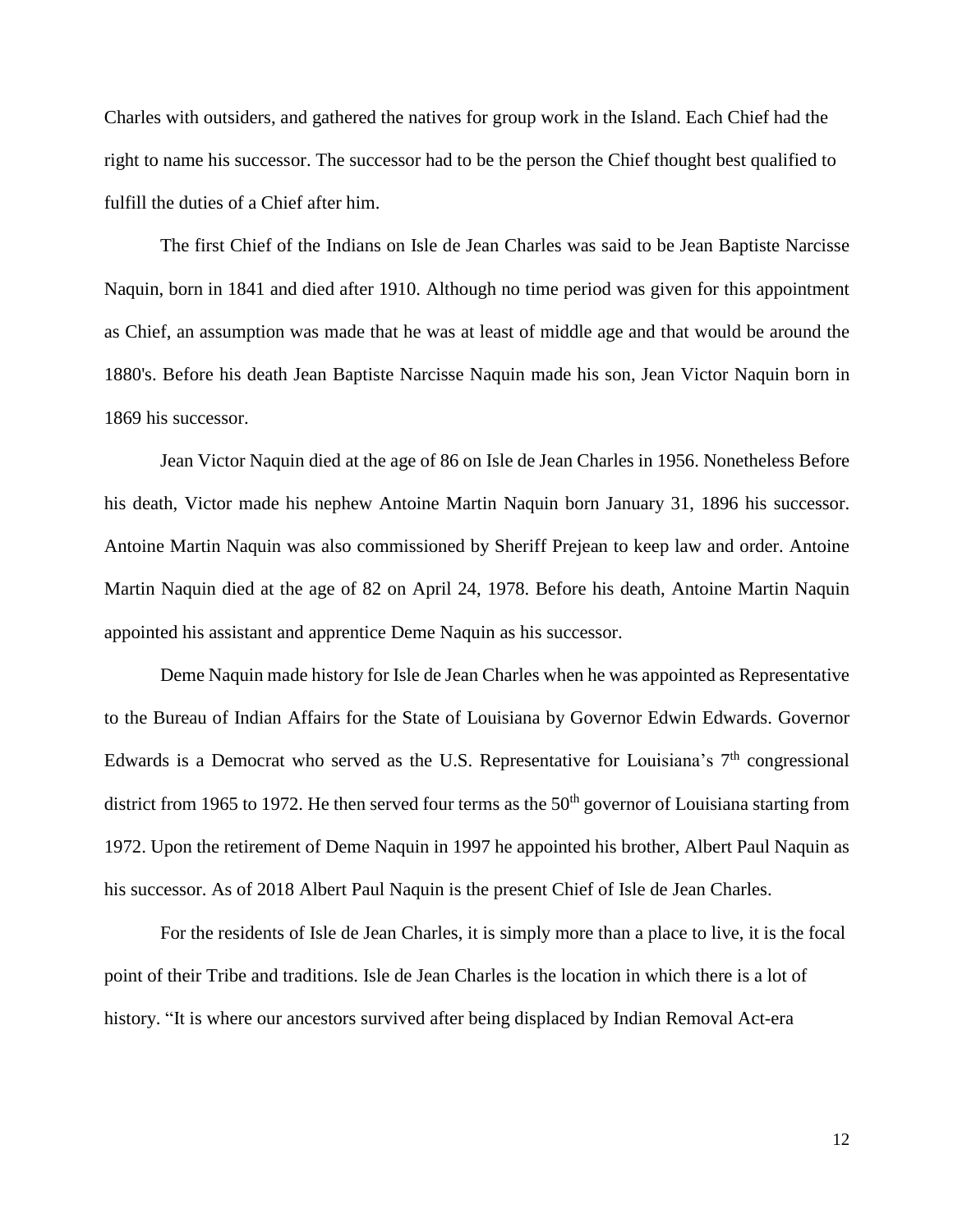policies and where we cultivated what has become a unique part of Louisiana culture."<sup>24</sup> The land that had preserved the people of Isle de Jean Charles for generations is now disappearing before their eyes.

The environmental problems for the residents of Isle de Jean Charles have gotten worse lately. The land is sinking due to a lack of soil renewal "because of the construction of levees that separated us from the river, and rising seas."<sup>25</sup> These environmental changes has only changed the resident's way of life in a drastic way, since there has been an Increase in flood risks at Isles de Jean Charles. "For example, our Island needed a levee, but the small levee that protects our Island during high tide has also led our bayou to become stagnant, killing the ecosystem we once had."<sup>26</sup>

Many of the residents of Isle de Jean Charles have been forced out to nearby areas, including along Bayou, Grand Caillou, Montegut, Pointe-aux-Chenes, Bourg, Houma and Chauvin. The reason for this removal is that those residents needed reliable access to jobs and services up the bayou. Now the time has come for the former residents of Isle de Jean Charles to return home. For over fifteen years the residents of Isle de Jean Charles had been planning a Tribal Resettlement in order to bring their people back together, rejuvenate they ways of life, and secure a future for the Isle de Jean Charles Band of Biloxi-Chitimacha-Choctaw Tribe.

 $^{24}$  Ibid.

 $\overline{a}$ 

<sup>25</sup> Ibid.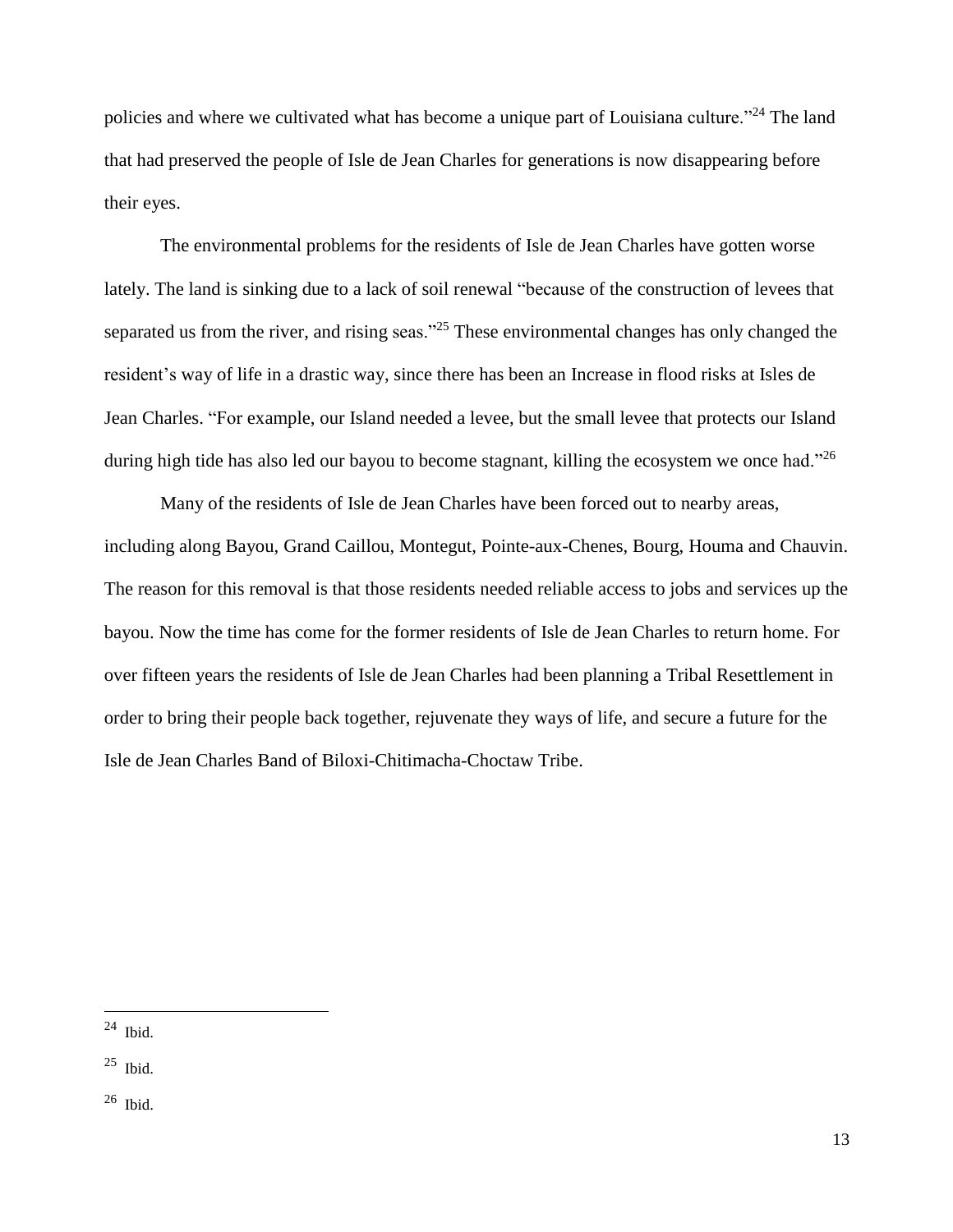#### **Chapter 4: THE INDIAN REMOVAL ACT OF 1814-1858**

Some populations are vulnerable to climate change disaster not to the fault of their own but to the fault of the powerful nations that produced those geographies. The case of Native Americans here is exceptionally heart-rending because it serves as an example of a population whose connection to the land they occupy has been determined by their deficiency of power in relation to people with political power such as white Americans. Hence why Indian nations have been subjected to climate insecurities as a legacy of U.S. policies of removal.

According to the Britannica Encyclopedia of The Indian Removal Act this act was the first important legislative bill from the U.S. Policy that officially respected the legal and political rights of the American Indians in a sense. I say in a sense because this bill favored white settlers in every sense of the word. Because It allowed then President Andrew Jackson the power to give the desirable lands that belonged to the Five American Indian tribes to the white settlers he highly favored over the American Indians whom he viewed as children in need of guidance which made no sense because he made no attempts to guide them towards the right path which we must do with children. This eventually left the American Indian tribes with no choice but to settle in the undesirable land that the white settlers did not want to settle in in the end because they were children being guided towards the wrong path by then President Andrew Jackson. This shows the disproportionate of power between the white settlers and the American Indians who had no political power compared to the white settlers.

This lack of political power for the American Indians can be seen through Congress who devised a plan to disintegrate the Five American Indian Tribes culture in order to make the individual members of the Five American Indian Tribes suitable "for a life in accordance with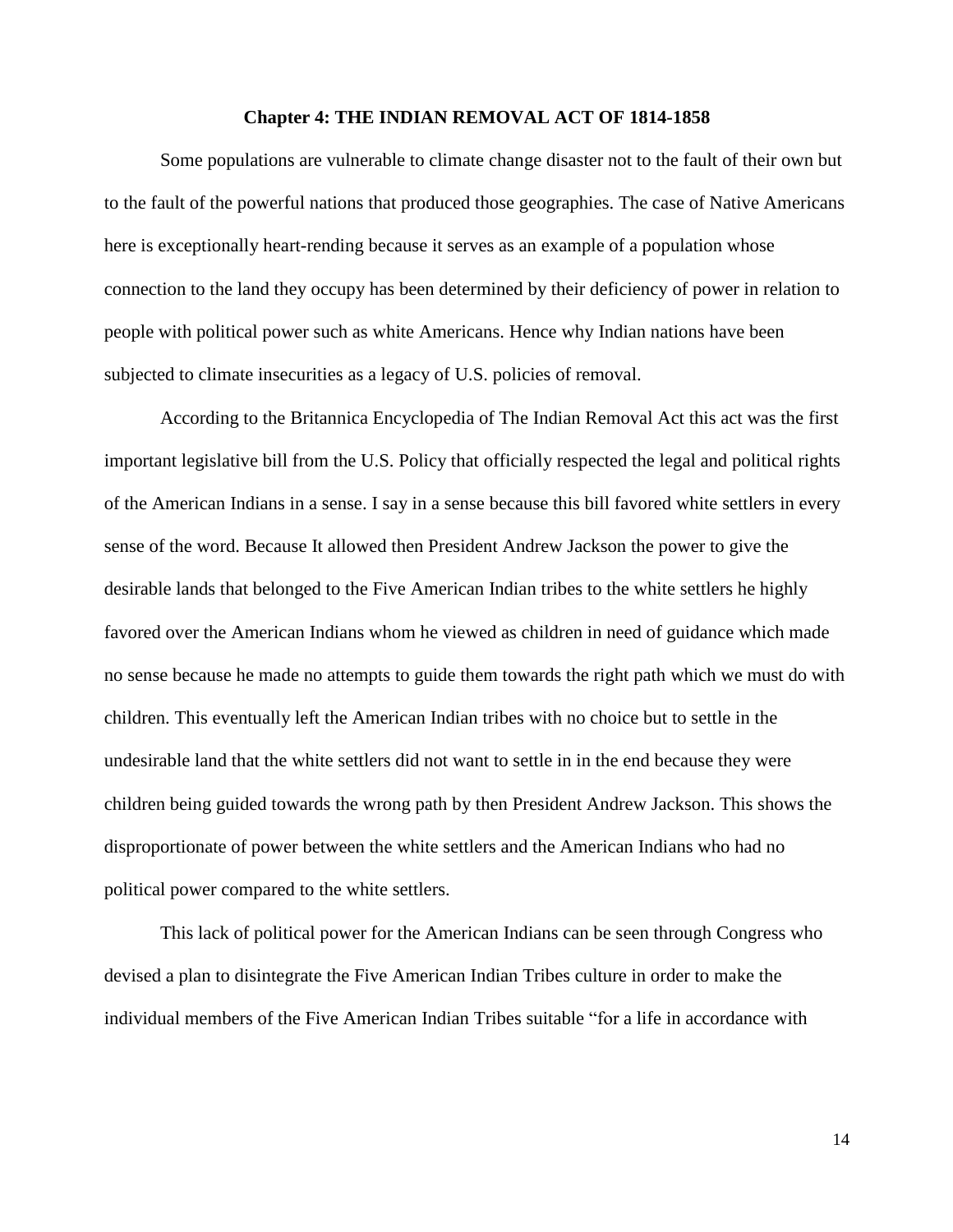individual development along the lines of life of the white man."<sup>27</sup> In other words Congress felt that it needed to change the structure of the Five American Indian Tribes land ownership from common ownership to individual ownership. And it was not until March 3, 1893 that Congress started making the preparation of distributing the lands of the Five American Indian tribes through an Act that allowed President Jackson to appoint a Commission only with the advice and consent of the Senate. This commission was named after its chairmen Dawes and it consisted of three men which later on became five men. These five men eventually entered into negotiations with the Five American Indian tribes. The aim in this negotiation was for the Five American Indian Tribes to obliterate their "national and tribal title of the lands of these tribes, and for the allotment and division of the same in severalty."<sup>28</sup>

It was early in the 19<sup>th</sup> century that the United States was rapidly-growing so they decided to expand into the lower South. Moving to the lower south was an obstacle for the white settlers because this region was home to the Cherokee, Creek, Choctaw, Chickasaw and Seminole nations. In the eyes of the white settlers and other white Americans these Indian nations were preventing them from moving to the lower south. So, the white settlers pressured the federal government to acquire Indian territory so they can move to the lower south and raise cotton.

One of the powerful proponent of the Indian removal act was Andrew Jackson from Tennessee. Andrew Jackson commanded the U.S. military forces that defeated a branch of the Creek nation. This defeat led to the loss of 22 million acres of land in southern Georgia and central Alabama by the Creeks. More land was acquired by the U.S. when Jackson's troops invaded

<sup>27</sup> Bennett, John Edward. *The Law of Titles to Indian Lands*. Harlow Publishing Company, 1917.

 $^{28}$  Ibid.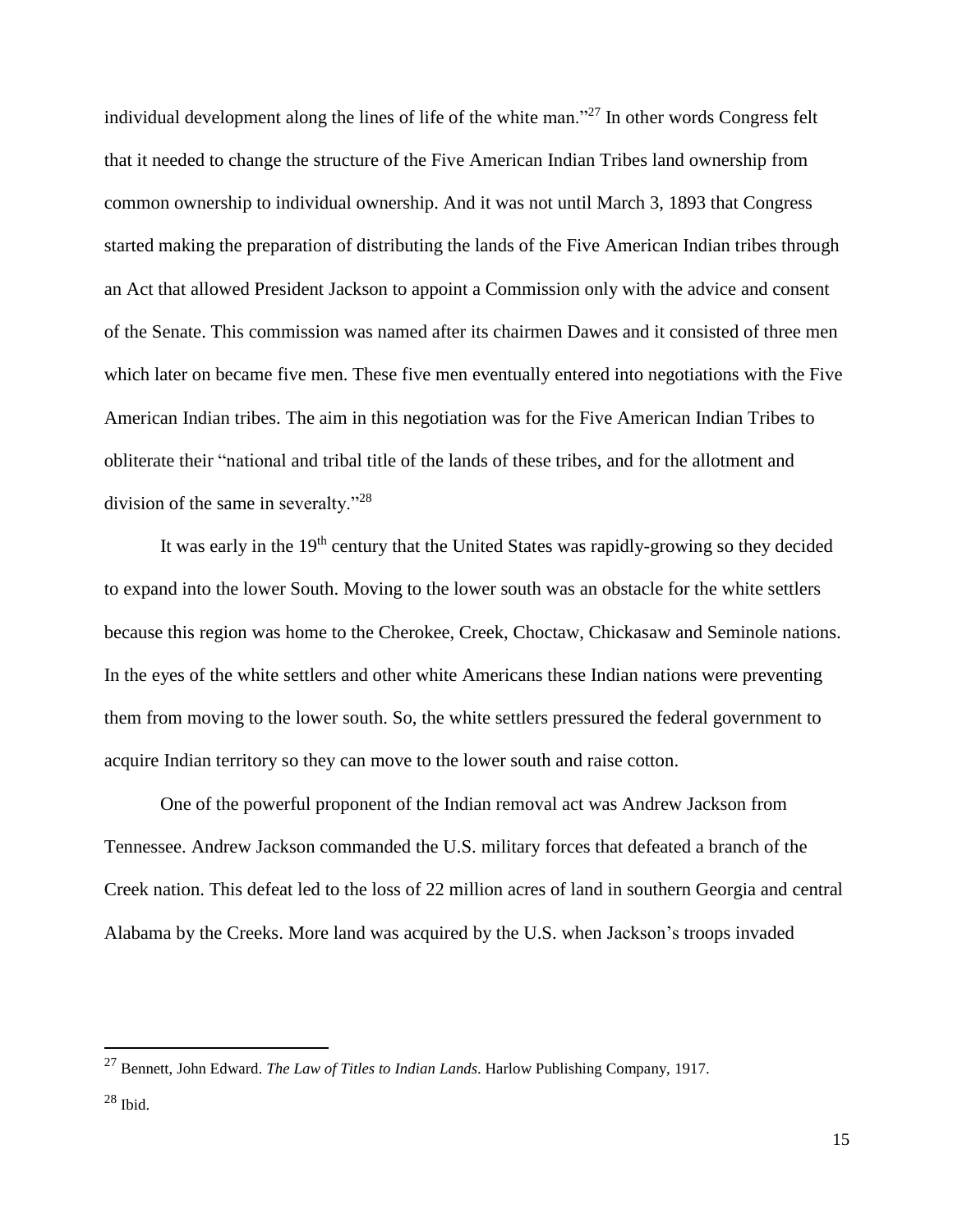Spanish Florida in 1818. The invasion of Spanish Florida by Jackson's troops was motivated by the need to punish the Seminoles for their practice of harboring fugitive slaves.

Jackson was influential in negotiating nine successful treaties out of eleven treaties from 1814 to 1824. These nine successful treaties managed to deprive the southern tribes of their eastern lands in exchange for lands in the west. The tribes agreed to the treaties because they wanted to make peace with the government in the hopes of that they can keep possession of some of their land. Another reason was to protect themselves from white harassment. The United States benefitted from the treaties because they gained controlled off three-quarters of "Alabama and Florida, as well as parts of Georgia, Tennessee, Mississippi, Kentucky and North Carolina."<sup>29</sup> This occurred during the period of voluntary Indian migration in which a small number of Creeks, Cherokee and Choctaws actually moved to the new lands.

A decision was made by the Supreme Court in 1823 which stated that the Indians had the right to live anywhere in the United States but they cannot hold the deeds to those lands they happen to live in. This was because their "right of occupancy" was subordinate to the United States' "right of discovery."<sup>30</sup> In order to protect what remained of their land before it was too late, the Creeks, Cherokee, and Chickasaw instituted policies of restricting land sales to the government.

Earlier attempts at non-violent resistance by the five Indian nations was unsuccessful. Instead they adopted "Anglo-American practices such as large-scale farming, Western education, and slave-holding."<sup>31</sup> This resulted in the nations earning the designation of the "Five Civilized Tribes." This policy of assimilation was adopted in an attempt to coexist with white settlers and to

<sup>29</sup> Pbs.org. (2018). Indian removal. [online] Available at: https://www.pbs.org/wgbh/aia/part4/4p2959.html [Accessed 28 Jul. 2018].

 $30$  Ibid.

 $31$  Ibid.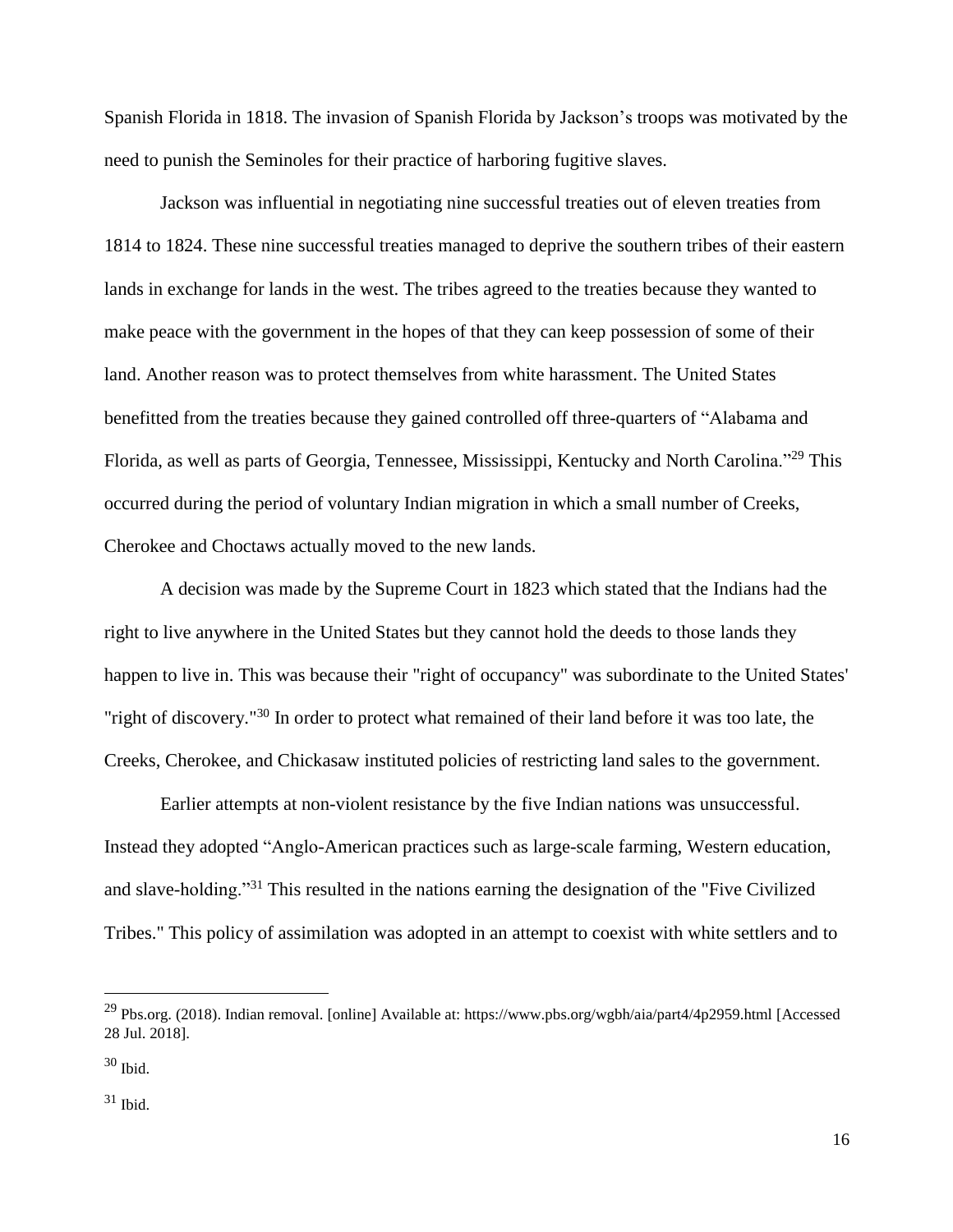prevent resentment. But this only made the white settlers jealous and resentful of the "Five Civilized Tribes."

Another attempt involved relinquishing portions of their land to the U.S. This was based on their view that they would retain control over at least part of their territory and or of the new territory they received in exchange. It was noted that some Indian nations clearly refused to leave their land which can be seen in the Creeks and the Seminoles waging war to protect their territory. The First Seminole War began on 1817 and ended in 1818. The Seminoles had help in their war against the white settlers from the fugitive slaves they harbored. These fugitive slaves found protection and a place they can call home by way of the Seminoles, so it was only right they showed their loyalty to the Seminoles in their time of need; because it is also their home in jeopardy. The participation of the refugee slaves only infuriated the white settlers which increased their desire to triumph over the Seminoles in the time of war.

In order to protect their rights, the Cherokee used legal means. Protection was sought from the land-hungry white settlers, "who continually harassed them by stealing their livestock, burning their towns, and squatting on their land."<sup>32</sup> That is why the Cherokee adopted a written constitution that declared themselves to be a sovereign nation in 1827. This was based on the policies of the United States. In this former treaty Indian nations were declared as sovereign, so that they would legally be able to relinquish their lands. The Cherokee hoped to use this status to their advantage but their hopes were crushed by the State of Georgia. The State of Georgia did not recognize the Cherokees sovereign status. It instead recognized them as inhabitants of state land. The Cherokee eventually took their case to the Supreme Court, but they were easily ruled against.

 $32$  Ibid.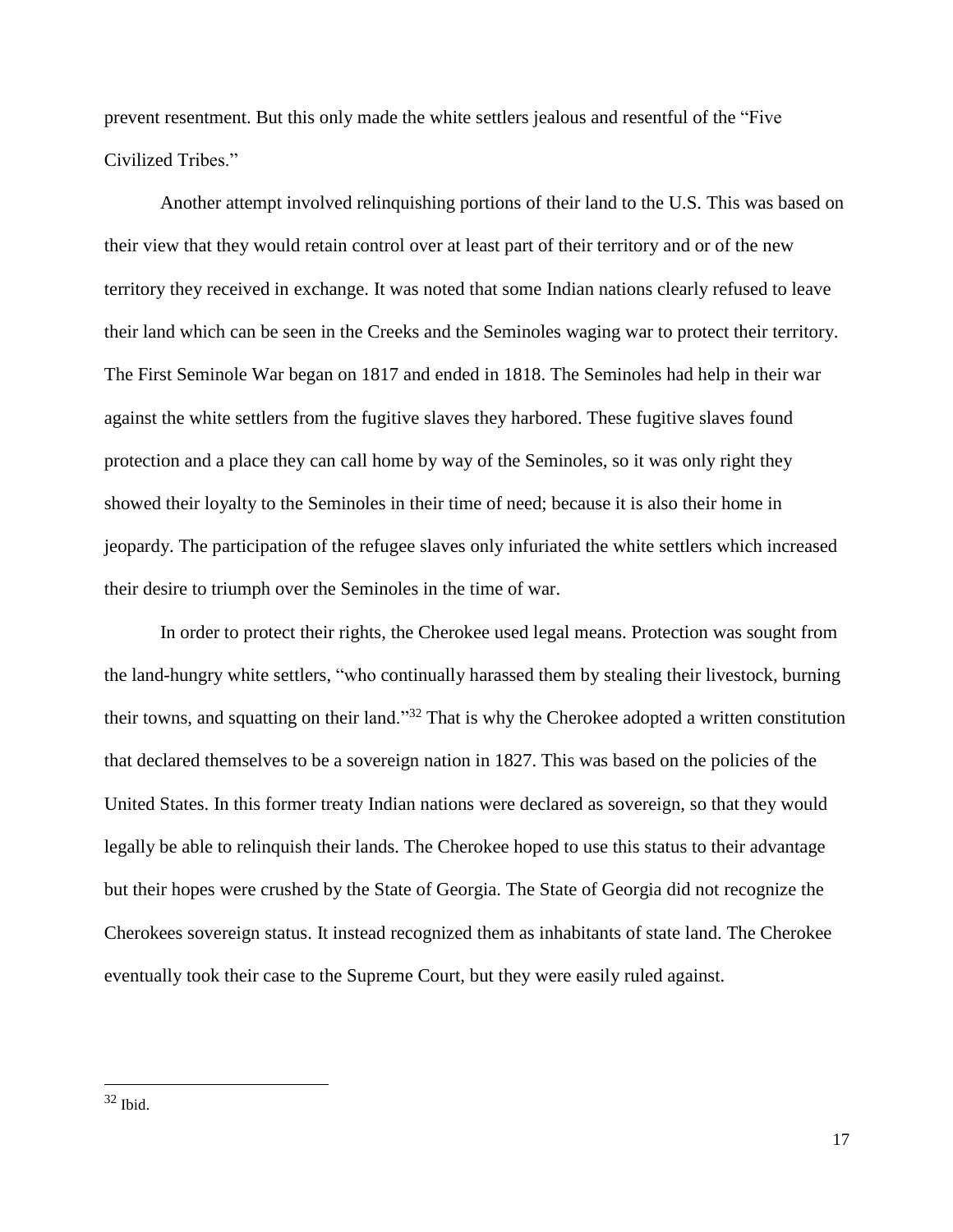It was in 1831 that the Cherokee went to the Supreme Court again for an appeal. Their appeal was this time based on an 1830 Georgia law that had banned white settlers from occupying Indian territory without a license from the state after March 31, 1831. This law was written by the state legislature in order to vindicate removing white missionaries that were helping the Indians resist removal. It was during this second appeal that the Supreme Court ruled in favor of the Cherokee. The Supreme Court made it known that the Cherokee had the right towards autonomy, so they declared that the state of Georgia's addition of state law over the Cherokee to be unconstitutional. The Supreme Court's decision did not matter to the state of Georgia who refused to obey the Supreme Court's decision. It did not stop there because even President Jackson rebuffed the idea of enforcing the law that would have allowed the Cherokee to be a sovereign state in the United States.

In 1830 Andrew Jackson became the seventh President of the United States. And a year after taking office a new legislation was pushed by him through both houses of Congress. This legislation was called the Indian Removal Act. This act gave Jackson the authority to negotiate removal treaties with Indian tribes living in the east of the Mississippi. These treaties had the Indian tribes giving up their lands located in the east of the Mississippi in exchange for lands to the west. And those Indians who wanted to remain in the east would be considered as citizens of their home state. The Indian Removal Act impacted the southeastern nations and those located further north. For the tribes that agreed to the Indian Removal Act their removal was voluntary and peaceful. But resistance came from the southeastern nations, so Jackson forced them to leave.

President Andrew Jackson held a condescending and paternalistic attitude towards the Native Americans. Hence why he described them as children that was in need of guidance, so he believed that the removal policy was beneficial to the Indian nations. Many white Americans held the notion that the United States would never expand beyond the Mississippi. The purpose of the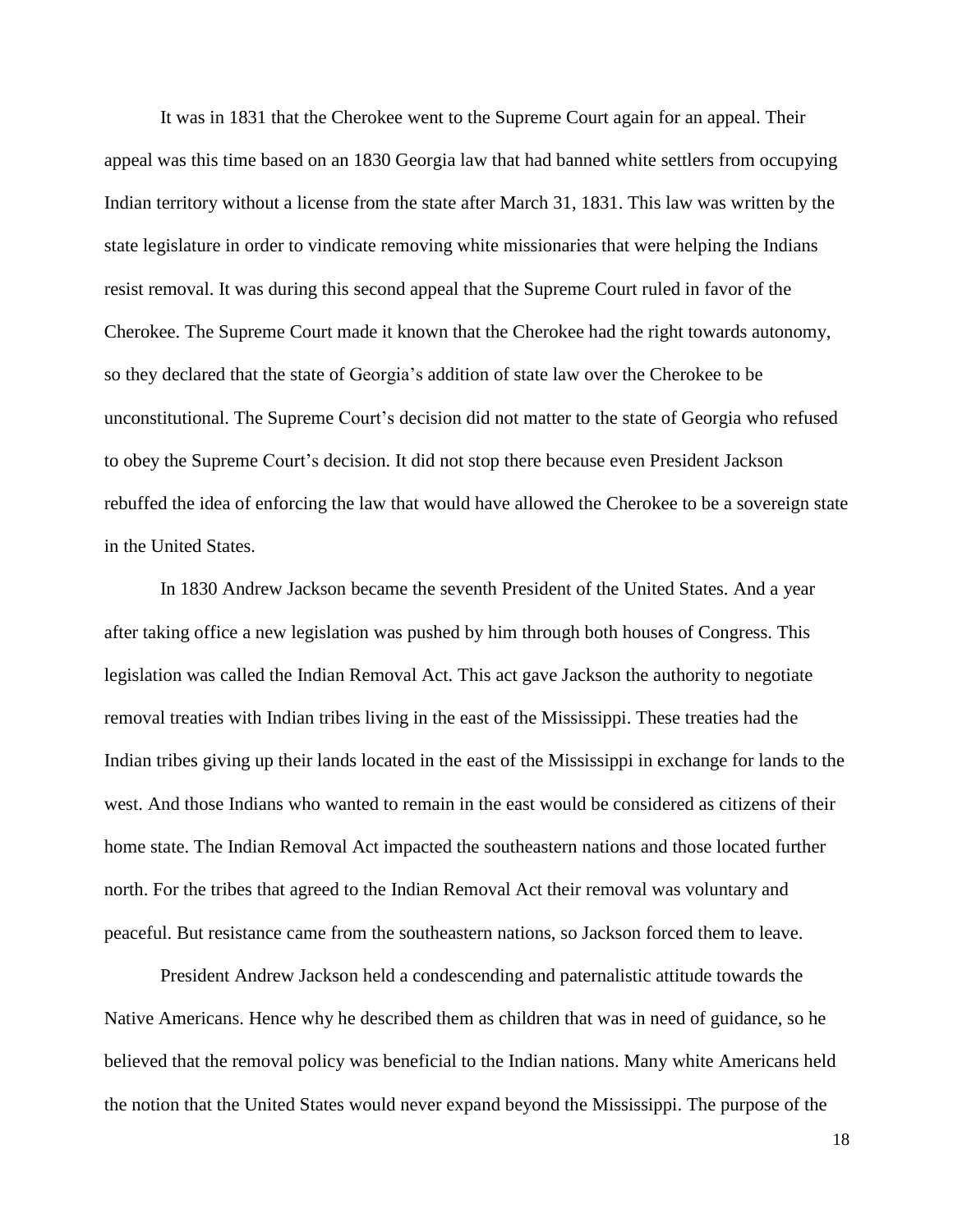Indian Removal Act was to save the Indian nations from the plunders of whites while resettling them in a location where they would be able to govern themselves in peace. But that was not the case because some white Americans saw this as a reason to justify their cruel and inhumane course of action against the Indian nations, so they protested strongly against the removal of the Indian nations.

This protest was strong but not strong enough to save the southeastern nations from removal, nonetheless. This can be seen as an imbalance in power because it produced vulnerabilities of power for the Indian nations who were viewed as children who were in need of guidance by President Andrew Jackson. These vulnerabilities have led to climate insecurity. The first removal treaty was signed in September of 1830 by the Choctaws. Some of the Choctaws chose to stay in Mississippi under the terms of the Removal Act. Yet, despite the fact that some attempts were made to protect those who stayed by the "War Department, it was no match for the land-hungry whites who squatted on Choctaw territory or cheated them out of their holdings."33 Most of the remaining Choctaws became tired of the mistreatment they received from the whites, so they sold their land and moved west.

The United States government had trouble forcing the relocation of the southeastern nations for 28 years. But in 1833 a small group of Seminoles were pressured into signing a removal treaty. However, most of the tribe proclaimed the treaty illegitimate and refused to leave. This resulted in the second Seminole war which lasted from 1835 to 1842. Just like in the first war, fugitive slaves fought alongside the Seminoles who had taken them in. The war resulted in a thousand of lives being lost. This managed to cost the Jackson administration ten times the number it had dedicated for the Indian removal act about 40 to 60 million dollars. In the end of the second war, many of the

 $33$  Ibid.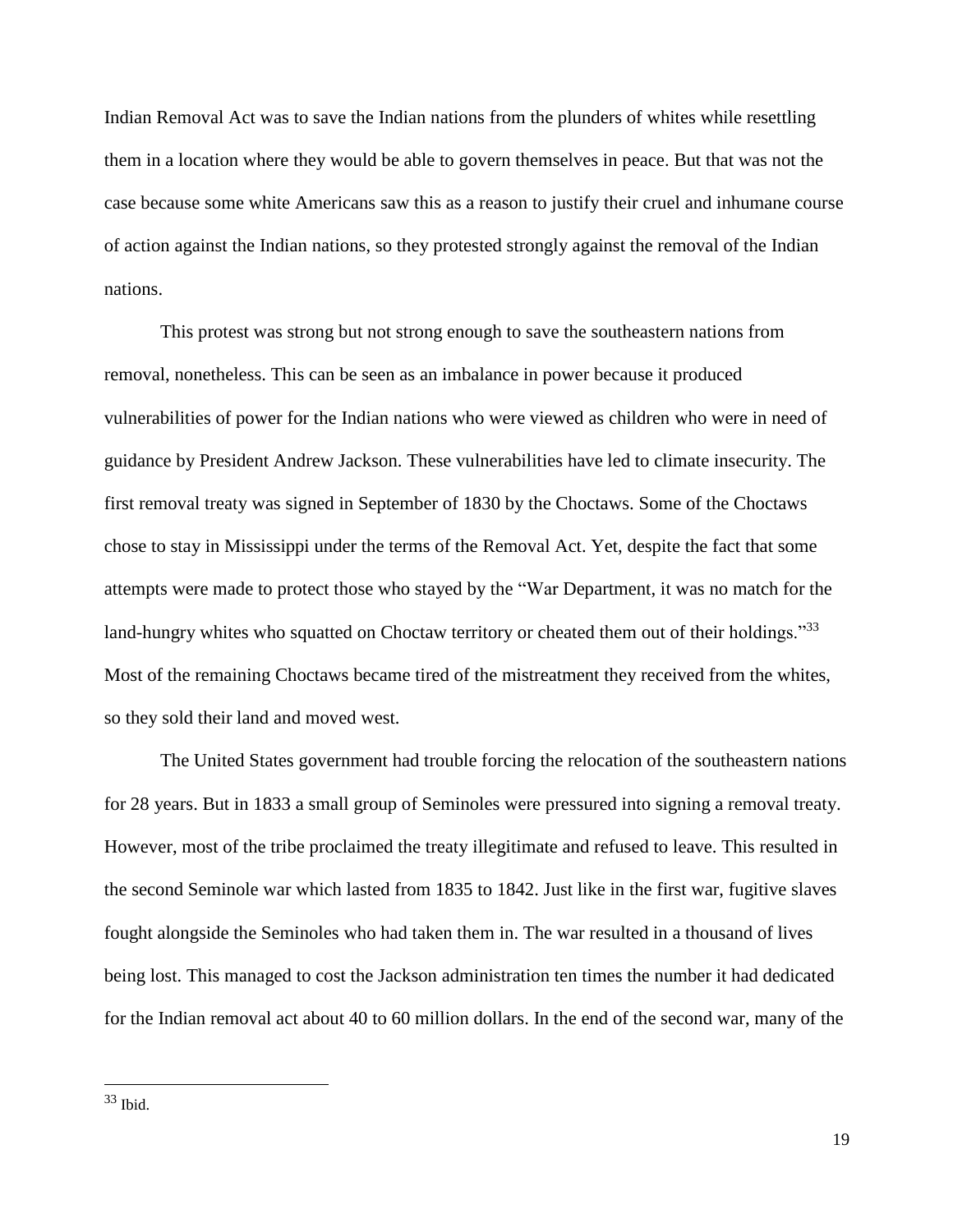Seminoles moved to the new territory. However, the few of the Seminoles who remained had to protect themselves from the U.S. military who attempted to drive them out of the land. This led to the third Seminole war that lasted three years from 1855 to 1858. Eventually, the United States paid the Seminoles that were left after the third war to move west.

The Creeks too refused to relocate but they eventually signed a treaty in March, 1832. This treaty opened a large part of their Alabama territory to white settlement, "but guaranteed them protected ownership of the remaining portion, which was divided among the leading families."<sup>34</sup> But speculators quickly tricked the Creeks out of their lands. This was a result of the United States government not protecting the Creeks from the speculators. That is why by 1835 the povertystricken Creeks started stealing crops and livestock from the white settlers. In the end some Creeks committed murder and arson in response to the brutal treatment they received from white settlers. Eventually, as a military necessity the Creeks were removed in 1836 by the order of the Secretary of War. "By 1837, approximately 15,000 Creeks had migrated west. They had never signed a removal treaty."<sup>35</sup>

The Chickasaws did not resist the Indian Removal Act because it was certain to happen, eventually, a treaty was signed in 1832. In this treaty the Chickasaws would receive protection from the federal government alongside suitable western island. The war department eventually backed down on its promise because the onslaught of white settlers by the Chickasaws confirmed too much for them so, they relocated them to the west in the winter of 1837-38. The Chickasaws were forced to pay the Choctaws for the right to live on part of their western allotment.

 $34$  Ibid.

 $35$  Ibid.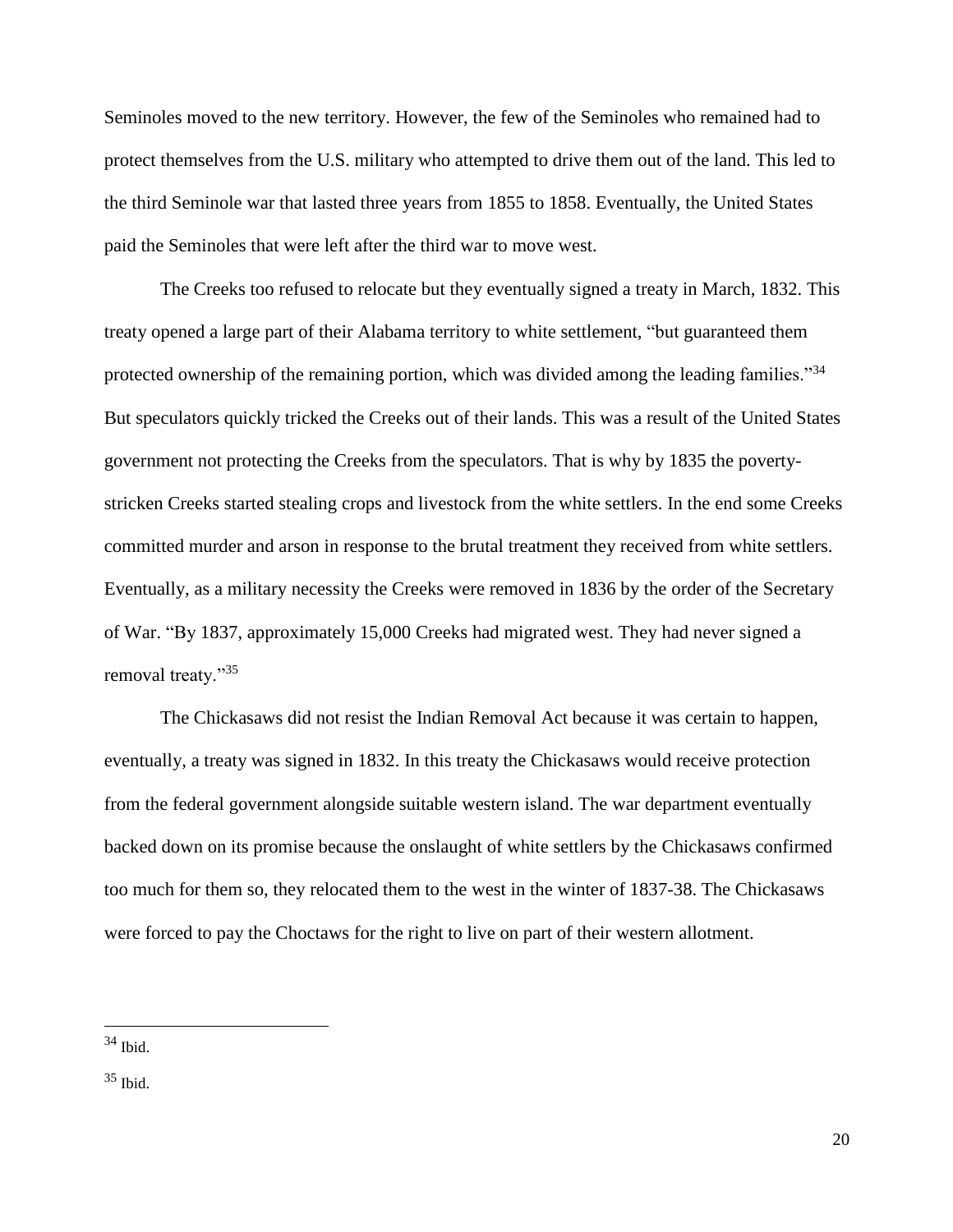On the other hand, the Cherokee were deceived by an illegitimate treaty in 1833. The treaty known as the Treaty of New Echota was signed by a small group of the Cherokees. "The leaders of this group were not the recognized leaders of the Cherokee nation, and over 15,000 Cherokees - led by Chief John Ross -- signed a petition in protest."<sup>36</sup> Not only was this petition ignored the treaty was ratified by the Supreme Court in 1836. This gave the Cherokees two years to relocate at their own will and after these two years they would be forcibly removed. "By 1838 only 2,000 had migrated; 16,000 remained on their land."<sup>37</sup> 7,000 troops were sent in by the U.S. government in order to force the Cherokees into stockades at bayonet point Florida. The Cherokees were not given enough time to gather their belongings so, as they left their homes were being burglarize by the whites. Then began what was known as the march of the Trail of Tears, in which 4,000 Cherokee people died of cold, hunger, and disease on their way to the west.

Yet in 1837, the Jackson administration removed 46,000 more Native American people from their land east of the Mississippi. The administration also obtained treaties that led to the removal of a moderately larger number. This led to the opening of 25 million acres of land to white settlement and to slavery. This was because many members of the five southeastern nations had been relocated west by the Jackson administrations Indian Removal Act.

 $36$  Ibid.

<sup>37</sup> Ibid.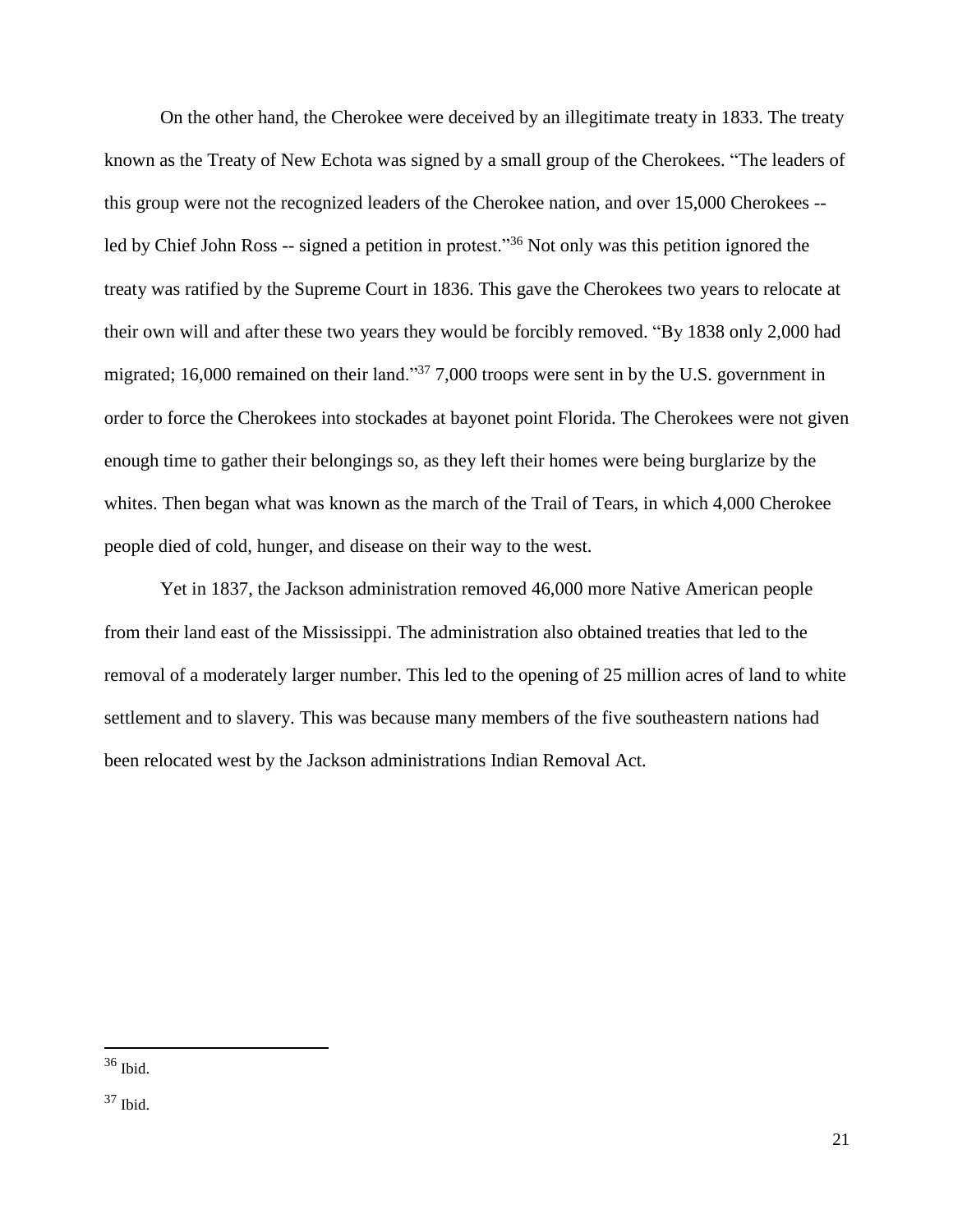#### **CHAPTER 5: INTERNALLY DISPLACED PEOPLE OF ISLES DE JEAN CHARLES**

Isle de Jean Charles was originally brought to existence through a government-mandated relocation plan that had nothing to do with climate change. This occurred during the presidency of Andrew Jackson who signed into law the Indian Removal Act of 1830. This law permitted the president to grant unsettled lands located in the west of Mississippi in exchange for settled Indian lands located within existing state borders.

The Biloxi-Chitimacha-Choctaw band of Native Americans who reside in Isles de Jeans Charles, has lost 98 percent of its land since 1955. As of today, Isles de Jean Charles have only 99 residents hence why they are considered America's first climate change internally displaced people.

When it comes to climate change resettlement in the United States there is only one government funded climate relocation in the country and that is the Louisiana's Isle de Jean Charles Resettlement Project. Louisiana's Isle de Jean Charles is connected to the rest of the continental United States through Island road. Island Road is a thin, "four-mile stretch of pavement that lies inches above sea level and immediately drops off into open water on either side."<sup>38</sup>

Up until the Island Road was built in 1953, the only sure way of transportation to and from the Island was by boat. Before that the way to go to Point Farm and Bayou Terrebonne was through a wagon path that went along a narrow ridge. But it was unpassable at times due to the high tide, that came in when the wind blew from the south or southeast.

In 1953, a road was built through the marshland. This road connected Isle de Jean Charles to Pointe-aux-Chene. "For several decades, the marshland has eroded and turned into the open water,

<sup>38</sup> Stein, M. (2018). When Climate Change Comes for Your Town, Where Do You Go?. [online] CityLab. Available at: https://www.citylab.com/environment/2018/01/how-to-save-a-town-from-rising-waters/547646/ [Accessed 8 Jul. 2018].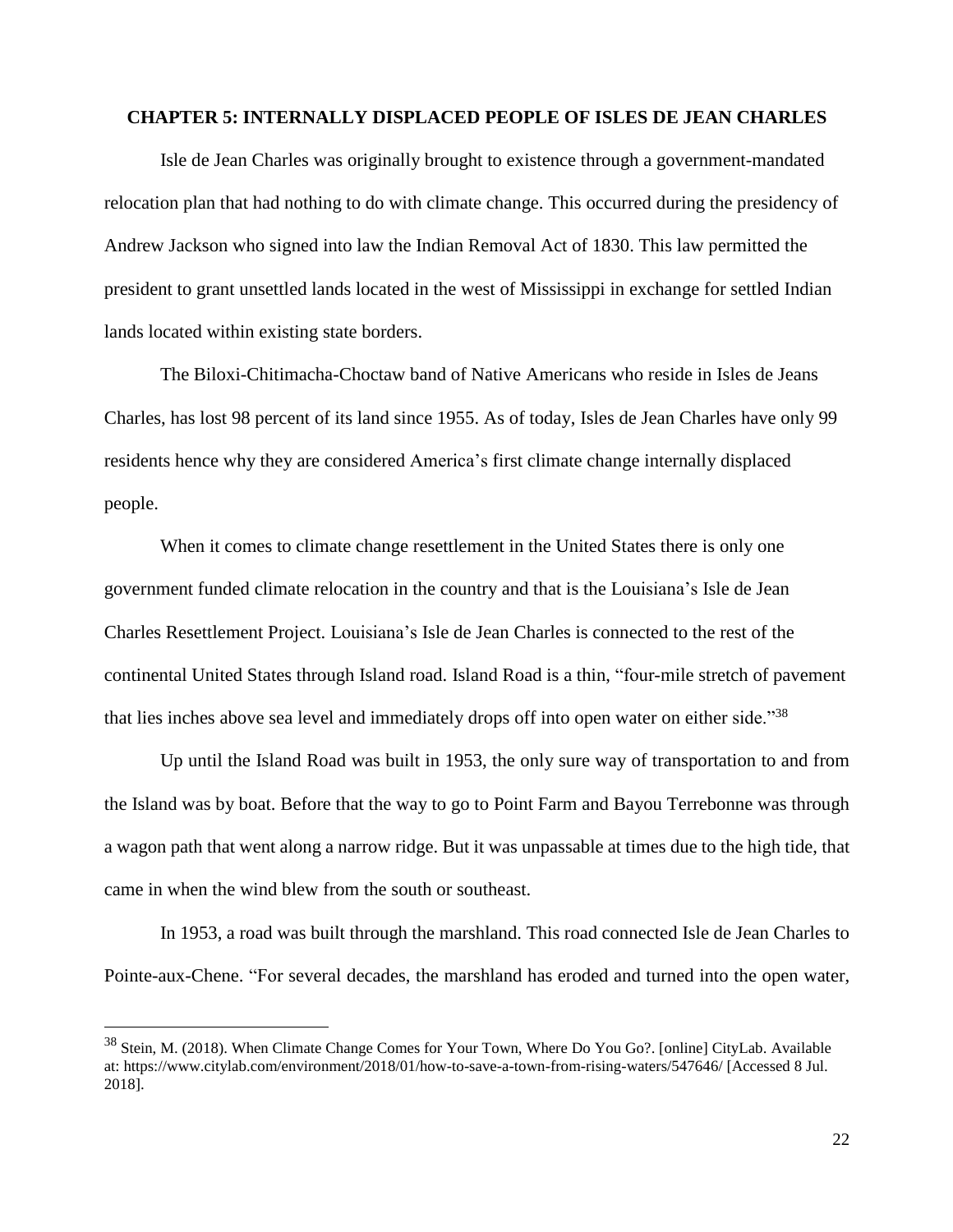leaving the road vulnerable to erosion and flooding."<sup>39</sup> Tribal elders today believe that the location of the road was an unwise decision because the construction has added to the erosion of the Island. After years of endorsing that the Island road be repaired and built higher, the parish eventually completed a \$6.24 million restoration and elevation of the road in June 2011.

"However, we were informed at this time that it would be the last time they fix the road, and now just six years after this victory, the road floods regularly during tropical storm systems."<sup>40</sup> It also floods during high tides, and even on days with a strong southern wind. When the road is flooded and an ambulance is unable to pass, the residents of Isle de Jean Charles worry that their elders would not be able to get the medical services they need right then and there. Even though a Gulf Flood Protection System called the Morganza Spillway is being built to protect communities along Louisiana, it will pass north of the Isle de Jean Charles. This is because the Army Corps of Engineers determined in 1998 that it was not cost-effective to include Isle de Jean Charles. This has left Isle de Jean Charles more vulnerable to the encroaching Gulf waters.

In 2018 we can see the exposure to salt water clearly even during a day in which the ocean is calm. Through this calmness the salt water still managed to laps over the boundaries of the road while splashing the concrete. In 1956 the residents of Isle de Jean Charles were able to hunt and trap by just walking through the thick swamp that surrounded Island road because it was unexposed to salt water. In 2018 hunting and trapping is no longer an option for the residents of Isles de Jean Charles because of the exposure to salt water which transformed the landscape in a drastic way.

According to Islesdejeancharles.com, the main reason Isles de Jean Charles has witnessed a drastic landscape change from 1956 to 2018 is the frequent sea water flooding that disconnected it

 $39$  Ibid.

<sup>40</sup> Ibid.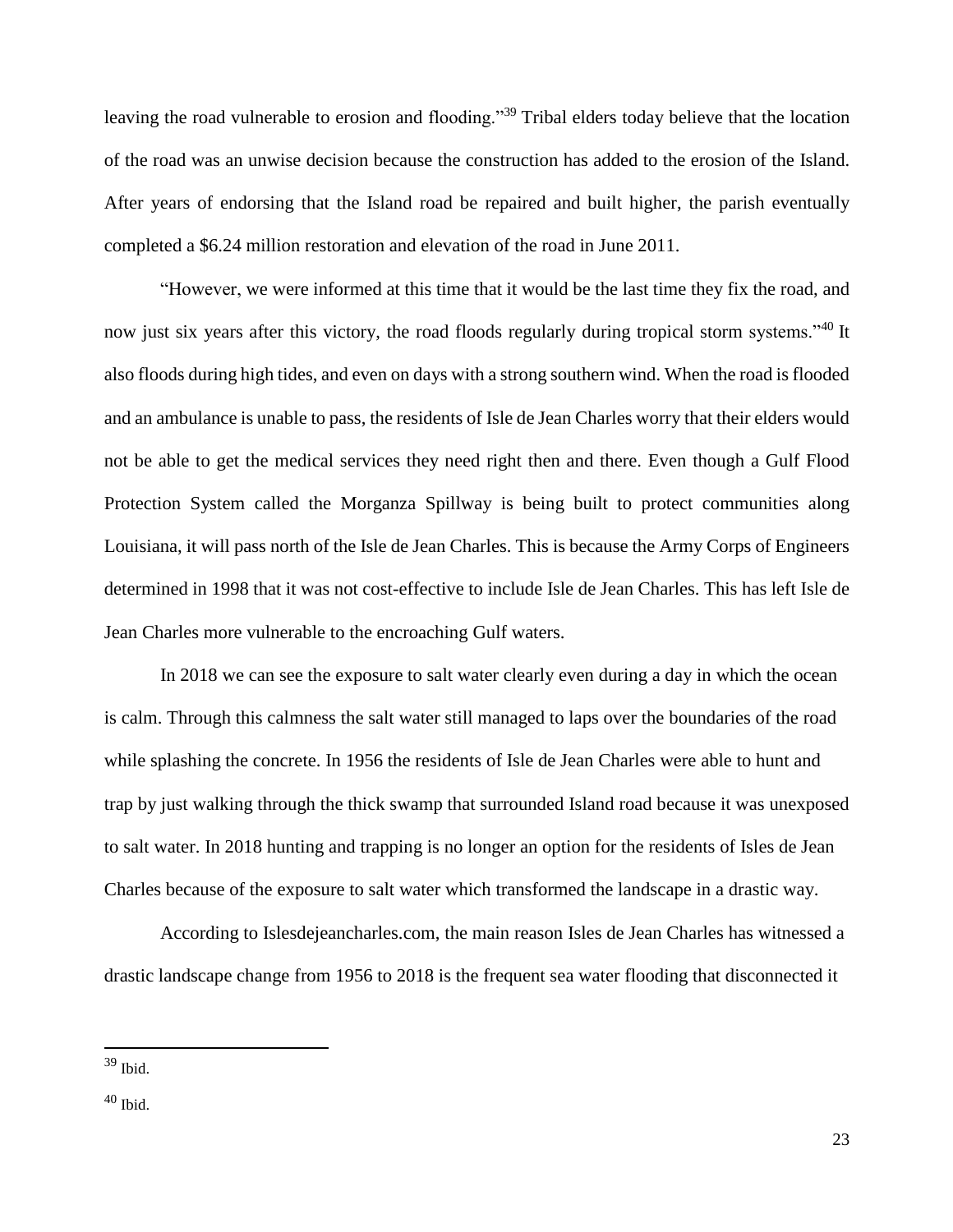from the mainland. This flooding led to the use of levees. The purpose of the levees was to stop the natural flow of fresh water and residues that increased the fragile swampland. The levees no longer served a purpose when "Oil and gas companies dredged through the mud to lay pipelines and build canals, carving paths for saltwater to intrude and kill the freshwater vegetation that held the land together."<sup>41</sup> On top of that the rise of sea-level caused by uncontrollable glacial forces has only made things worse for the landscape of Isles de Jean Charles. In 1956 Isles de Jean Charles was surrounded by a massive region of ample swamp and marshland but in 2018 almost nothing remains of the swamp and marshland in Isles de Jean Charles.

According to one of the 99 remaining resident of Isle de Jean, Charles Rita Falgout, the island used to have a lot of trees and little salt water but now there's just a little strip of the island left. Many of the houses on Isle de Jean Charles are raised on 15-foot stilts. The stilts are there for the evasion of the increasingly widespread floodwaters. Eventually the island will be isolated because there are so much the 15-foot stilts can do against the floodwater. "Strong winds alone can flood the road, cutting the island off from vital resources like hospitals."<sup>42</sup> Eventually making the road impassable all year-round hence why the only long-term solution is to leave Isles de Jean Charles.

"The residents of Isle de Jean Charles won't be alone in their exodus. There will be up to 13 million climate refugees in the United States by the end of this century."<sup>43</sup> A study was published in the Proceedings of the National Academy of Sciences that showed that, at least 414 towns, villages, and cities across the country would face relocation due to climate change. As it stands

 $41$  Ibid.

 $42$  Ibid.

 $43$  Ibid.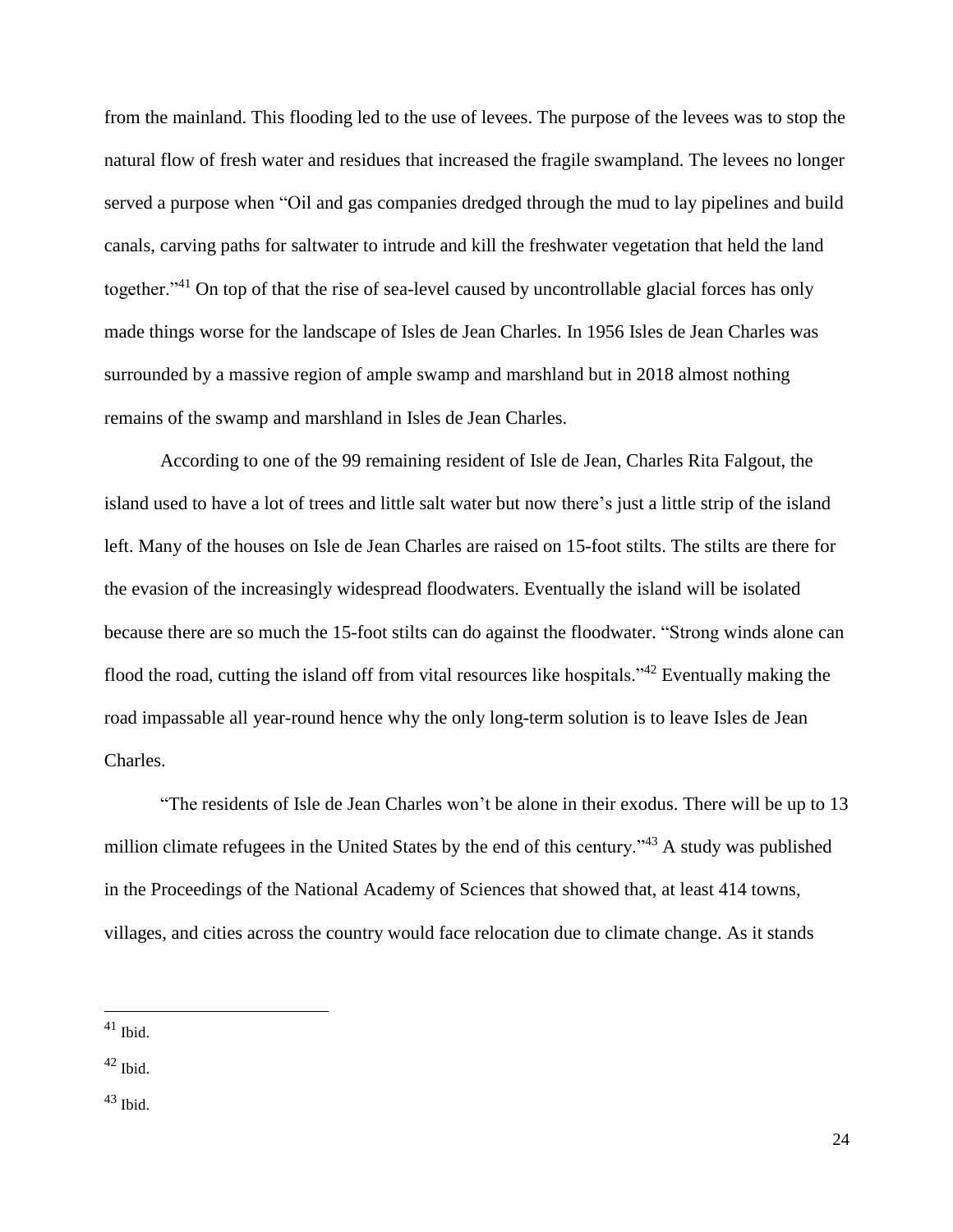about 17 Native American communities are already undertaking climate-related relocations without the help of the U.S. government.

The Isle de Jean Charles Resettlement project is funded and managed by the government making it a "test run of sorts, a first-of-its-kind program that aims to create guiding principles for future resettlements."<sup>44</sup> The goal of the project is to resettle the whole community together by building a new town for the community. In this new town the culture of Isles de Jeans will live on because it will be filled with displaced occupants from the Island. Making the Isles de Jean Charles resettlement plan unique and definitely different from previous resettlement plans.

Previous resettlement projects "have largely followed a model of individual buyouts offering lump-sum payments to residents and leaving them to their own devices to restart their lives. "<sup>45</sup> We have seen this with Diamond, Louisiana, in the early 2000s. Diamond, Louisiana, was a historically black community located in Cancer Alley, Louisiana, which is situated in an area along the Mississippi River between Baton Rouge and New Orleans. The Diamond community suffered through chemical leaks and explosions for decades due to Shell petrochemical plants. A buyout deal was finally achieved after years of grassroots campaigning. One by one, the residents of Diamond, Louisiana, took the money and left causing the community to shrink. In this shrinkage we witnessed the folding of churches, scattered residents causing people to fell out of touch. This shows the distinction between saving a community and saving its individual members.

Building an entirely new town for the remaining 99 residents of Isle de Jean Charles comes with a costly price tag of over \$48 million. Making it unclear whether this can serve as a replicable model because of its high price tag. And on top of that the pace of resettlement has been unable to

 $44$  Ibid.

 $45$  Ibid.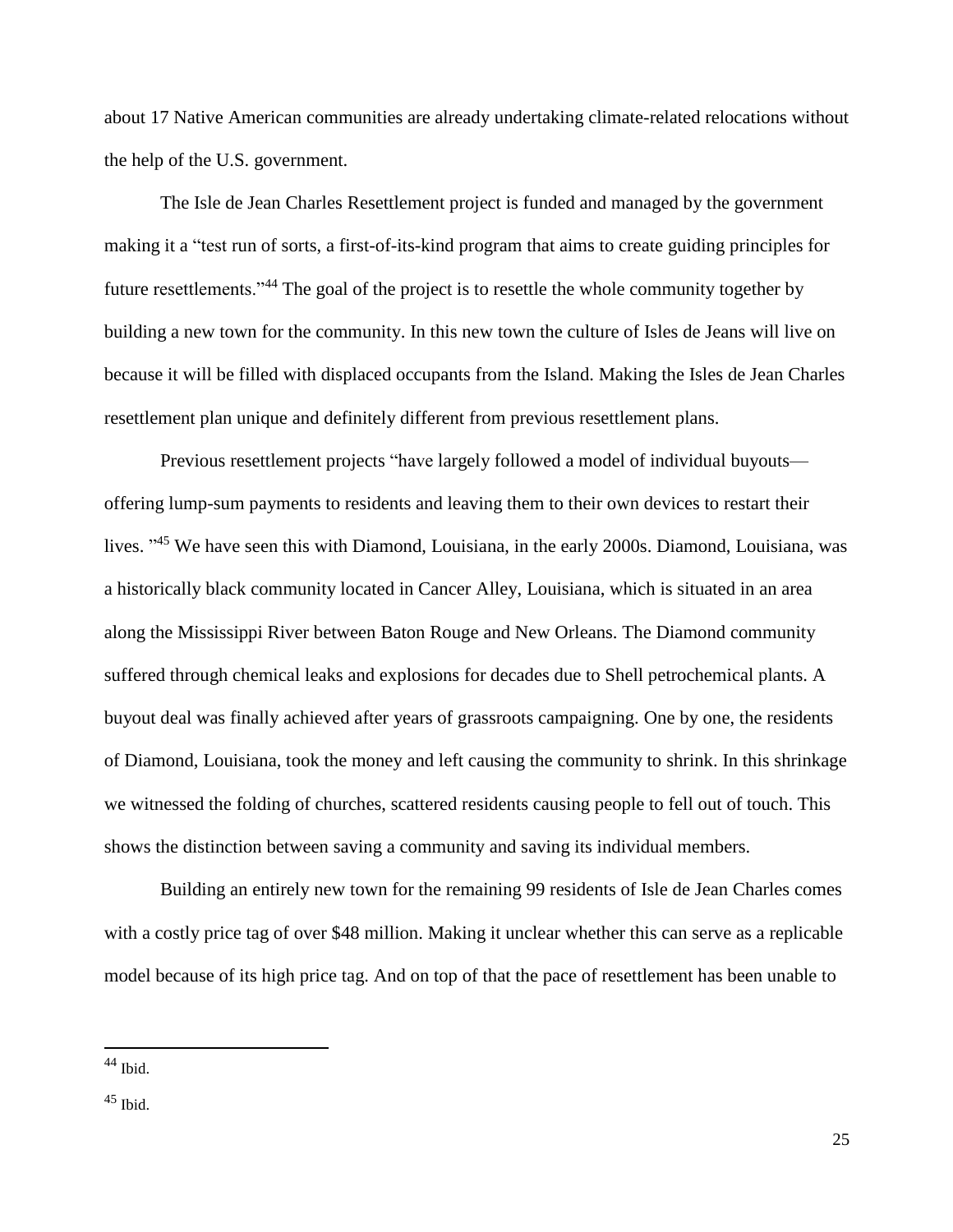match the urgency of the dilemma the community of Isle de Jean Charles faces. Nothing's been built after nearly two years since the project began because there is no blueprint for the new town. The only thing happening now is the narrowing down of possible locations and the entering of contract negotiations between the project's administrators and the engineering and architectural firm, CSRS, they hope will design it.

Resettling communities is not something the U.S. government is good at historically. Hence why one of the things policy makers are trying to figure out is whether this inadequacy is a result of inexperience or the nature of bureaucracy. Will government-backed community resettlements be achievable for the hundreds of communities that are coming towards similar conclusions remains the central question.

It was about 15 years ago that the Isle de Jean Charles residents began contemplating about relocation, but it was unclear where to start due to the lack of government guidance. The lack of government guidance changed in 2014 under the Obama administration which announced the National Disaster Resilience Competition (NDRC). The ambitious purpose of the NDRC was "to shift the way the U.S. manages natural disasters, from simply responding to and recovering from them, to planning and preparing for their inevitability." <sup>46</sup> The NDRC would award \$1 billion in funding to resilience projects across the nation.

Isle de Jean Charles community leaders, NGOs, and development companies worked with the Louisiana Office of Community Development, Disaster Recovery Unit (OCD-DRU) to draft an application for the Isle de Jean Charles Resettlement Project. This application focused on cultural and environmental resiliency. The Isles de Jean Charles resettlement program was exactly what the NRDC competition was looking for hence why it was awarded the full \$48.3 million it requested.

 $46$  Ibid.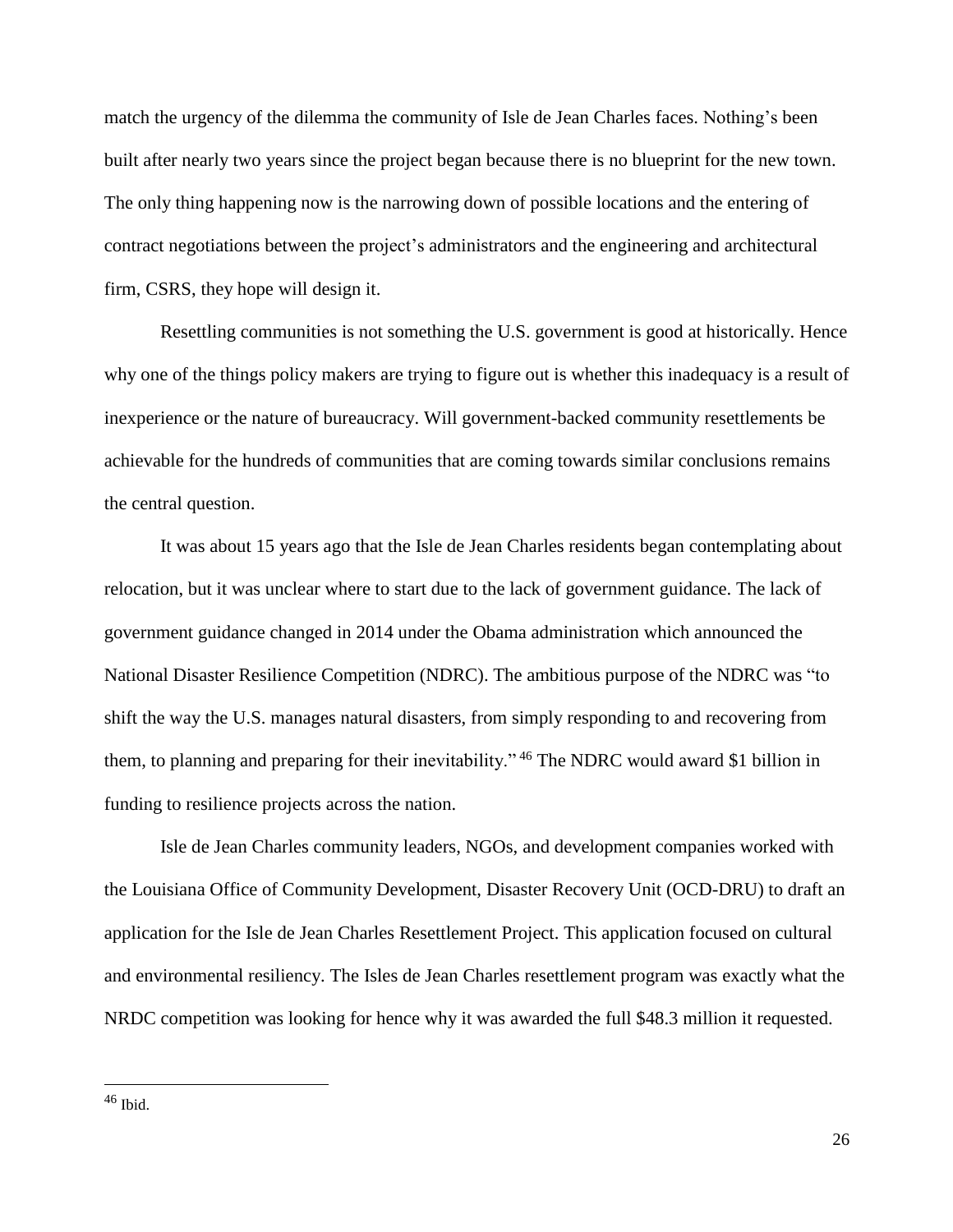Even though this was more than two years ago, there's not much to show for it in terms of land acquisition and buildings making them admittedly behind schedule. However, the OCD-DRU has been far from idle. While homes haven't been constructed, trust has been built. Trust is something that will determine the success of the entire process. This has meant overcoming decades of suspicion between the island's indigenous residents and the government. Because their previous experience with the government have led them to be cautious when dealing with them.

In order to avoid colonial persecution, the Native people were forced to flee into an uninhabitable swampland located deep into the southern marshes of Louisiana. "Now they are being asked to ignore decades of learned apprehension and trust the U.S. government to move them once again."<sup>47</sup> Those at the OCD-DRU do not see the fact that confidence-building has taken years to accumulate as a failure, but rather as an important lesson for future relocations of indigenous communities. When it comes to building trust, it's going to take time and patience because there are no shortcuts. It all depends on the OCD-DRU ability to articulate progress.

It is unfortunate that this lesson will be applicable for many future relocations because a surprising proportion of communities attempting relocation are Native American according to a study by the Center for Progressive Reform. This is no coincidence because Native people have seldomly been able to choose the place in which they're currently living. What continues to play a role in the resettlement process is mistrust between the 99 remaining residents of Isles de Jean Charles and the government even after two years of communication.

As of now what is crucially important among the residents of Isles de Jean Charles is that they retain ownership of the island once they have relocated. Even having unrestricted access to the island is fine with them. Many of the residents remain suspicious of what will happen to them if

 $47$  Ibid.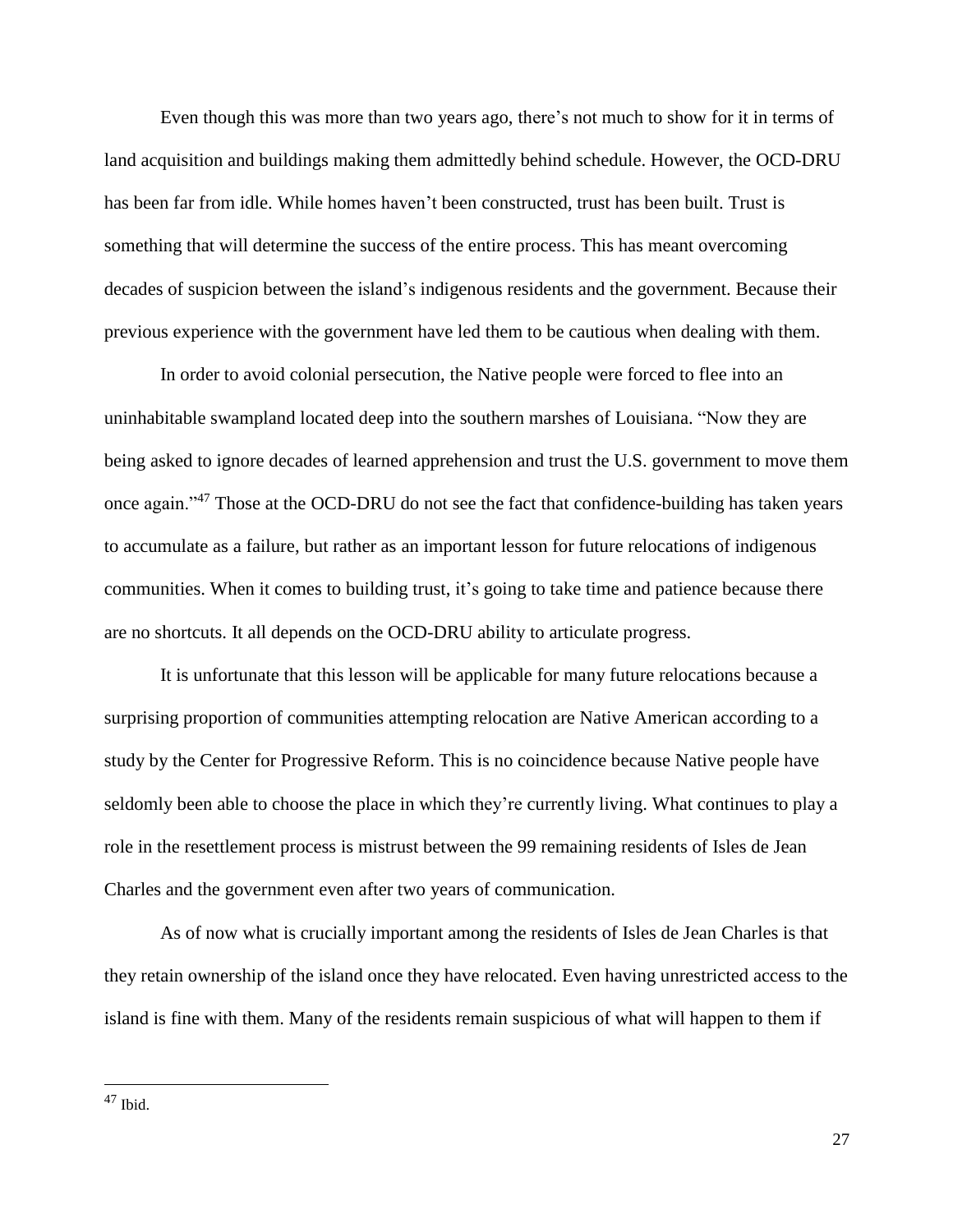they voluntarily leave. But as it stands project leaders at the OCD-DRU have vowed to future access to the island. In order to formalize that promise the OCD-DRU are working on a contract. Even with this contract being formalized decades of sensible skepticism remain because the residents learned a long time ago not to trust the government when they come with paper and pen.

The most complicated and financially demanding aspect of this resettlement project is picking a location. This decision has caused disagreements between residents because some want to get as far away from the water as possible by going to the north. While others want to stay in the south which is near their old homes, schools, jobs, and families. This make the choice a balancing act between providing continuity of lifestyle and ensuring the new town is far away from the water as possible. Many residents of Isle de Jean Charles prefer moving to the area around "Schriever, which is about 40 miles away and much safer from climate effects. Some would prefer to move to Bourg, which is closer to their current home, but more vulnerable."<sup>48</sup>

The location of the soon-to-be town is also largely a question of economics. The OCD-DRU project planners want to keep residents as close as possible to their former lives. But they also have to avoid spending \$48 million to save Isles de Jean Charles from climate change only to have it fold because of economic ones. Hence why they are asking significant questions before they relocate the town. Questions such as Are there enough jobs near the site of the new town? Do those jobs match the skills and career experience of Isle de Jean Charles residents? Are there hospitals and grocery store close enough to service the community?

What limits how far away from the water they can move is the fact that many Isle de Jean Charles residents make a living fishing. If they move too far north there will be an unemployment crisis. Hence why the new location has to be one that can attract new people over time. As it stands

 $48$  Ibid.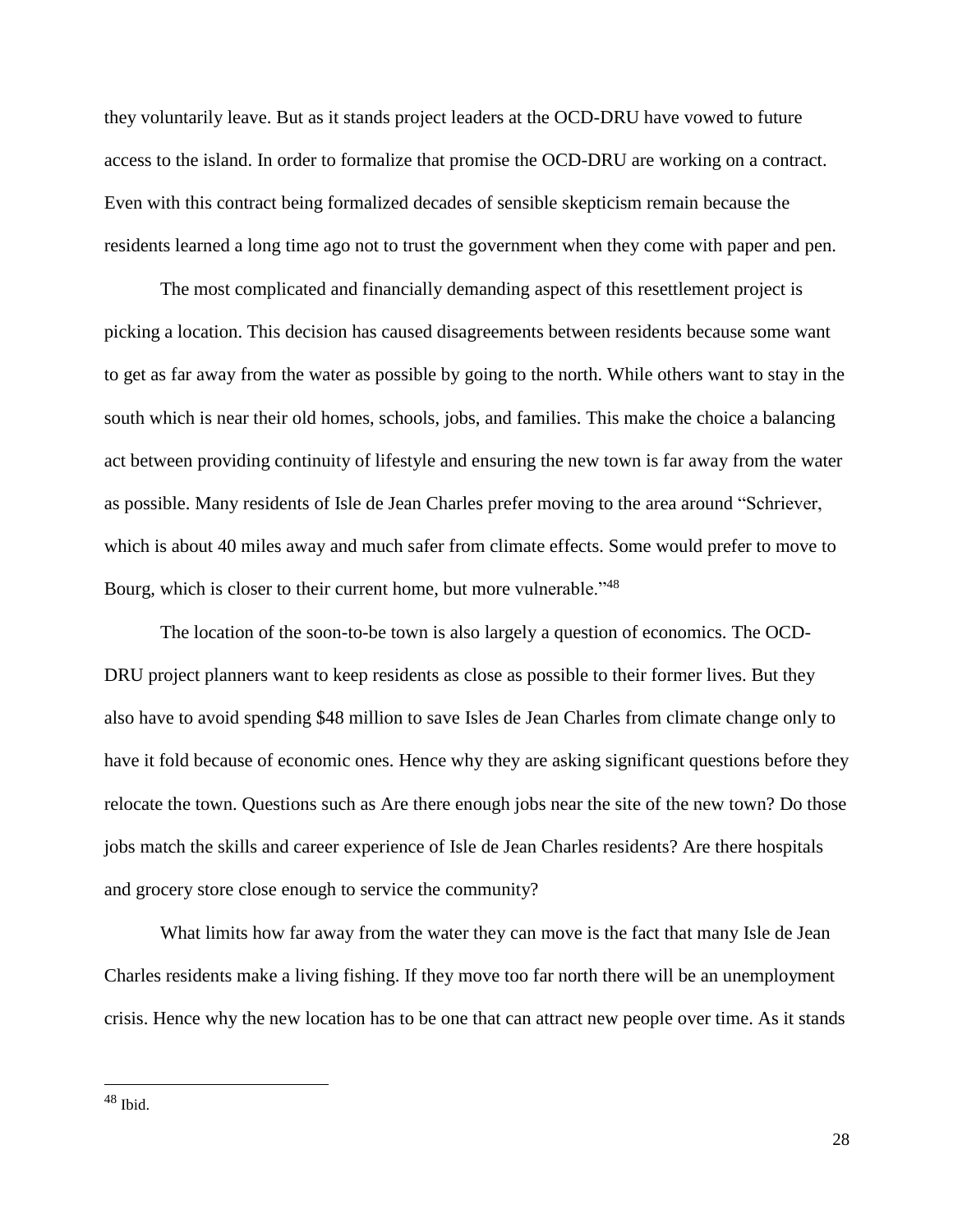the population of Isle de Jean Charles is aging and dwindling and could eventually shrivel away unless new people are attracted to the community. But then, another problem persists: "if too many people move in, the town's makeup could become unrecognizable within a generation, defeating the project's original purpose."<sup>49</sup>

Terrebonne Parish also known as the Evergreen property, a sugar farm in the north is the most likely site for the new town. This location was picked out of 16 potential sites and checks off the central wishes of the residents: It's far away from the water, it's rural yet closer to a city than the old town, and it conserves what the residents of Isle de Jean Charles value the most about their home—peace and quiet. "At 600 acres and \$19.1 million, the Evergreen property is not cheap, and buying it will eat up much of the total \$48 million available for the project."<sup>50</sup>

America's cities were not built with climate resilience in mind hence the Isles de Jean Charles resettlement project due to climate change. Much of the U.S. infrastructure is a contradiction to climate change transformations and adaptations. If and when the architects of OCD-DRU follow through with their plans, we can expect them to build one of the most climateresilient cities in the country.

But many of the proposals diverges from traditional city planning in coastal areas which is a good thing. Because water will be treated as a resource rather than a problem in order to reduce the damages from flooding. Hence the creation of Rain gardens, strategic tree planting, and depressed community parks which will provide public value. In order to preserve the region's biodiversity and protect vulnerable fisheries, wetlands will be created to protect the community from storm surges. The expected community will serve as an example of environmentally forward thinking due

 $49$  Ibid.

<sup>50</sup> Ibid.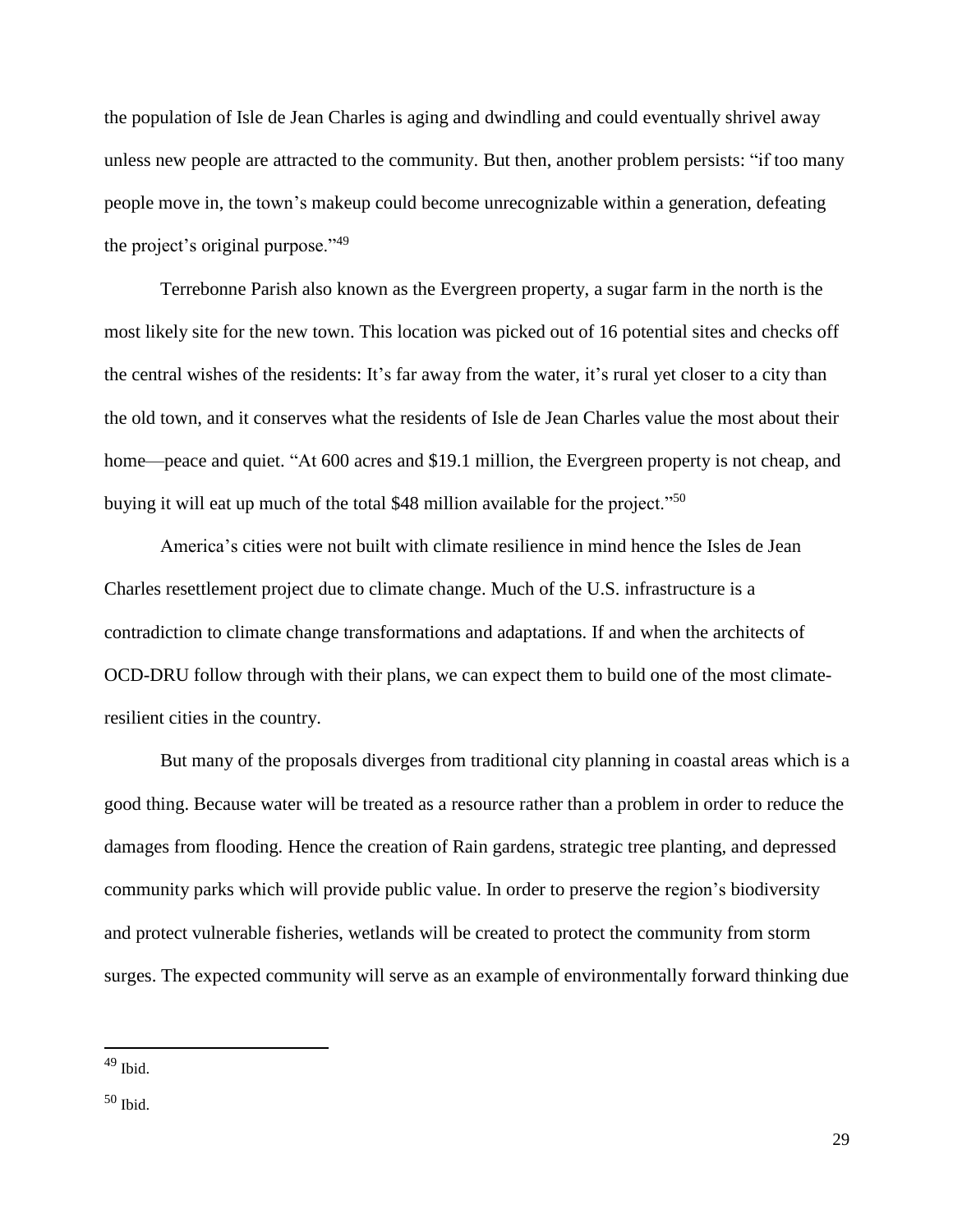to natural energy sources and cleaner water management. We can expect solar power and a local grid system to keep the lights on even if the entire region loses power. Walking will be encouraged over driving in the city's design.

Since Isle de Jean Charles is the only community to receive funding and institutional support from the government, we can consider them relatively fortunate among American towns facing relocation. Because residents could be moving to one of the most resilient towns in Louisiana.

Not only does the government need to be ready to help communities forced to relocate, it also need to proactively help communities avoid that fate. The government do not spend enough time flood-proofing communities instead it focuses on relocation plans. If the government put the money up front and plan well it can avoid mass destruction due to climate change. But there will still be towns for whom it's too late if actions are not taken soon enough. Hence why a proper government system is needed to deal with this. And those involved in the Isle de Jean Charles relocation such as the OCD-DRU "believe that the lessons they learn will be invaluable for a future administration that takes the threat of climate displacement seriously."<sup>51</sup>

 $51$  Ibid.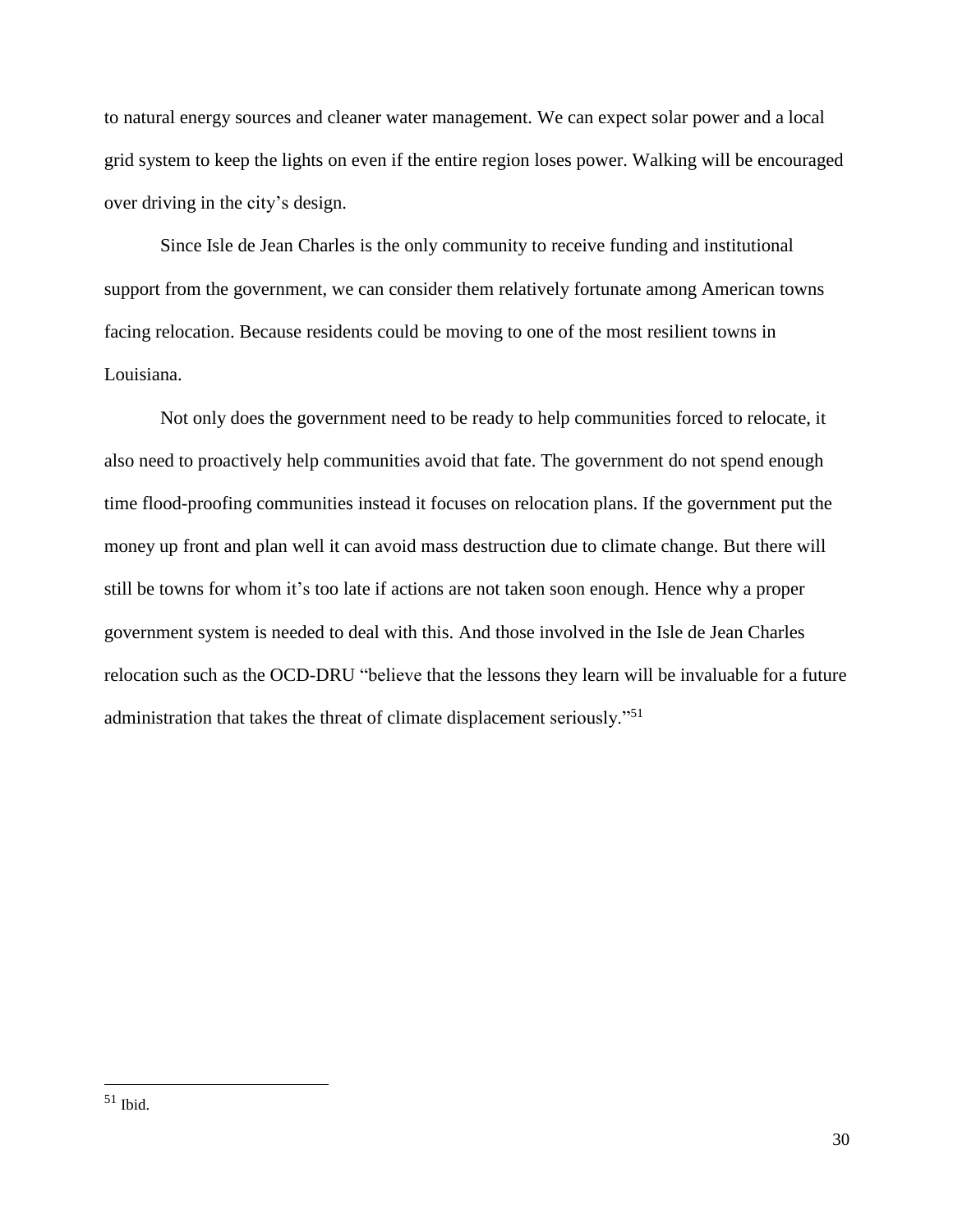#### **CHAPTER 6: THE PACIFIC ISLANDS**

The Pacific Islands is spread across millions of square miles throughout the Pacific Ocean. "The Hawaiian archipelago and the US-Affiliated Pacific Islands include more than 2,000 islands with about 1.9 million inhabitants, representing numerous languages and cultures."<sup>52</sup> The Pacific Islands attract millions of tourists every year. This is because there are diverse terrestrial and marine ecosystems located in these regions deep under the ocean. Tourists are able to go deep under the ocean in these regions to find abyssal environments to mountainous alpine environments. The islands and surrounding ocean possess tremendous biodiversity and are home to some of the most immaculate habitat in the world.

In the small island nations spread across the Pacific Ocean climate change is already occurring. The threat of climate change which can be seen in the grueling storms, warming temperatures, persistent droughts and rising tides in the Pacific Island is just powerful enough to swallow the land and lives of many who call the Pacific Islands home. Even though the Pacific Islands' and other small developing island states contribution to greenhouse gases in the atmosphere is insignificant, they still suffer excessively for the effects of global warming. From Fiji to the Marshall Islands, Tuvalu to Papua New Guinea. Mainly, these serious weather patterns "impede economic development, hamper residents' ability to access clean water and contaminate or erode the soil nations rely on for agriculture and fundamental food security."<sup>53</sup>

Climate change is a reality as told by the 2012 Pacific Islands Regional Climate Assessment (PIRCA) which identified several important indicators of climate change in the region. One

<sup>52</sup> Cakex.org. (2018). [online] Available at: https://www.cakex.org/sites/default/files/documents/Exec-Summary-PIRCA-FINAL2.pdf [Accessed 7 Aug. 2018].

<sup>53</sup> Cop23. (2018). The Pacific Islands - Cop23. [online] Available at: https://cop23.com.fj/fiji-and-the-pacific/pacificislands/ [Accessed 10 Jul. 2018].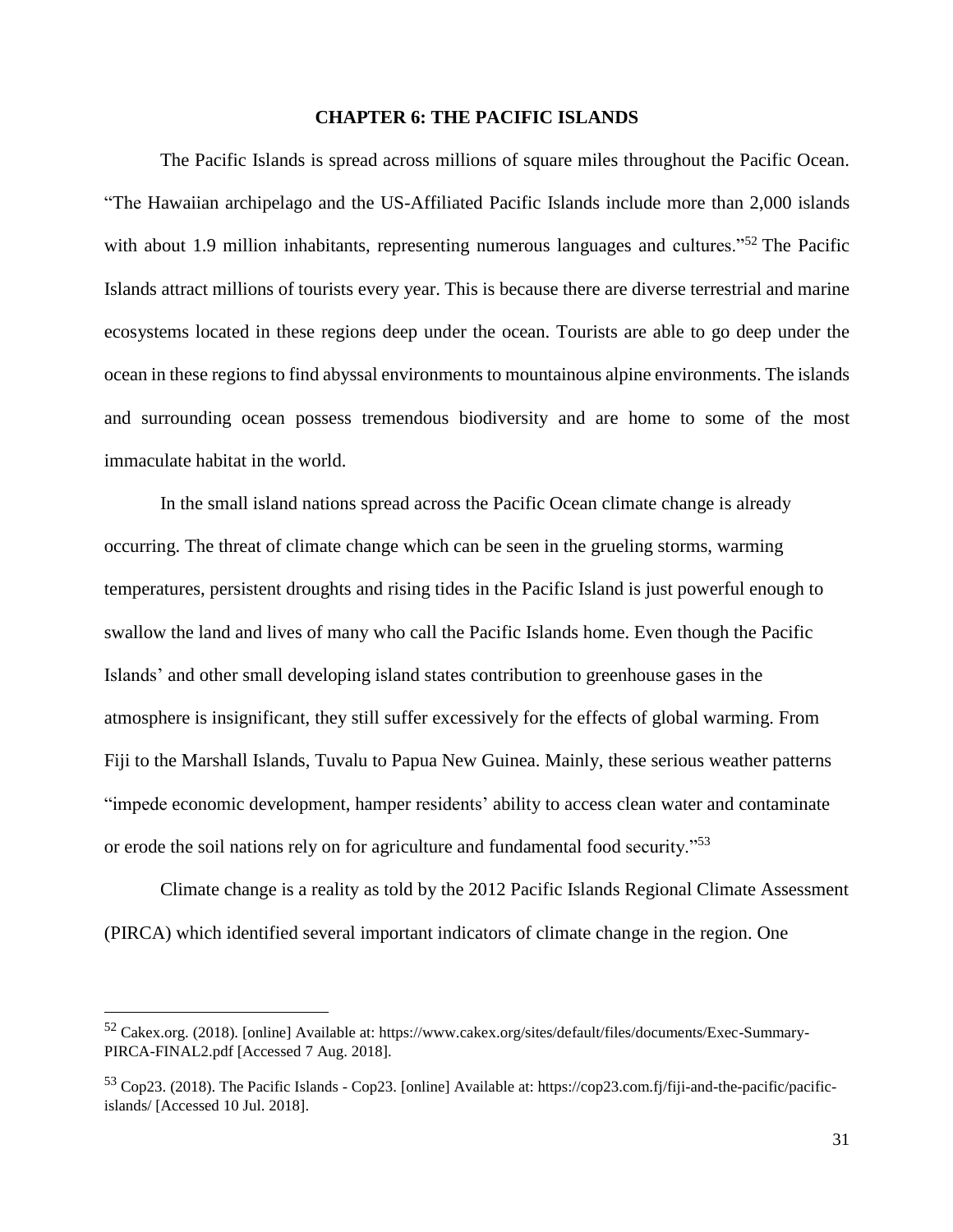indicator is that the average surface air temperatures are rising, with the largest increases found at high altitudes in Hawaii. Rainfalls has decreased across much of the region over the past 100 years. However, there has been a slight increase in rainfall in the westernmost Micronesian islands. "In Hawaii, groundwater discharge too streams has significantly decreased over the past 100 years. This trend indicates a decrease in groundwater storage."<sup>54</sup> While on the other hand we can see that sea levels are rising, particularly in the Western Pacific.

The frequency and intensity of climatic extremes are changing across the region. There have been fewer tropical cyclones in the regions but drought has been prolonged yet more frequent. The distribution of the Pacific Island habitats and species have changed. For example, the upward migration of mosquito-borne diseases that cause mortality in Hawaiian native forest birds have been facilitated by the increasing temperatures in the Islands. Ocean chemistry is changing and that is due to the fact that the ocean heat content is rising.

There are multiple concerns for human and natural communities in the Pacific Islands region as the indicators of climate change suggests. The destruction of coastal artifacts and structures are some of the threats to the traditional lifestyles of indigenous communities. Some other threats include the maintenance of the fishing ground that has also led to the reduction of traditional food sources available to the residents of the Pacific Islands. Most importantly the loss of the land base that supports Pacific Island cultures. "These losses will make it difficult for Pacific Island communities to sustain their connection with a defined place and their unique set of customs, beliefs, and languages."<sup>55</sup>

<sup>54</sup> Cakex.org. (2018). [online] Available at: https://www.cakex.org/sites/default/files/documents/Exec-Summary-PIRCA-FINAL2.pdf [Accessed 7 Aug. 2018].

 $55$  Ibid.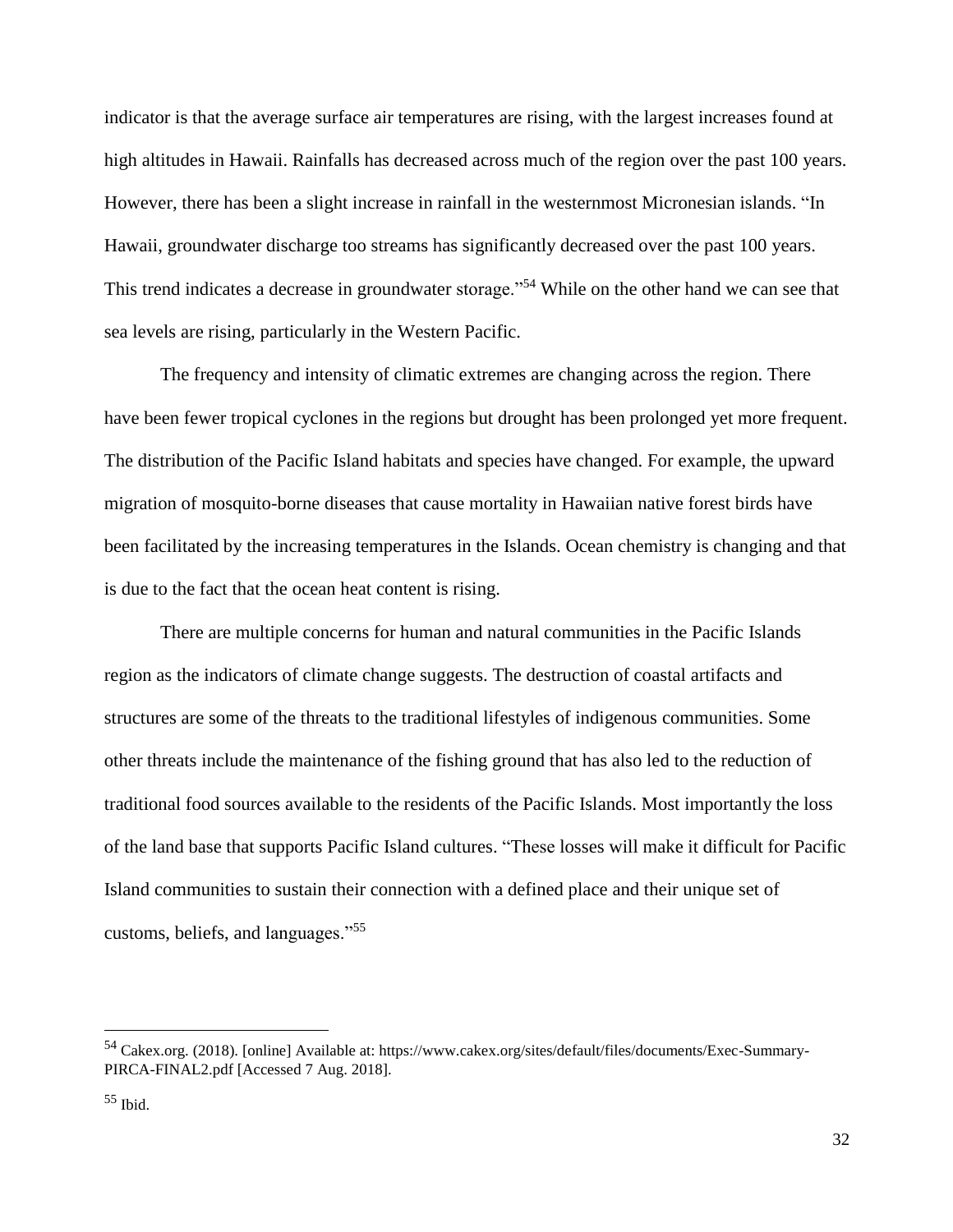There would be potential for increased catches in some areas and decreased catches in others due to the alteration of the distribution patterns of coastal and ocean fisheries. While taking everything into account open-ocean fisheries will decline in the long term. Not only that but freshwater supplies will decrease on some Pacific Islands due to warmer and drier conditions. The Islands that are mainly vulnerable to freshwater shortages are the Atolls and low-lying islands due to their small size and limited resources. Coastal flooding and erosion will increase due to the rising sea levels that is worsened by the storms. This would damage the coastal ecosystems and infrastructure which would then affect agriculture, tourism, military bases, and other industries. And as the threats to food and water security, infrastructure, and public health and safety increase there will be human migration from low islands to high islands and continental sites.

Adaptation to climate change has become essential for the people of the Pacific Islands. The Pacific Islands and their communities can no longer evade the various projected impacts of climate change on its Islands. This only make some degree of adaptation necessary for the Pacific Islands and their communities. But the capacity to be adaptive differs within the region due to the availability of socioeconomic and institutional resources within that region. That is why in order to improve resilience to the challenges climate change present, it is essential that informed and timely responses are made particularly on low-lying islands and atolls.

In order to enhance the Pacific Islanders' ability to address the climate change challenges they are faced with additional research is needed. This additional research begins with a continued monitoring off the climate which includes a sustained assessment process. Along with engaging the public in the sharing of useful information in the development of climate change; which will bring further awareness to the communities about what is currently going on in their region. That is why data collection, analysis, and access to information are being facilitated by the efforts of several regional coordination officers. The work of these regional coordination officers only contributes to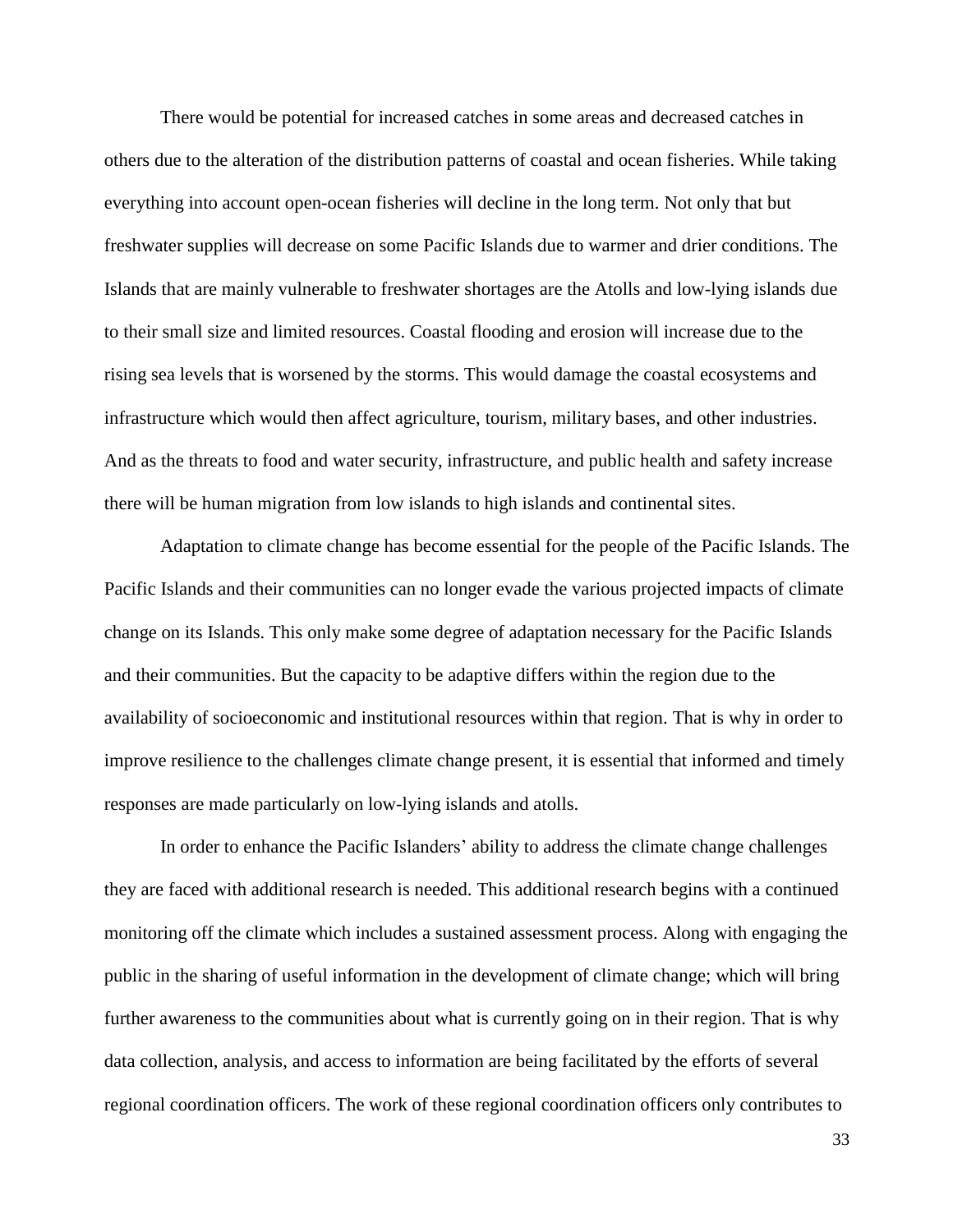the significant progress in the development of adaptation plans and policies. A strong foundation for ongoing efforts to build resilience in the face of challenges from a changing climate is provided through regional communication and collaboration.

When it comes to adapting to climate change many things have changed in the Pacific Island nations during the past hundred years or so. Most nations have come forth from being colonies to becoming independent democracies. In this transition most nations have become increasingly urbanized with an increased population. What have increased sharply in importance in the Pacific Island is these following industries commercial agriculture and fisheries and forestry. Because of the unprecedented demands that have been made on the islands' natural resources there have been climate change. Climate change is a result of land degradation, water and air pollution in the Islands. This stems from the most important industries in the Pacific Island using up all the natural resources.

With some facing total destruction due to the effects of climate change, the Pacific Islands as a group may be the planet's most vulnerable nations. The Pacific Island leaders gathered together on the 4 of September 2015 at the Pacific Islands Development Forum summit and issued the Suva Declaration, a summon to the world to take a firmer action on climate change. Precisely, the leaders made it known that the standard of limiting global warming to 2 degrees Celsius which would eventually be adopted in Paris later that year was no longer safe for the "survival of our Pacific Small Island Developing States," and called for global commitments aimed at "limiting warming to well below  $1.5^{\circ}$ C above pre-industrial levels."<sup>56</sup>

<sup>56</sup> Cop23. (2018). The Pacific Islands - Cop23. [online] Available at: https://cop23.com.fj/fiji-and-the-pacific/pacificislands/ [Accessed 10 Jul. 2018].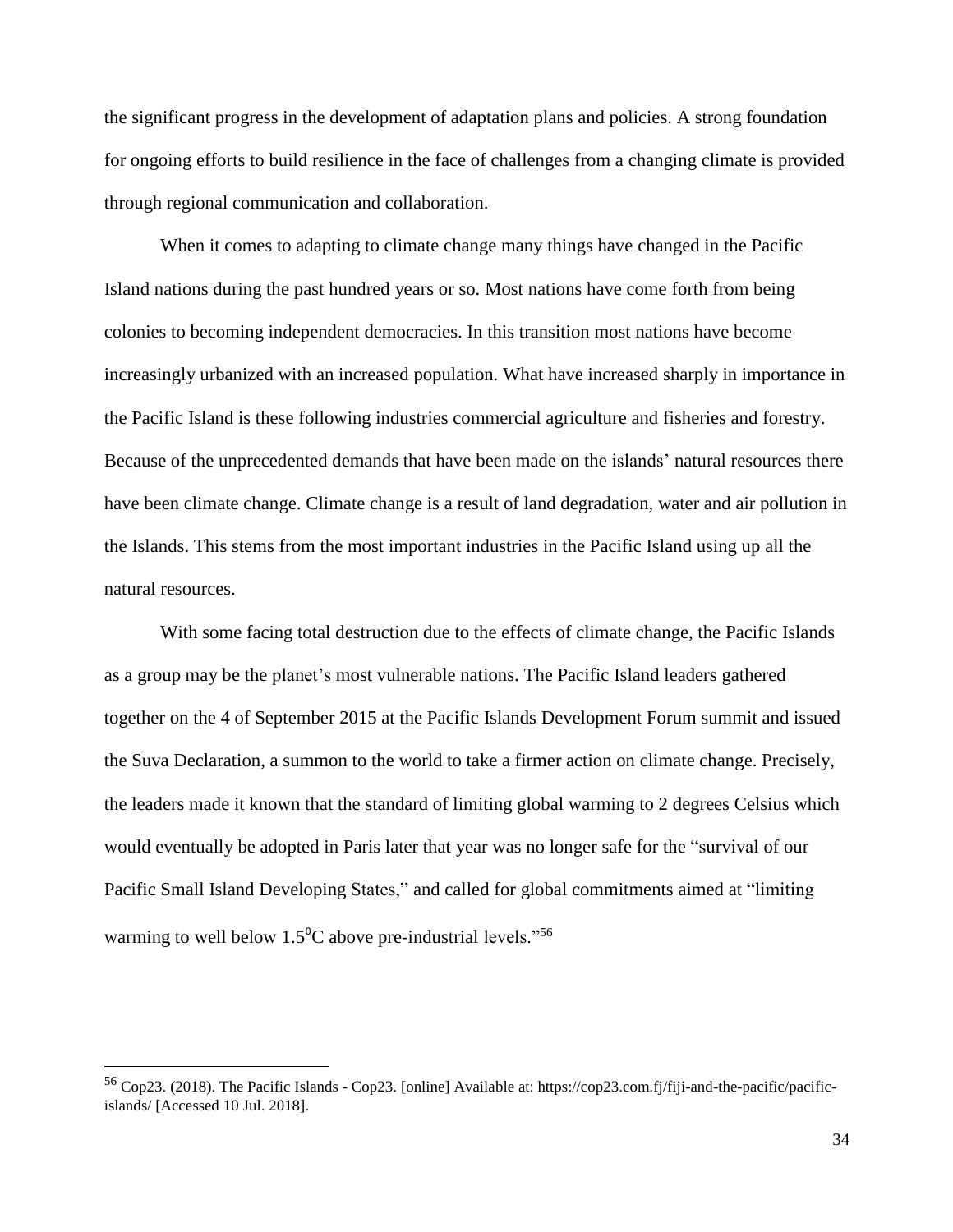It is known that the cause of global warming is mainly carbon dioxide also known as CO2. CO2 is known to make up most of the greenhouse gases that catches the heat in the atmosphere which eventually warms the earth and ocean. Carbon dioxide can be seen as the by product of the burning of coal, oil, and natural gas also known as fossil fuels. These fossil fuels are thrown into the atmosphere as they are burned. But the main thing to know is that carbon dioxide does not up and disappear in the atmosphere, in fact it just remains in the atmosphere. To the point that traces of carbon dioxide can be seen from up to 1,000 years according to Judith Blau the writer of *The Paris Agreement Climate Change, Solidarity, and Human Rights.*

As of now the Pacific Island states are moving forward with plans directed at adapting and creating significant resilience to climate change because the human, social, environmental and economic costs of nonintervention or inadequate action are intolerable. The Pacific Island states are implementing national action plans by pushing for global reductions in carbon emissions. This allow the Pacific Islands to strengthen themselves against a changing climate, all while taking the command to raise the issue on the international stage. That is why they have joined the Climate Vulnerable Forum. Which allowed them to "ratified international climate change accords, like the Paris Climate Change Agreement; and widely advocate to limit temperature rise from global warming to 1.5° Celsius."<sup>57</sup>

#### *Climate-Forced Migration and Re-settlement in the Pacific Islands*

 $\overline{a}$ 

Because of climate change a large number of people from the Pacific Islands will need to move from the high sea level rise vulnerable locations they currently occupy to others that are less vulnerable. And in a world where land is communally owned and often hard to acquire resettlement

<sup>57</sup> Cop23. (2018). The Pacific Islands - Cop23. [online] Available at: https://cop23.com.fj/fiji-and-the-pacific/pacificislands/ [Accessed 10 Jul. 2018].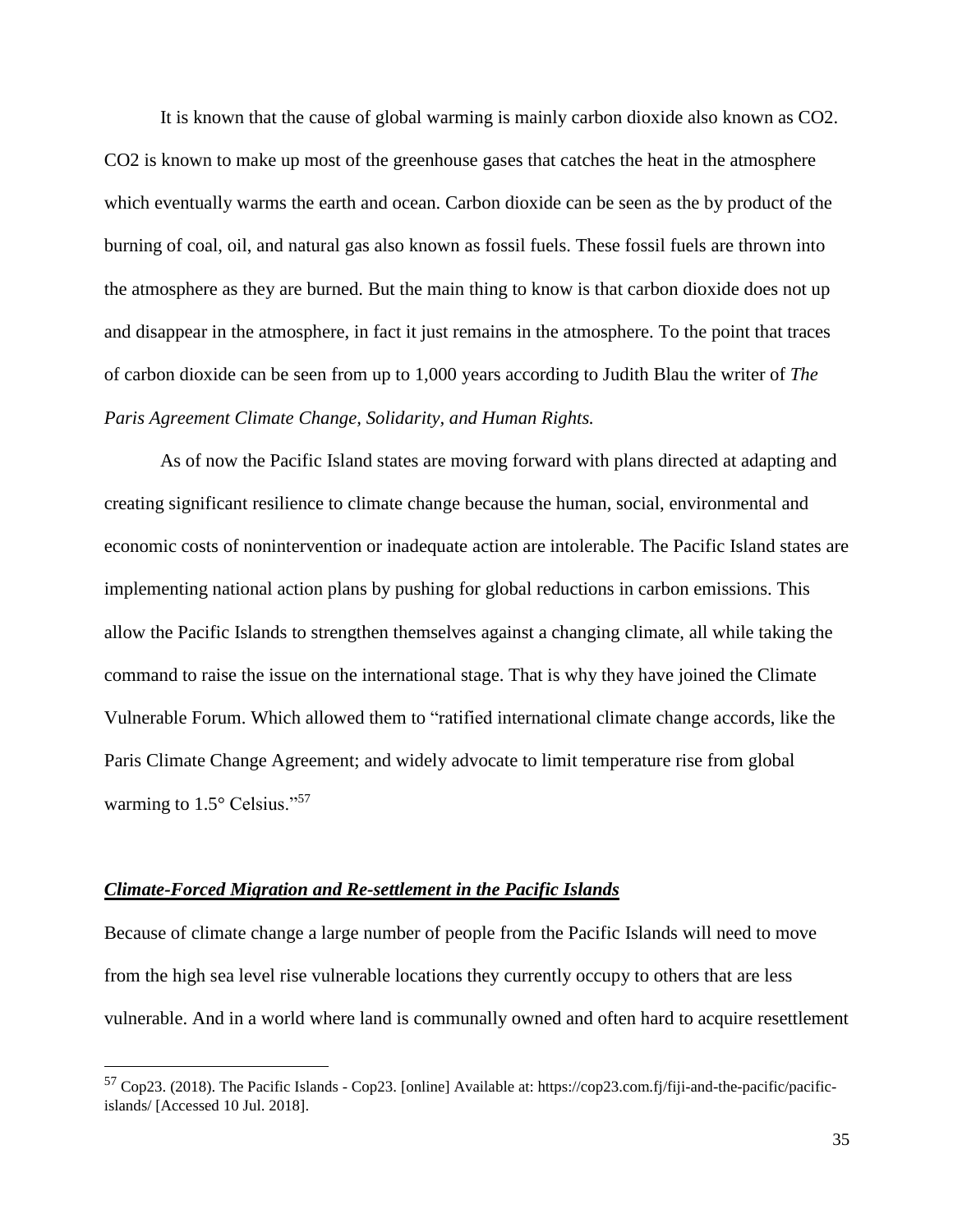in the Pacific Islands would involve a lot of expenses and negotiations. Most of the expenses and the inconveniences it brings can be reduced only if relocation is carried out in advance.

As it stands the Pacific atoll islands have at least 40 years before they become completely uninhabitable. But it is likely that they will become completely uninhabitable before that time, because of the increased groundwater salinization and shrinkage of the freshwater lens that most atoll islanders depend upon. Hence why a recent climate change forecast suggests that as many as two million people might be displaced from their present locations in the Pacific Islands region during the 21st century. This will only happen if there is no effective protection plan put in place for a 2-meter sea-level rise to protect some of the islands from sinking.

In April 2009, the Moana Declaration was introduced by Pacific church leaders which stated that relocation in the Pacific Islands is a direct consequence of climate change. This was the first statement by any Pacific leaders to focus on relocation and its corresponding functionality. Among the elements of the Moana Declaration were the following key words Undertake and Carry out which will be discussed further in the following paragraphs. These two key words managed to capture the main nonreligious issues around relocation in the Pacific Islands region.

In the first element the Moana Declaration calls for the undertaking of prompt measures in order to identify available land and other suitable resources "for the purposes of relocating and resettling all forced climate migrants, both those displaced internally as well as those likely to seek resettlement in other countries."<sup>58</sup> The call for individual countries to identify land and resources for climate migrants to be resettled in would involve governments at all levels.

<sup>58</sup> Uncclearn.org. (2018). [online] Available at: https://www.uncclearn.org/sites/default/files/inventory/undp303.pdf [Accessed 11 Aug. 2018].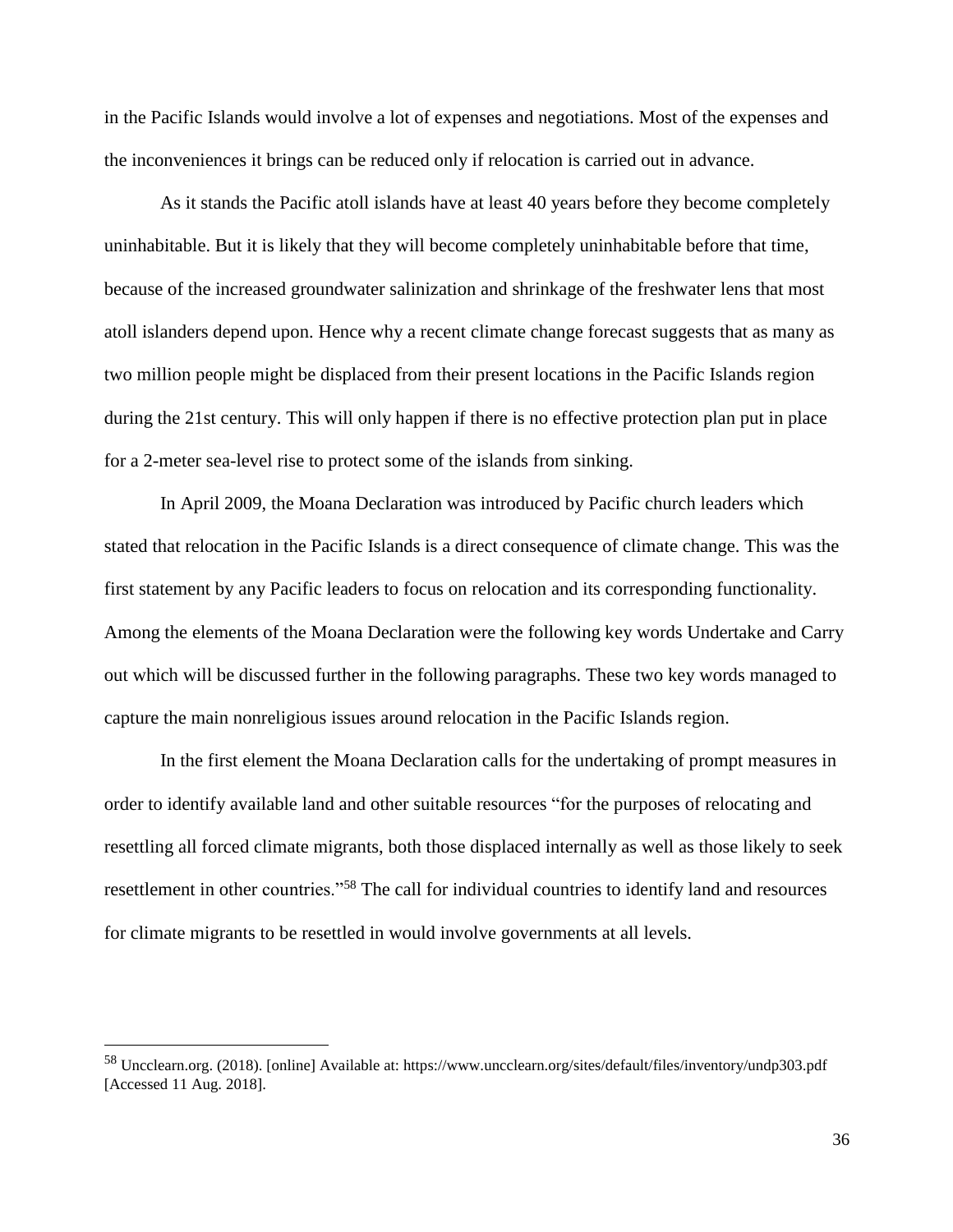These government officials would be working with landowners to, first, identify vulnerable communities and, second, to identify places to which they might be relocated within their own country. "That this process might also involve other countries is quite possible; resettlement of people between countries in the Pacific Islands region has many precedents."<sup>59</sup> It is also seen that the experiences of these migrants might be sought in order to understand how to best manage the process in future. It also implies that some migrants may have to be resettled outside their Pacific Islands region. And this will require negotiations between the appropriate countries involved.

In the second element of the Moana Declaration it is noted that the Pacific church leaders will carry out an in-depth public consultation with the Pacific Islands communities affected and that will be affected by the rising sea levels or other consequences of climate change. With that in mind the Pacific church leaders believe that they would come out this consultation with a view on how to develop attainable practical plans. These plans would protect the rights of forced climate migrants, in specific their housing, land and property and other rights related to it.

As acknowledged by the Pacific church leaders this is because the people who will be forced to "relocate are the victims of a process beyond their control and that, in consequence, their property and their human rights must be protected."<sup>60</sup> Even though the rights and expectations of migrants would be developed by governments and regional agencies what cannot be overlooked is the use of public consultation. Public consultation is critical when it comes to removing much of the anxiety that currently exists around climate-change forced migration. But what is absolutely necessary is that these public consultations are carried out in culturally-appropriate ways. This

<sup>59</sup> Ibid.

 $60$  Ibid.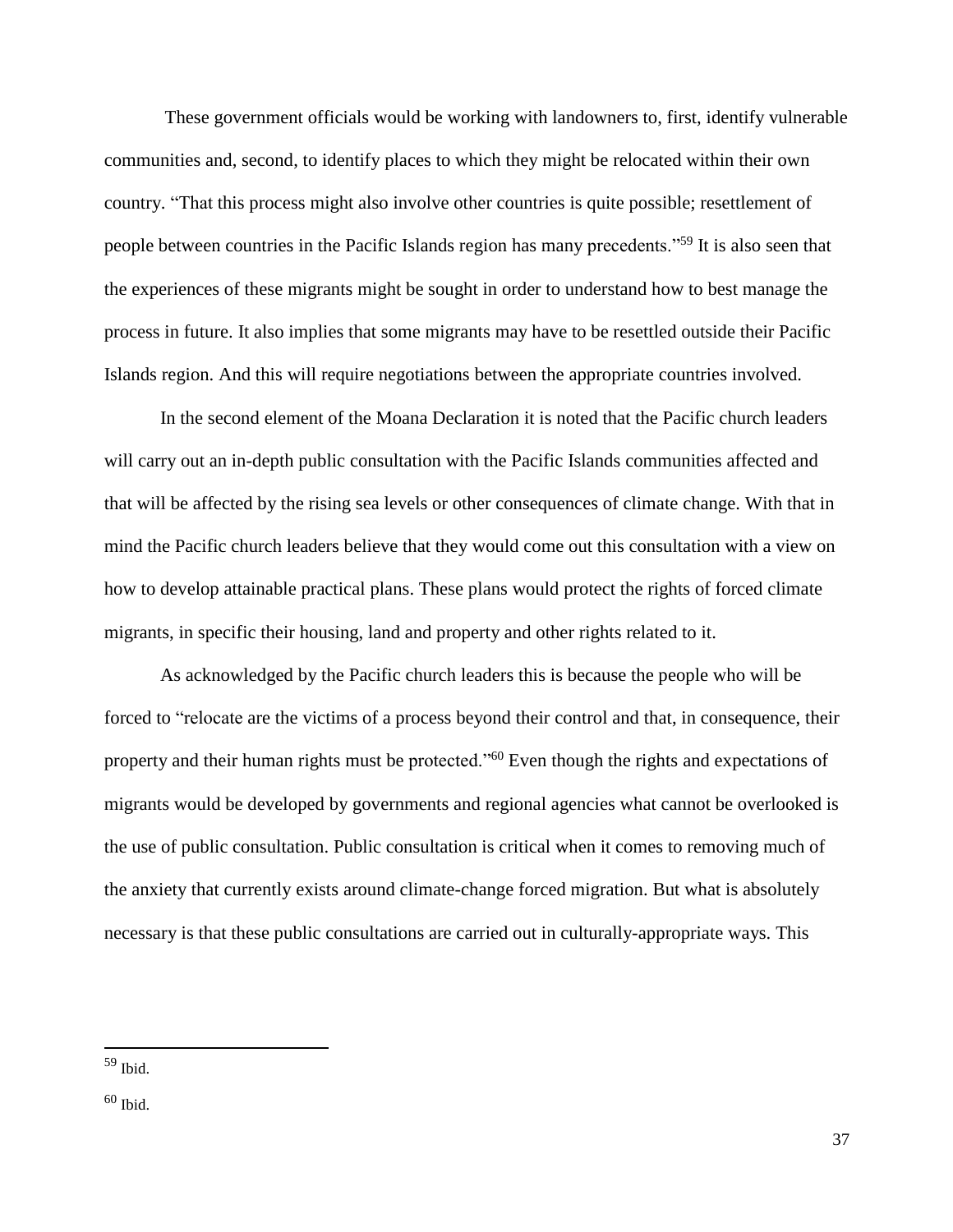include using regional languages so that the affected people are encouraged to better understand what is going on rather than view it as a foreign obsession that is being overstated.

The certainty of a large-scale migration from affected areas is not yet widely accepted in the Pacific Islands region. Yet when given the degree of skepticism and even outright denial that pervades the communities of the region, what is absolutely certain is that it will take a major incident and or a series of them to bring the need for relocation of vulnerable communities to the front of the public mind and government agendas.

With an increased in regionalism as the current trend in the Pacific Islands, now is the time "for regional agencies to be invested with a greater power of self-determination, allowing them to develop proactive agendas, particularly around climate change."<sup>61</sup> What would allow them to assume a stewardship role for the environments of the Pacific island nations is the external funding of their core budgets. This would also allow them to some extent to become independent from a focus on short-term goals. As long as these regional agencies remain "subordinate to member governments, they will continue to be largely reactive and ineffectual in developing and implementing long-term and sustainable adaptive strategies."<sup>62</sup>

Regional agencies should be encouraged to think beyond political boundaries more than they do now for the purposes of environmental management in the face of climate change. When it comes to transcending political boundaries there are many shared features among island types and environments within the Pacific Islands region. That is why regional agencies should also be at the forefront of new approaches to planting effective and sustainable adaptation to climate change.

 $61$  Ibid.

 $62$  Ibid.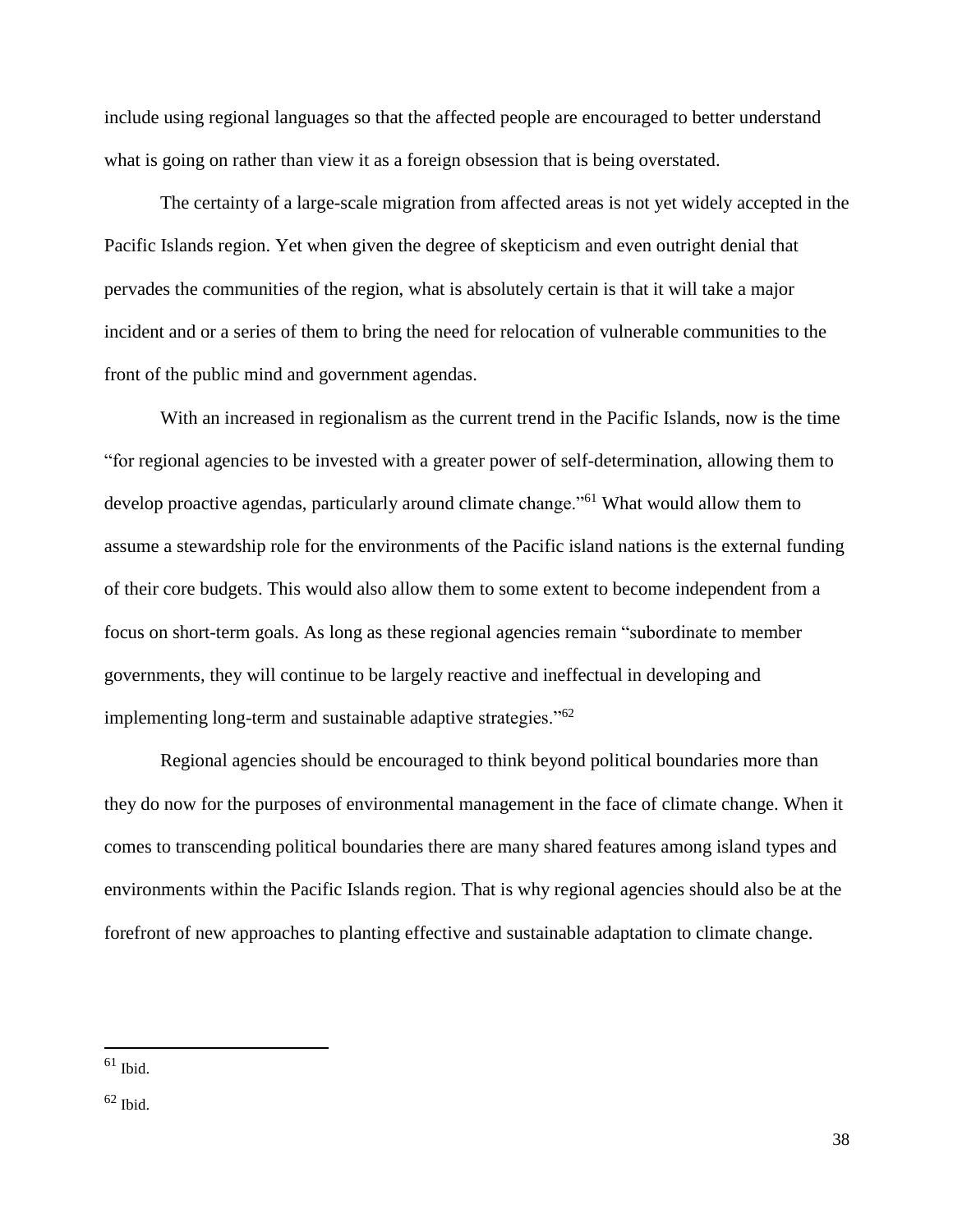Hence why, national governments must think about their roles in climate-change adaptation for their constituents. We must encourage these governments to think long-term and their citizens must be effectively engaged in consultations so that they understand why governments may have to pursue policies that appear anti-development.

The governments of Pacific Island countries should be prepared to renounce some of their hopes about mainstreaming effective and sustainable climate change adaptation throughout their countries. They should instead support the efforts of their international partners to reach out directly to communities because in such countries, national governments still have important roles in helping their citizens understand and buy-in to adaptation.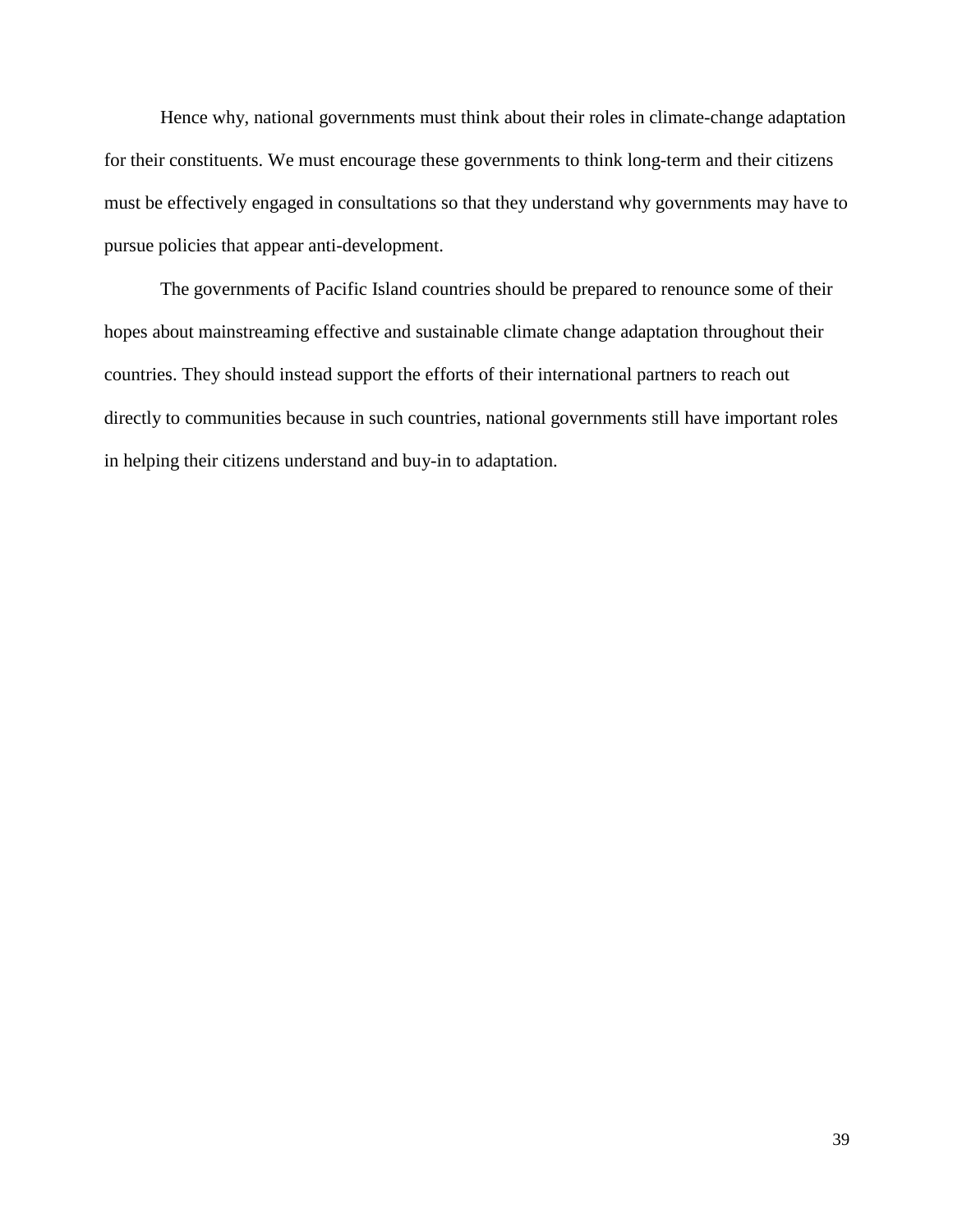#### **CHAPTER 7: Internally Displaced People under the Trump administration**

When it comes to the regional and global climate change there is strong evidence that urban environments reshape local microclimates. A variety of climate attributes are influenced by our urban systems. Ranging from the intensity and frequency of rainfall to snowfall and flooding and not to mention the temperature. This information was brought to our attention by new observational capabilities. One of them is a dual polarimetric radar made by NASA. This radar is an advanced remote sensing satellite. One of the satellite is called the Global Precipitation Measurement Mission for short it is called GPM. Another observational capability would be the modeling systems for urban systems called regionalized, coupled land surface atmospheric modeling system. Which is used to assess the aspects of the rise and fall of daytime and nighttime temperature. Along with urban precipitations and not to forget the contribution of green house gases and carbon dioxide. Most importantly how the impacts of seasonal precipitation whether it be rain or snow is seen through the urban built environment "as well as the amount and distribution of precipitation; and the significance of the extent of urban metropolitan areas."<sup>63</sup>

Since current president Donald Trump (Trump) came into office in January 20, 2017 he has managed to replace the milestone rule set forth by former president Barack Obama's in which carbon emissions also known as greenhouse gases are reduced from power plants by revoking a number of executive actions aimed at regulating climate change or mitigating its effects.

One of those executive actions he has revoked through the National Security Strategy as of December 18, 2017 is the declaration that climate change is not a threat to national security. The National Security Strategy is a formal document released every four years by each U.S. president since Ronald Reagan. This document is used to transform the messages used during the presidential

<sup>&</sup>lt;sup>63</sup> U.S. Global Change Research Program, author, et al. Climate Science Special Report: Fourth National Climate Assessment. 2017. <https://permanent.access.gpo.gov/gpo86261/gpo86261/science2017.globalchange.gov/index.htm>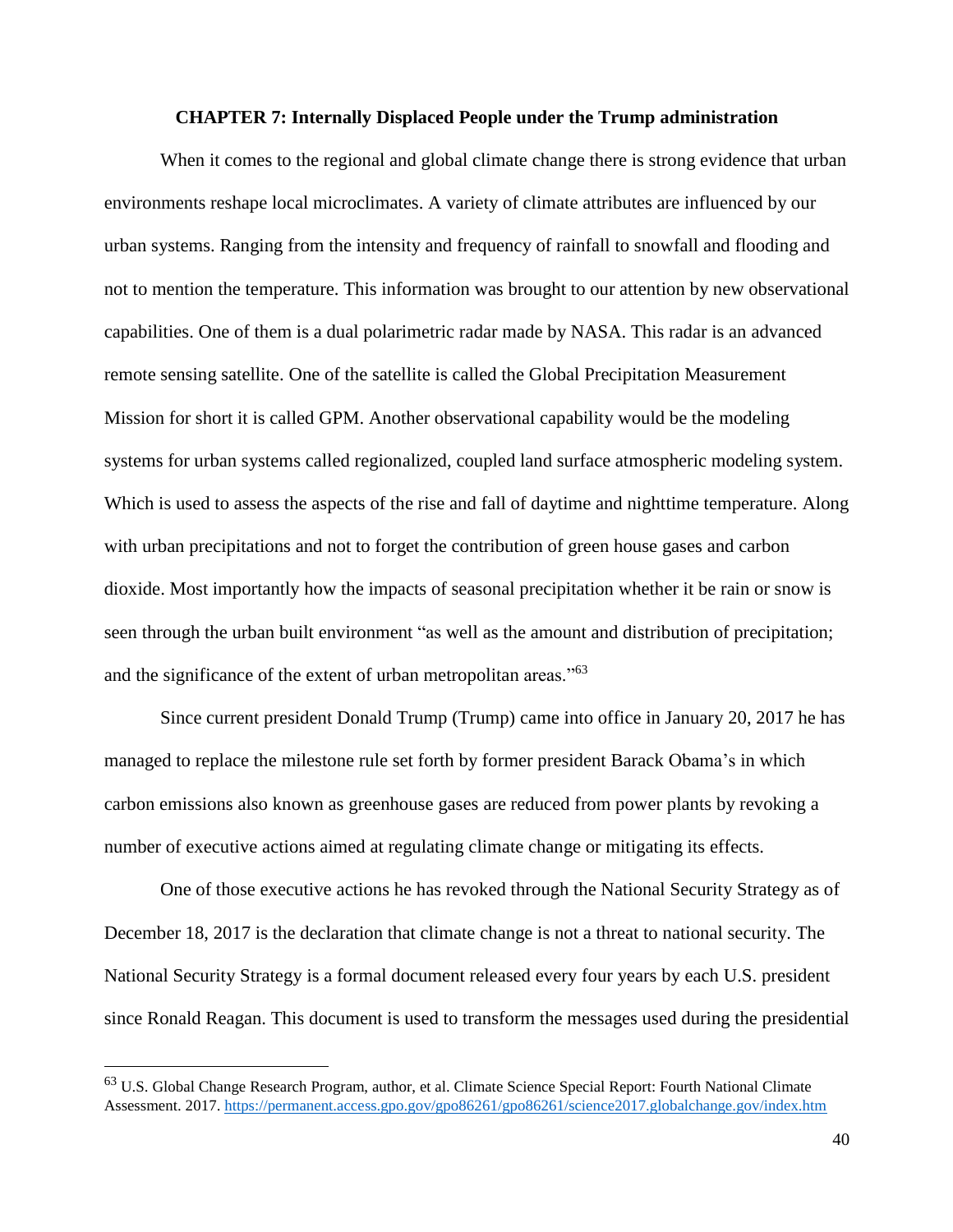campaign into a reasonable governing document. Trump's National Security Strategy "emphasized the importance of balancing energy security with economic development and environmental protection"

"Climate policies will continue to shape the global energy system," a draft of the National Security Strategy released on Monday December 18, 2017 said. "U.S. leadership is indispensable to countering an anti-growth, energy agenda that is detrimental to U.S. economic and energy security interests. Given future global energy demand, much of the developing world will require fossil fuels, as well as other forms of energy, to power their economies and lift their people out of poverty."

This does not mean that the United States will no longer be a global leader when it comes to climate change as seen during Barack Obama's presidency which ended January 20, 2017. Under President Trump the United States still plan on remaining "remain a global leader in reducing traditional pollution, as well as greenhouse gases, while growing its economy. This achievement, which can serve as model to other countries, flows from innovation, technology breakthroughs, and energy efficiency gains –not from onerous regulation."

With the goal of creating jobs by boosting U.S. fossil fuel production Trump plans on aligning the policies of the federal agencies with his goal of achieving energy independence. Not only will this executive order create jobs but it will increase the wealth of America. "The Trump administration has indeed sought to open up more federal lands to coal, oil, and natural gas exploration and production, but most of the domestic energy boom took place under the Obama administration. Oil output under Obama grew by more than 4 million barrels a day and natural gas output in states like Pennsylvania, Texas and Oklahoma rose rapidly."

This executive order signals the end of the climate change policies set forth by Obama during his presidency. President Trump "has been clear he's not going to pursue climate or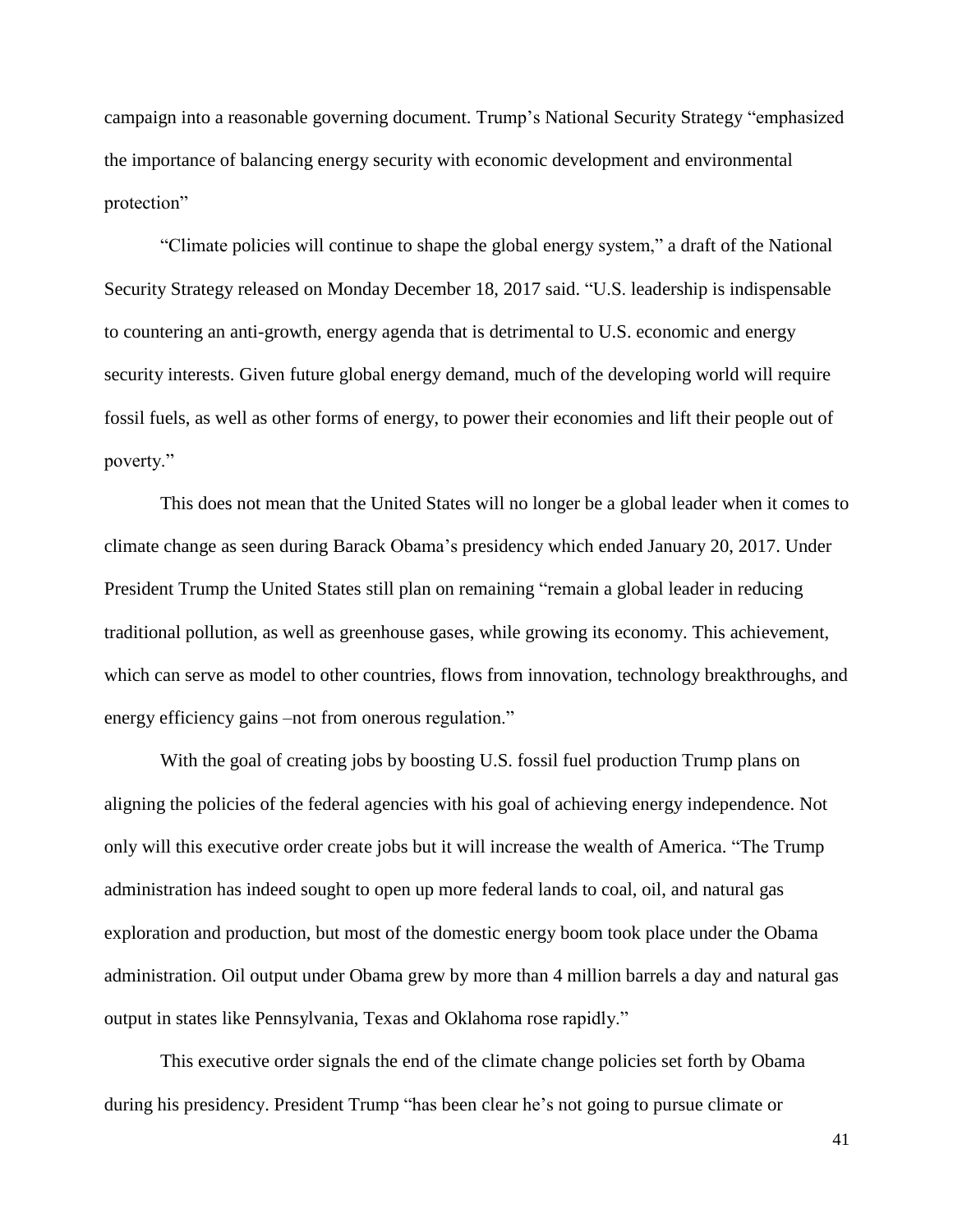environmental policies that put the U.S. economy at risk." Hence why the Trump administration through established administrative actions plan on replacing the Clean Power Plan which can take about a year. The Clean Power Plan is "a set of federal guidelines that gives states a framework for reducing carbon dioxide emissions from fossil-fuel-fired electricity plants, particularly those that burn coal."

President Trump is preparing the country for the impacts of climate change as well as leading the response to global warming in the International community by overturning the Climate Action Plan, which is the strategy that was used by Obama during his presidency to cut carbon emissions. This will be done through the process of reviewing the "formula that government agencies use to determine the benefits of regulations that reduce carbon emissions.

Tinkering with this could influence policymaking by reducing the projected benefit of rules aimed at mitigating climate change." The identification of all regulations and policies that hinders domestic energy production within the confines of the executive branch is the current blueprint that will be used by the Trump administration in setting energy policy.

President Trump's declaration that climate change is not a national security threat does not line up with the views of the Pentagon, "Which has continued to highlight national security threats from a changing climate, including refugee flows as a result of droughts and intensifying storms and the repercussions of rising sea waters."

One thing president Trump overlooked when he decided to overturn the clean power plan is that this plan "is designed to reduce emissions from the power sector 32 percent below 2005 levels by 2030. According to the Energy Information Administration's (EIA) most recent Annual Energy Outlook, this will reduce emissions of climate pollution by 350 million metric tons per year in 2030, the equivalent of taking 74 million cars off the road. Analysis by Synapse shows that the program can deliver these reductions while saving customers an average of \$17 per month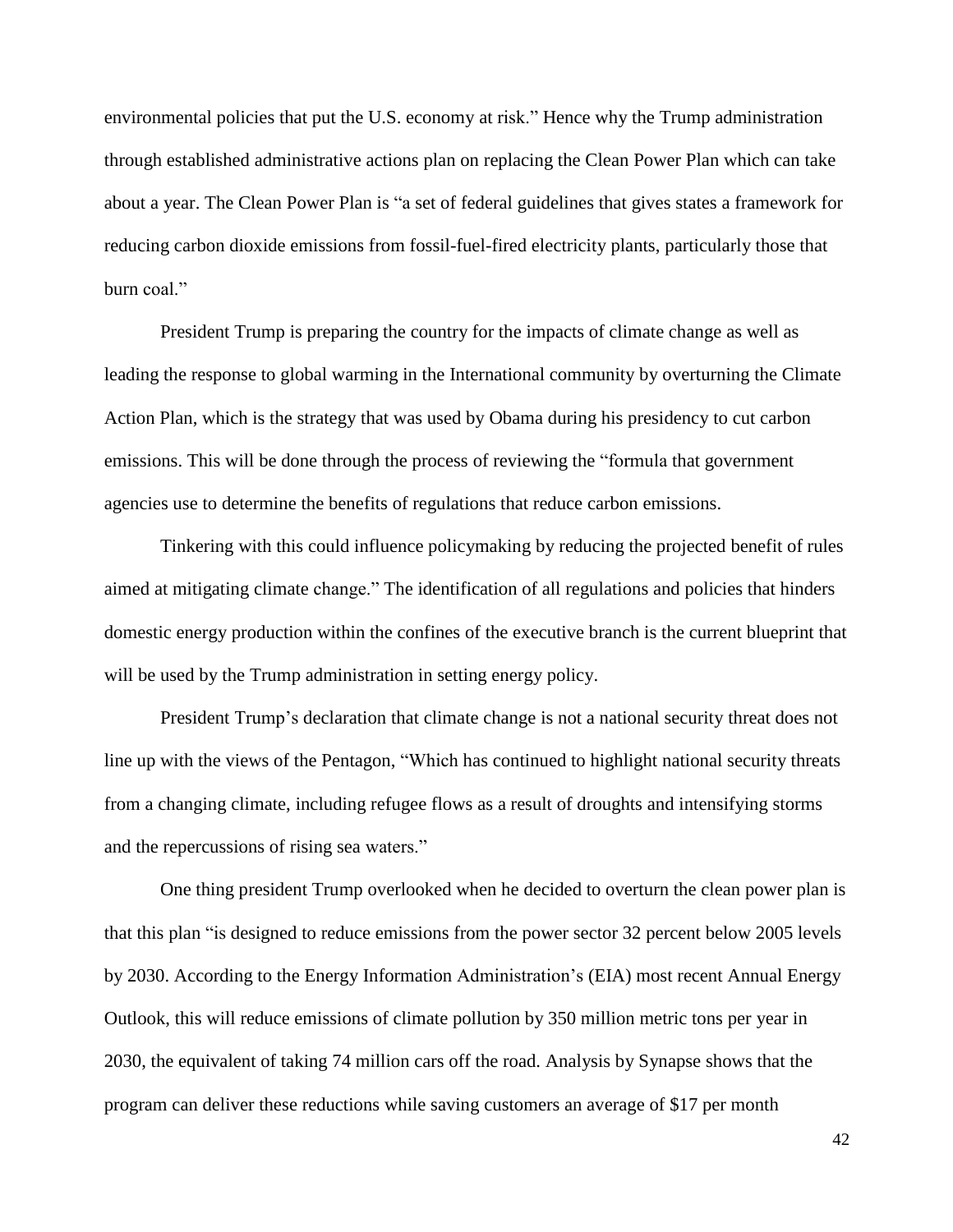nationwide, so long as states leverage the opportunity the rule provides to tailor their compliance programs".

"Rolling back the Clean Power Plan will also take a toll on human health as Americans suffer from dirtier air. The U.S. Environmental Protection Agency (EPA) finds that the rule would provide health benefits of \$14-\$34 billion per year by 2030, outweighing costs by a factor of 4 to 1.

However, it is important to go beyond those top-level statistics to understand what really is at stake here. According to analysis EPA released with the rule, each year the Clean Power Plan would avoid up to 3,600 premature deaths; 90,000 asthma attacks in children; Up to 1,700 heart attacks; 1,700 hospital admissions; and 300,000 missed school and work days.

An update was made on the Sustainable and Climate Resilient Health Care Facilities Toolkit Under President Trump on November 7,2017 by the Department of Health and Human Services. This toolkit is now a website (https://toolkit.climate.gov/tool/sustainable-and-climateresilient-health-care-facilities-toolkit) that ensures the progression of quality health and human care before, during, and after extreme weather events caused by climate change under President Trump. Healthcare Facilities have full access to this website.

This toolkit consists of a five-element framework that encompass a vulnerability assessment for medical facilities, along with suggestions for building resilience and a checklist. This will provide facilities with additional resources that stimulate practical steps needed to build resilience. It will also walk facilities through something called the five elements. The five elements are climate risks and community vulnerability assessment, land use building design and regulatory context, infrastructure protection and resilience planning, essential clinical care service delivery planning, and environmental protection and ecosystem adaptations.

In 2016 we saw a tremendous commitment towards resettling refugees through a record number of 37 resettlement countries which is an increase from 14 resettlement countries in 2005.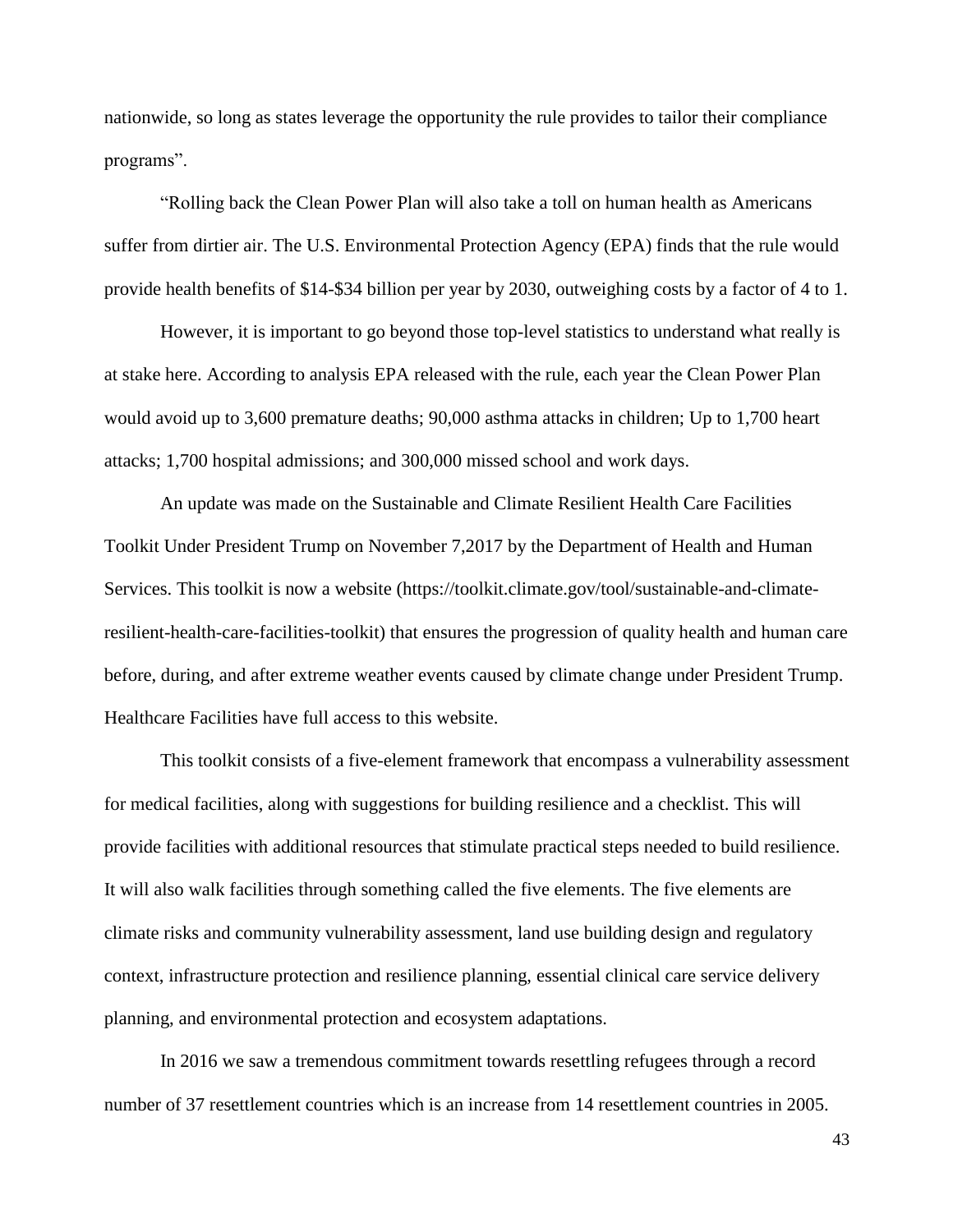This took placed at the Leaders' summit on the Global Refugee Crisis in which a class of developed countries which included the United States- "agreed to double their number of resettlement spots and increase financing for refugee hosting developing countries by 30 percent."<sup>64</sup> These developing countries also agreed to increase refugees' access to work and education.

The resettlement of Internally Displaced People has decreased to record lows in the United States under the Trump administration. This is something to worry about seeing that the United Nations High Commissioner for Refugees has just reported that there is a 2.9 million increase in those forcibly displaced from their homes in 2017-bringing the total to 40 million internally displaced people. US policy towards refugee admissions has changed under the Trump administration. Illustrating the number of refugee admissions to the United States annually and the total numbers of refugees worldwide shows that, based on the first eight months of the 2018 "fiscal year, refugee admissions are projected to fall sharply, from a recent high of 84,994 in FY 2016 to a projected 21,292 for FY 2018-the lowest level since 1977."<sup>65</sup>

Besides that, the current limitation for refugee admissions of 45,000, is the lowest for the history of the current US resettlement program. This comes at a time when the global numbers of displaced people are at a record high. Hence why the correlation of refugees admitted to the United

<sup>64</sup> Rescue.org. (2018). [online] Available at:

https://www.rescue.org/sites/default/files/document/1961/globalcompactearlylessonsandrecsseptember2017final.pdf [Accessed 2 Jul. 2018].

<sup>65</sup> ReliefWeb. (2018). Reflecting on World Refugee Day: The Trends and Consequences of US Refugee Policy. [online] Available at: https://reliefweb.int/report/united-states-america/reflecting-world-refugee-day-trends-andconsequences-us-refugee-policy [Accessed 2 Jul. 2018].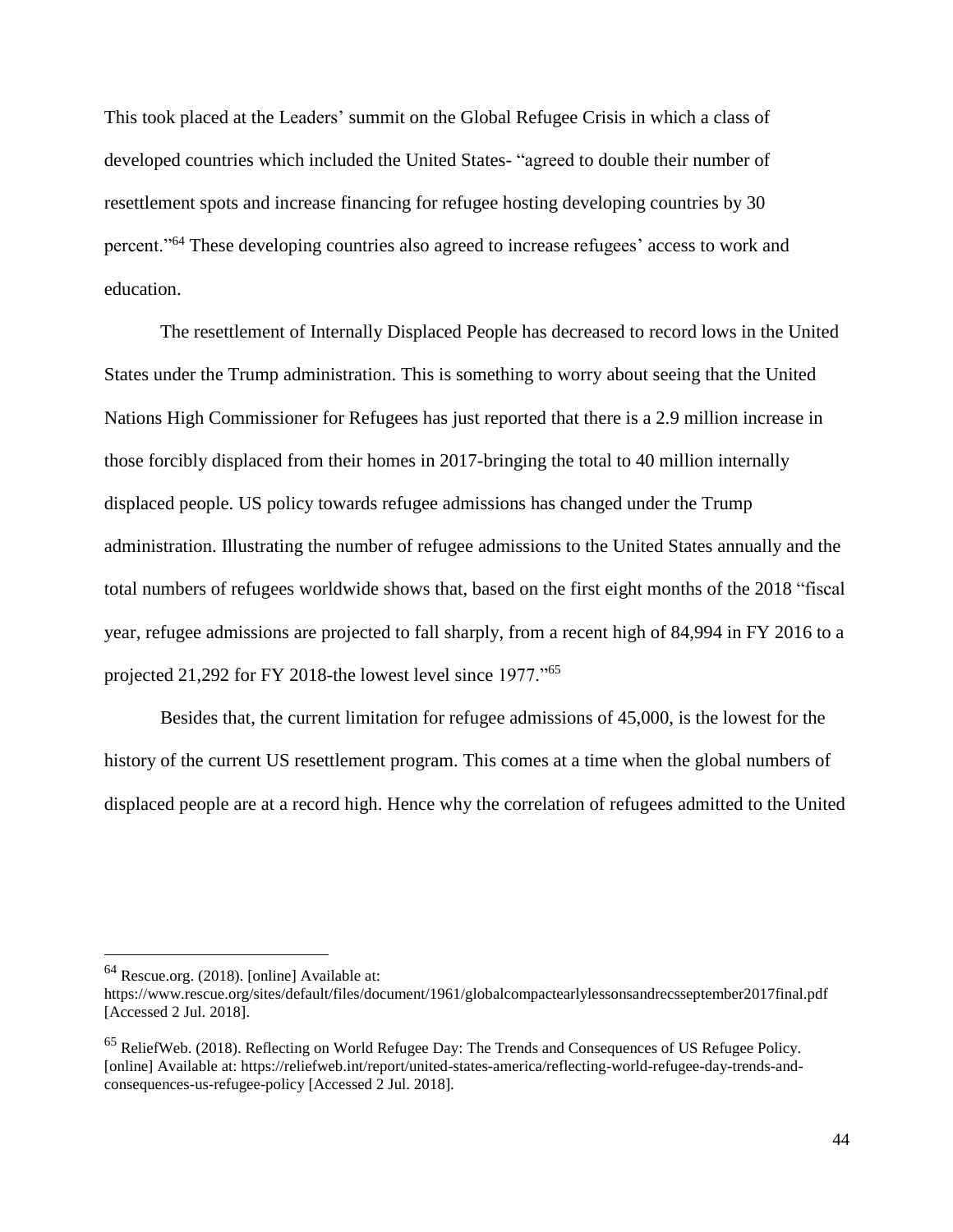States and the number of refugees worldwide has never been lower. "For the first time, the trend in US admissions is moving decisively against the trend of the total number of refugees worldwide."<sup>66</sup>

The actions by the Trump administration will close doors to refugees. On top of it all federal law now requires that refugees undergo rigorous screening process. Hence why "refugees undergo more rigorous screening than anyone else allowed into the united states."<sup>67</sup> We can consider this to be a major problem for its direct effects on internally displaced persons because the move denies refugees the chance to start new lives in the United States.

On the not so bright side, the U.S. Department of State Diplomacy in Action supports the work of UNHCR and ICRC when these organizations respond to the needs of internally displaced persons. The U.S. Agency for International [Development\(](http://www.usaid.gov/)USAID) happens to fund "the work of these other international organizations as well as non-governmental organizations to respond to IDP needs as well."<sup>68</sup>

When it was announced that the United States would be withdrawing from the Paris Climate Agreement by President Donald Trump it caused a stir among local governments whose response was to reaffirm their policy commitment to addressing climate change (Mayors National Climate Action Agenda 2017). The US urban population are progressively at risk from climatic changes. This is due to the fact that "the US urban population has increased steadily over the last several centuries, with a significant majority of Americans living in cities and more than 80%

<sup>66</sup> Ibid.

<sup>67</sup> Whitehouse.gov. (2018). *Infographic: The Screening Process for Refugee Entry into the United States*. [online] Available at: https://obamawhitehouse.archives.gov/blog/2015/11/20/infographic-screening-process-refugee-entryunited-states [Accessed 2 Jul. 2018].

 $^{68}$  State.gov. (2018). About PRM. [online] Available at: https://www.state.gov/j/prm/about/ [Accessed 3 Jul. 2018].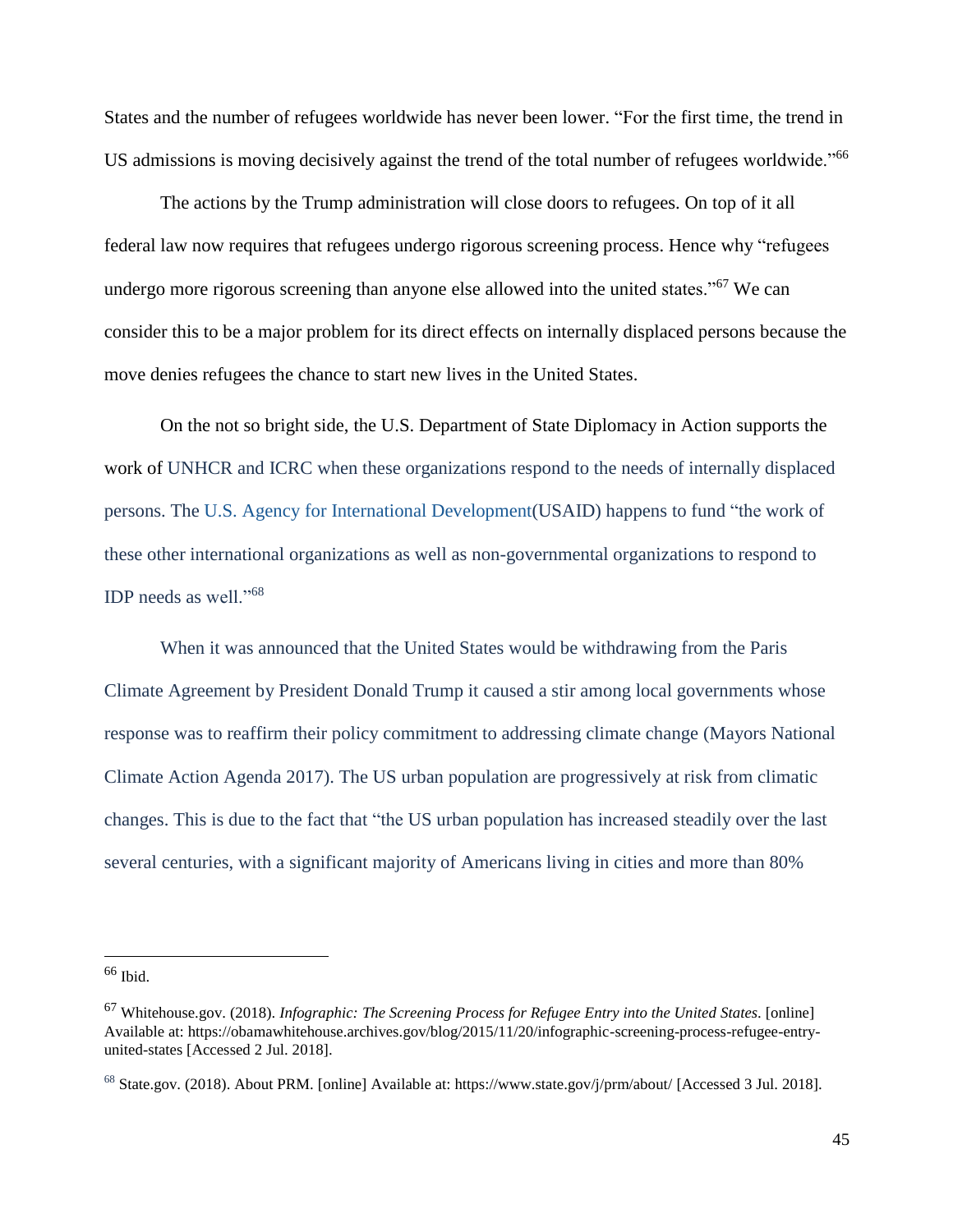living in census classified urban areas."<sup>69</sup> 82 cities make up the US urban population. "Many cities discuss weather-related concerns in conjunction with broad collaborative efforts to address global warming, while city-based policy discussions focus more on energy and transportation efforts."<sup>70</sup> Hence why It is generally agreed upon that local level adaptation and mitigation policies are necessary when it comes to preventing the worst of the climate impacts.

One thing that must be known is all eco-responsible cities must make sure that their cities have access to clean, secure, yet affordable energy. There can only be beneficial effects when there is an investment in energy efficiency and sustainably managed renewable energy resources. I say this because renewable energy is the main pillar of the energy transition. It was in 2015, that renewable energy "globally surpassed coal to represent the largest source of installed power capacity: they then continuously broke records. Still, this is not sufficient to cap temperature increase to 43 degree, less than 2 degree Celsius."<sup>71</sup> Some are hopeful that offshore wind energy generation, which includes tidal and wave energy, can expand sustainable energy production significantly.

The rise and fall of empires and civilizations have been linked to cities and energy since the beginning of times. "Nurtured with Promethean visions, they always offered the foundations for new worlds and eras. At the dawn of civilization of sustainability, they are on the forefront of

<sup>69</sup> Boussalis, C., Coan, T.G. & Holman, M.R. Climatic Change (2018) 149: 173. https://doiorg.ezproxy.gc.cuny.edu/10.1007/s10584-018-2223-1

<sup>70</sup> Ibid.

 $^{71}$  Mega V.P. (2019) The Paths to Decarbonisation Through Cities and Seas. In: Eco-Responsible Cities and the Global Ocean. Springer, Cham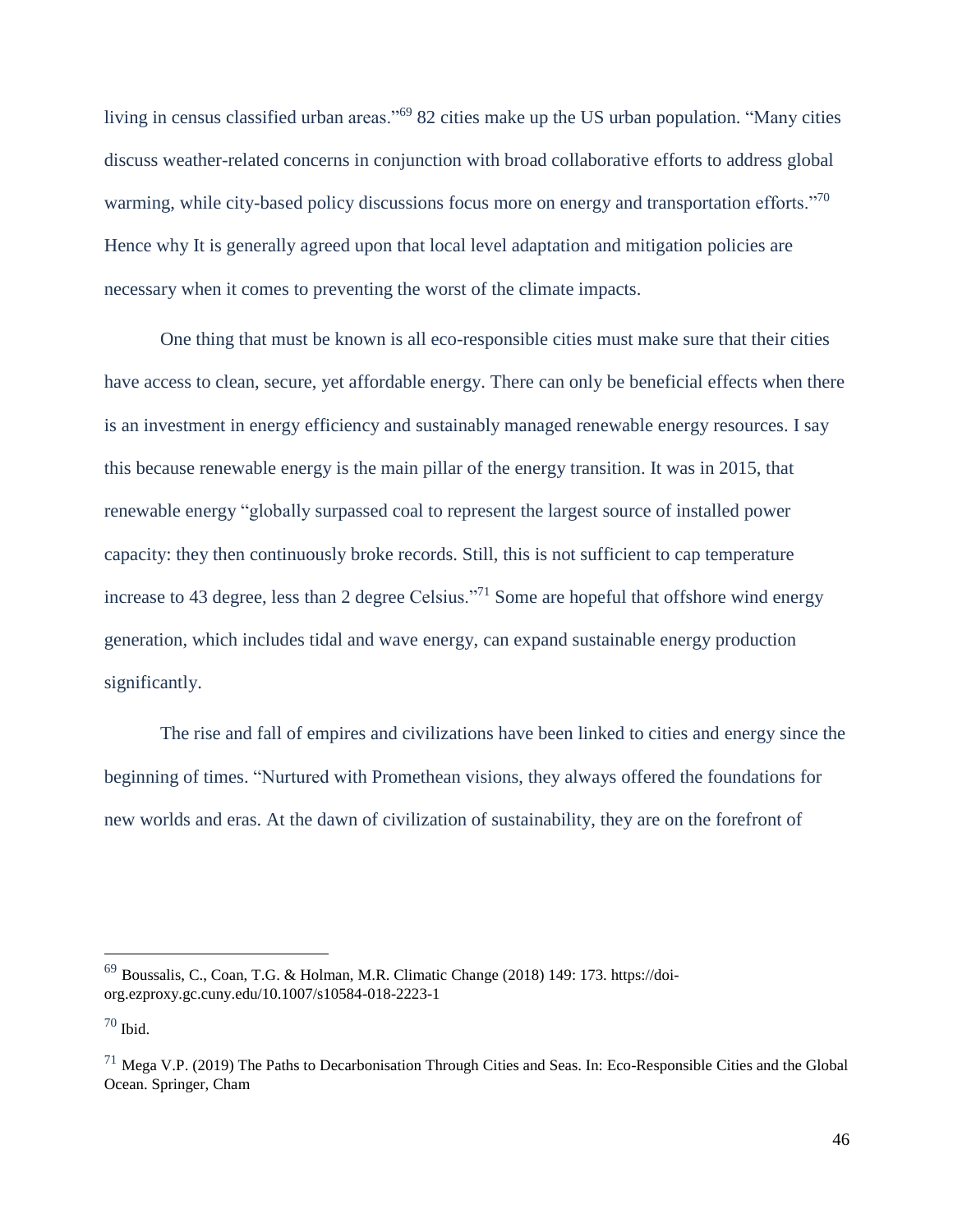visions and actions."<sup>72</sup> This is because they have crucial links with the development of a healthy environment, social cohesion and environmental development.

 $^{72}$  Mega, Voula P. Sustainable development, energy and the city: A civilisation of concepts and actions. Springer Science & Business Media, 2005.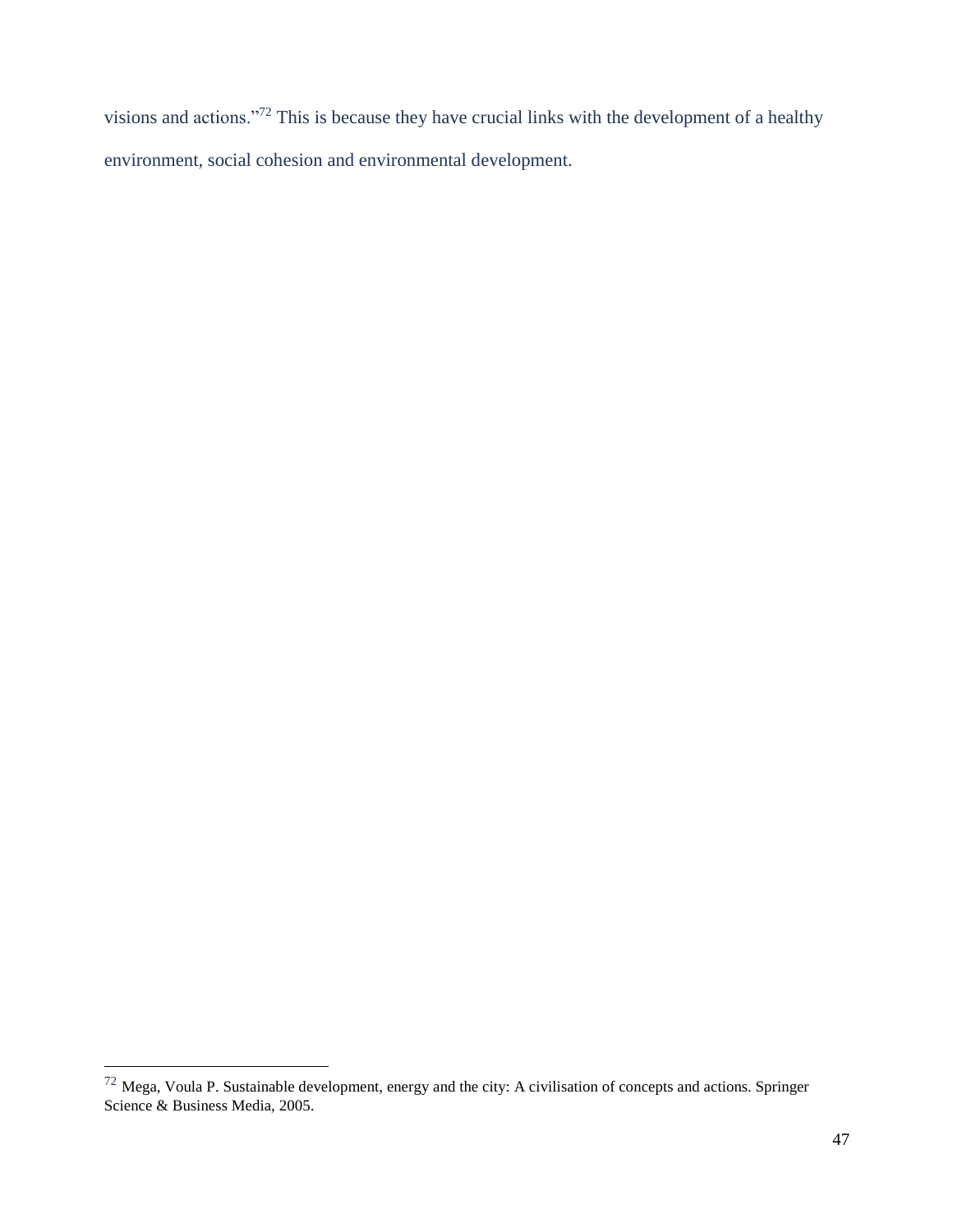#### **CHAPTER 8: THE UNITED NATIONS GUIDING PRINCIPLES ON INTERNAL DEVELOPMENT.**

The United Nation published the second edition of the Guiding Principles on Internal Displacement in September of 2004. The foreword to this edition was written by Under-Secretary-General for Humanitarian Affairs and Emergency Relief Coordinator Mr. Jan Egeland. The Guiding Principles on Internal Displacement were developed under the guidance of Dr. Francis Deng to assist all humanitarian practitioners. This publication was written in an advocacy and monitoring framework that focused on the key challenges of the humanitarian community today the assistance and protection of Internally displaced people. Climate change is a key challenge of the humanitarian community because it drove out "over twenty-five million people, in some fifty countries around the world"<sup>73</sup>.

The second edition of the Guiding Principles on Internal Displacement would have not been possible without the first edition in which the foreword was written by the late Under-Secretary-General for Humanitarian Affairs Sergio Viera de Mello whom was committed to enhancing the capacity of the United Nations system to respond to situations of Internal Displacement. As we and the humanitarian community know Internal displacement effects over 20 million people worldwide. Even though the responsibility of the protections of Internal Displacement people (IDPs) rests on the national governments and local authorities, "it is important for the international community to see how best it can contribute to enhancing the protection of IDPs in conflict and crisis situations."<sup>74</sup> Humanitarian assistance must be designed in a way that promote the protection of IDPs.

<sup>73</sup> United Nations. "Guiding Principles on Internal Displacement." *UNHCR*, www.unhcr.org/enus/protection/idps/43ce1cff2/guiding-principles-internal-displacement.html.

 $74$  Ibid.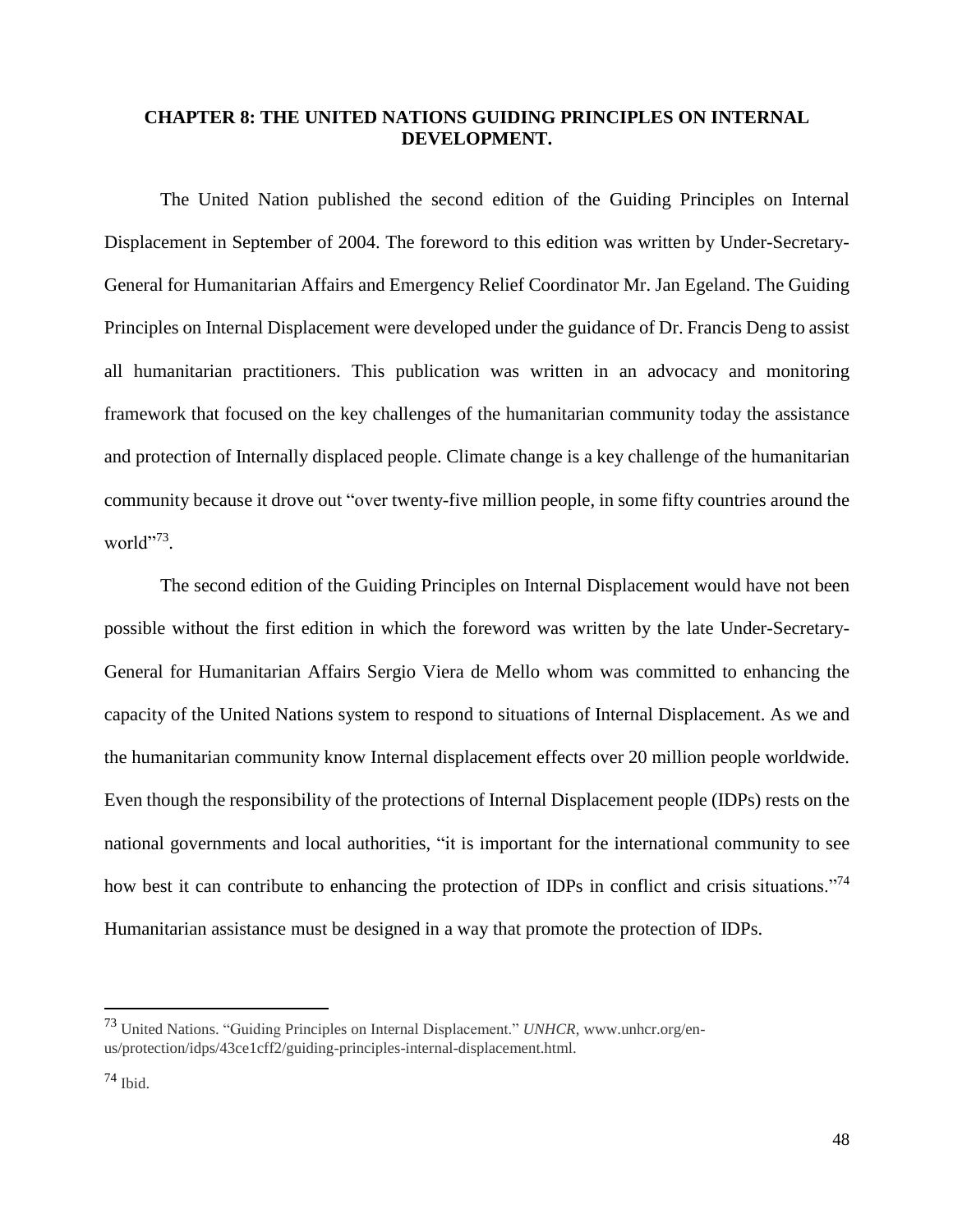That is why in the foreword of the first edition by the late Under-Secretary-General for Humanitarian Affairs Sergio Viera de Mello makes it known that "within the United Nations system, significant steps have been taken to enhance an effective and timely response to the needs of IDPs."<sup>75</sup> That is why the Inter-Agency Standing Committee (IASC) has entrusted him with the authority to act as Focal Point within the UN system for issues relating to the internally displaced. Sergio was committed to enhancing the capacity of the United Nations as a whole in order to respond to the situations of internal displacement.

The Guiding Principles on Internal Displacement is based upon existing international humanitarian law and human rights law. Its purpose is to serve as an international standard to guide governments as well as international humanitarian and development agencies in providing assistance and protection to IDPs. That is why we can expect it to play a significant role towards increasing awareness of the needs of IDPs by mobilizing support in the humanitarian community and to assist with the needs of the internally displaced. Most importantly the Principles will also help governments in providing for the security and well-being of their displaced populations.

The second edition of the Guiding Principles was introduced by the Representative of the Secretary-General on Internally Displaced Persons Mr. Francis M. Deng whom makes it known once again that the international community is faced with the tremendous task of making sure protection is ensured for those people forced to be uprooted from their homes due to climate change. He also makes it known that "the Principles identify the rights and guarantees relevant to protection of the internally displaced in all phases of displacement."<sup>76</sup> These principles happen to provide protection

<sup>75</sup> Ibid.

<sup>76</sup> Ibid.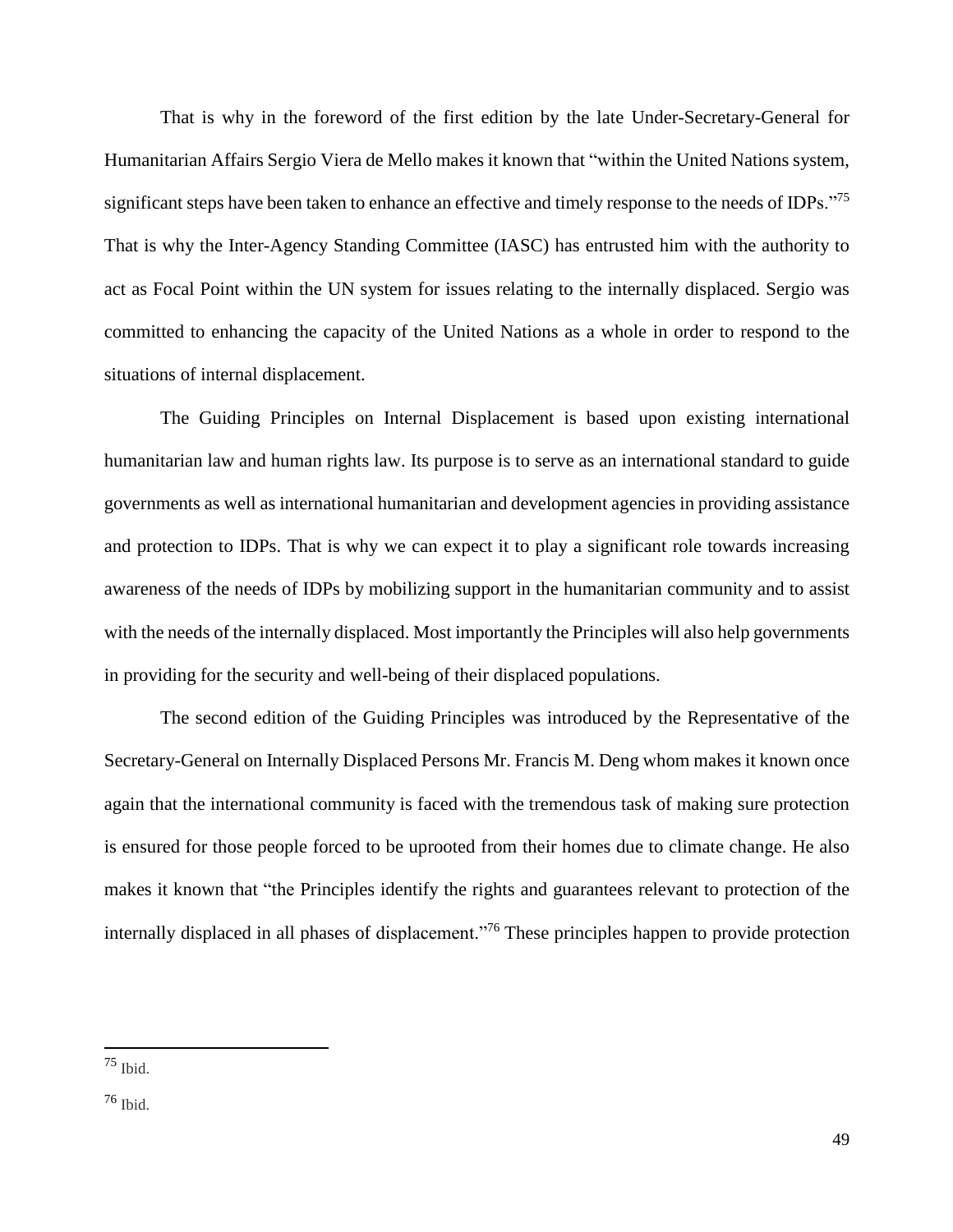against arbitrary displacement by offering a basis for protection and assistance during displacement. It also set forth guarantees for safe return, resettlement and reintegration.

Mr. Francis M. Deng developed the Principles over several years under the mandate given to him in 1992 by the Commission on Human Rights. This mandate was reinforced by subsequent resolutions of the Commission and the General Assembly. In which he was asked to study the causes and consequences of internal displacement and the status of those internally displaced in international law. Along with the "extent to which their needs are being addressed under current institutional arrangement, and ways to improve protection and assistance for them."<sup>77</sup>

The main activities of Mr. Francis M. Deng mandate were to develop a needed legal and institutional framework for those internally displaced; by engaging Governments and others in a dialogue on their behalf by undertaking the countries missions. This was done in collaboration with a team of international legal experts whom examined the extent to which internally displaced persons received coverage; that is sufficient under International law by producing a compilation and analysis of legal norms. This study found that while existing law provides considerable coverage for the internally displaced, there are significant areas in which it fails to provide a sufficient basis for their protection and assistance. "This led to the drafting of the Guiding Principles which both restate existing norms and seek to clarify grey areas and fill in the gaps."<sup>78</sup>

The Guiding Principles on Internal Displacement addresses the needs more specific to internally displaced persons worldwide by identifying rights and guarantying the protection of persons who were forcibly displaced making them internally displaced people and to their protection and assistance during displacement as well as during return or resettlement and

 $77$  Ibid.

<sup>78</sup> Ibid.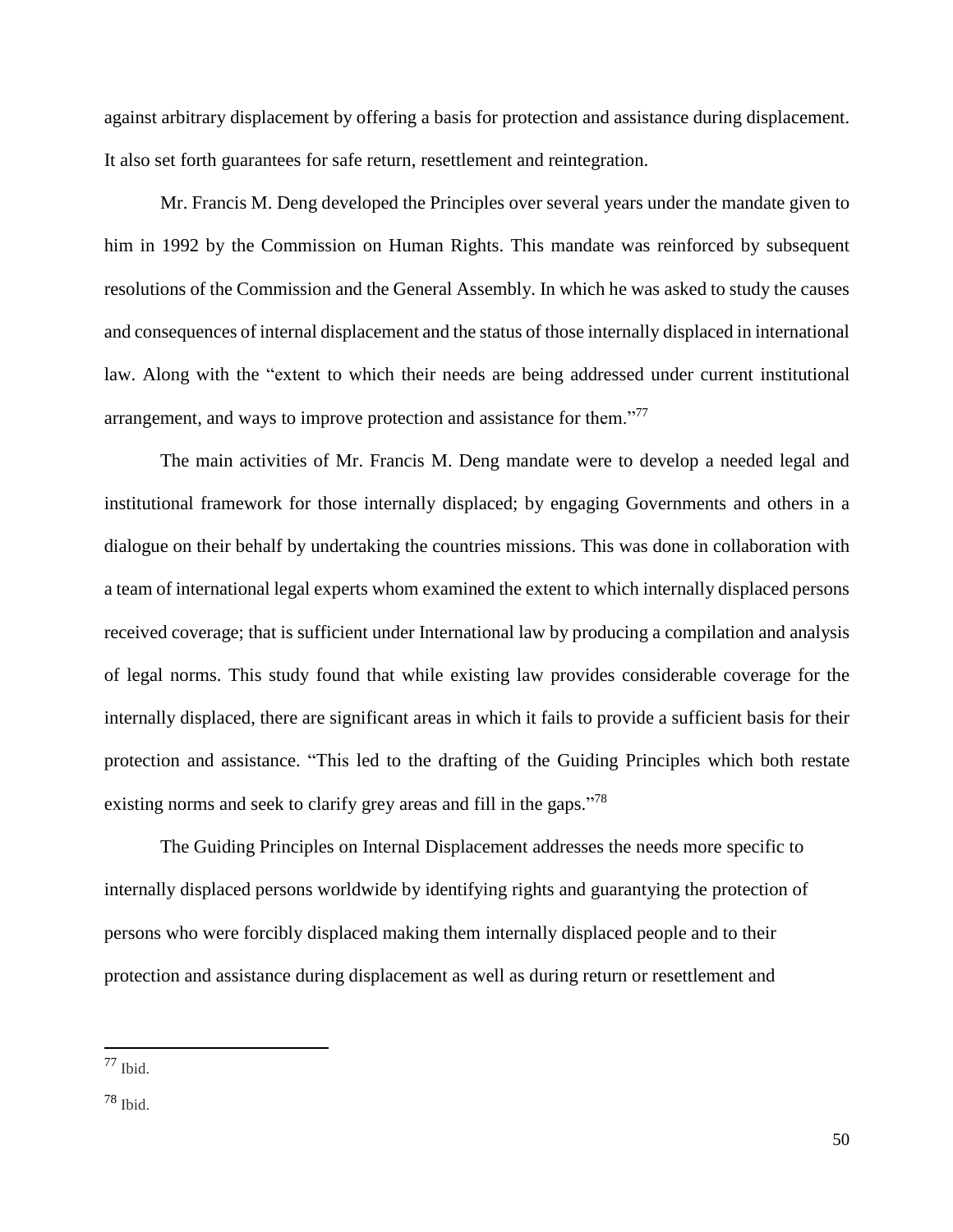reintegration. For the purpose of this Principles, internally displaced persons are persons or groups of persons "who have been forced or obliged to flee or to leave their homes or places of habitual residence, in particular as a result of or in order to avoid the effects of natural or human-made disasters."<sup>79</sup>

<sup>79</sup> Ibid.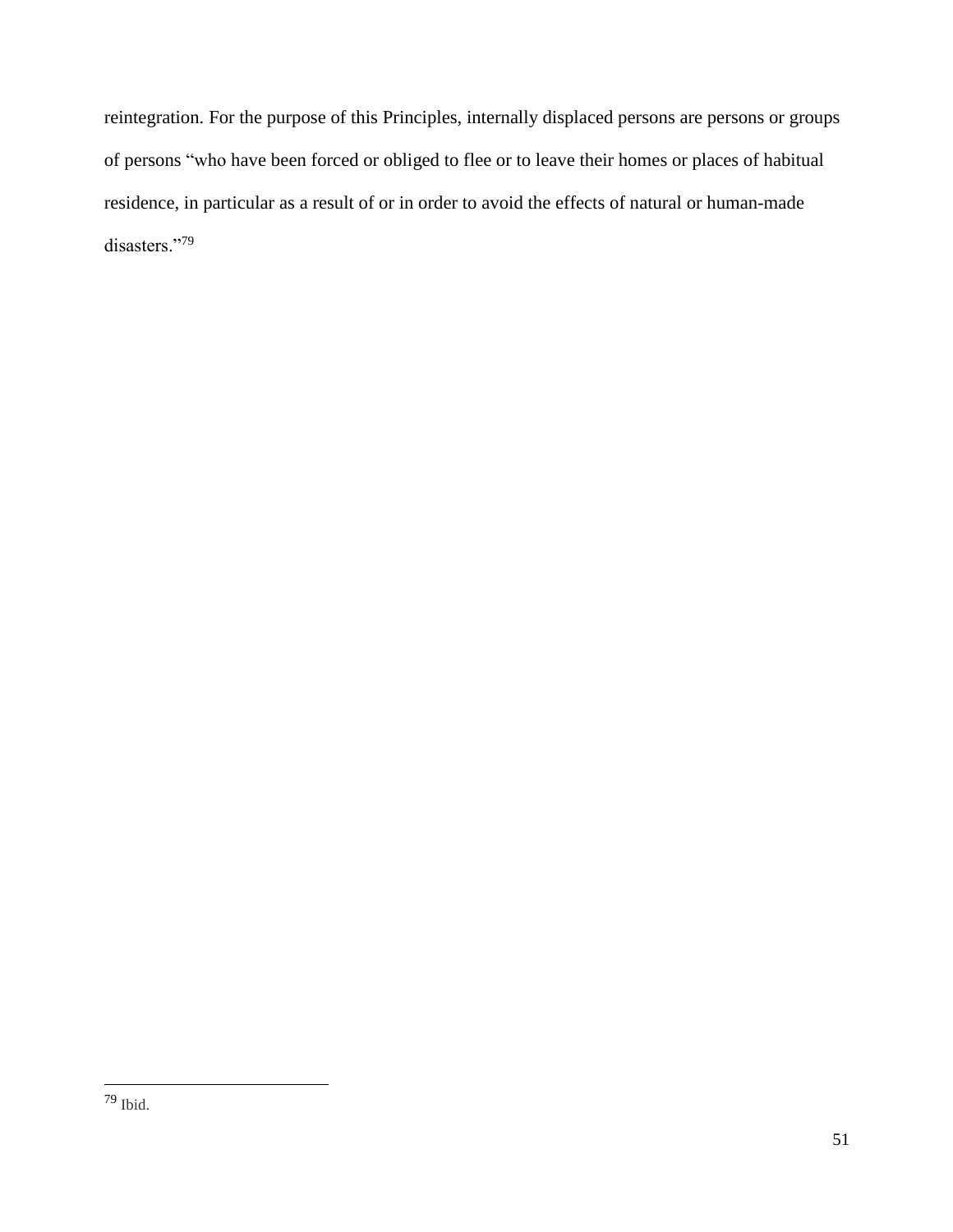#### **Chapter 9: Conclusion**

I have attempted to show here that arguments for open borders can be successfully made by making *moral, human rights* and *political* claims. These kinds of claims demonstrate that states are morally entitled not to restrict immigration and that contemporary border policies challenge basic human rights principles. Furthermore, the central shortcoming in current approaches to immigration is due to restrictive policies set forth by governments.

I have examined internal displacement in the United States and demonstrated that life has become unsustainable for those affected by climate change. This has led to a migration crises. Ultimately, the responsibility for climate change belongs largely to rich countries, but the effects of climate change fall disproportionately on poor countries. Rich countries, this thesis has shown, are morally obliged to take in displaced people because their actions are the reason why we have displaced people in the first place.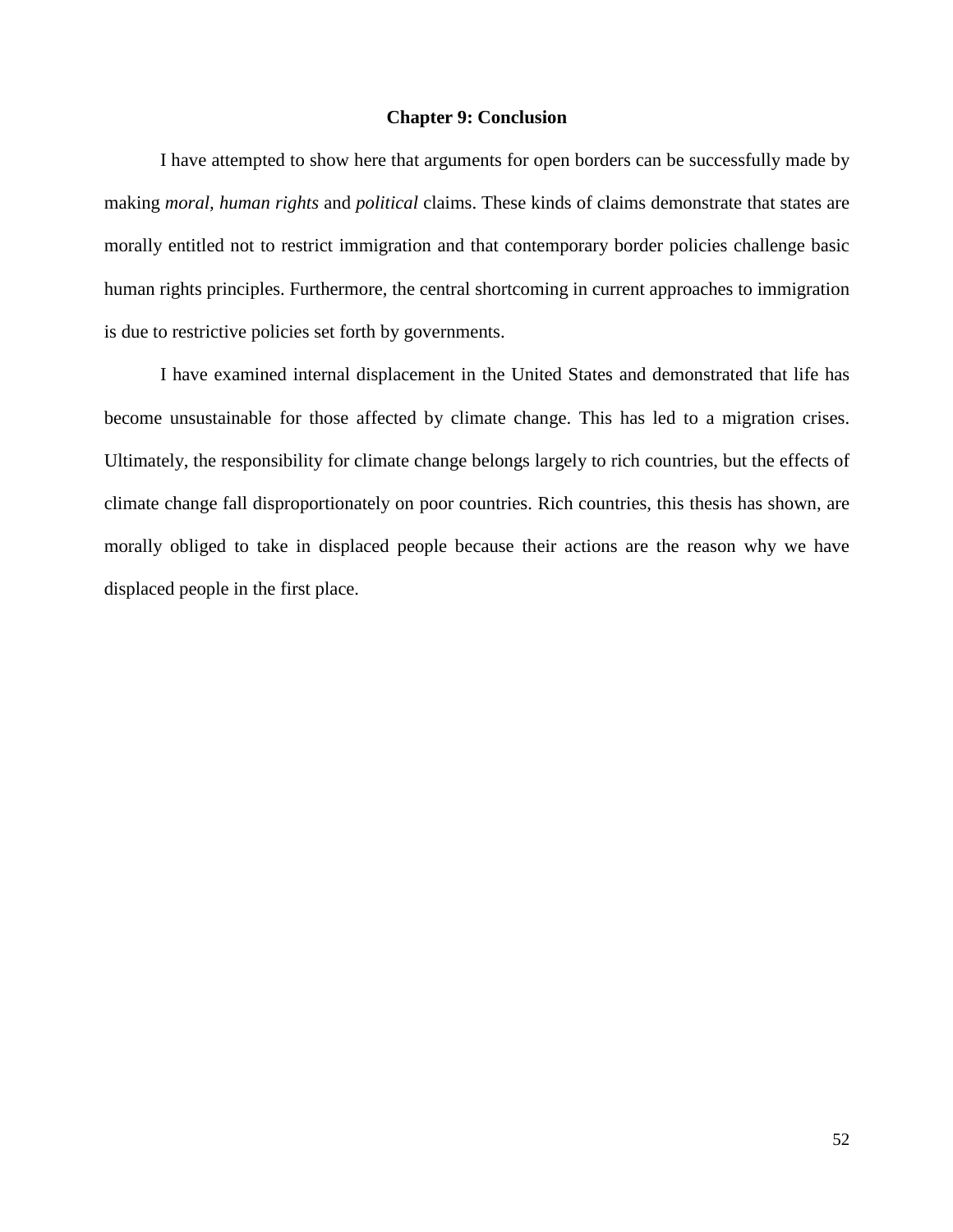#### **Bibliography**

Bennett, John Edward. *The Law of Titles to Indian Lands*. Harlow Publishing Company, 1917.

Blau, Judith R., 1942-:The Paris Agreement : climate change, solidarity, and human rights/ Cham,

Switzerland : Palgrave Macmillan, [2017]

Boussalis, C., Coan, T.G. & Holman, M.R. Climatic Change (2018) 149: 173. [https://doi-](https://doi-org.ezproxy.gc.cuny.edu/10.1007/s10584-018-2223-1)

[org.ezproxy.gc.cuny.edu/10.1007/s10584-018-2223-1](https://doi-org.ezproxy.gc.cuny.edu/10.1007/s10584-018-2223-1)

Carens, Joseph H. "The Case for Open Borders," In The Ethics of Immigration, 225-255. Oxford University Press,

- Climate change in the Northwest : implications for our landscapes, waters, and communities / Washington ; Covelo ; London : Island Press, [2013] 1 online resource (xl, 230 pages) : illustrations [https://link-springer-com.ezproxy.gc.cuny.edu/book/10.5822%2F978-1-61091-](https://link-springer-com.ezproxy.gc.cuny.edu/book/10.5822%2525252F978-1-61091-512-0) [512-0](https://link-springer-com.ezproxy.gc.cuny.edu/book/10.5822%2525252F978-1-61091-512-0)
- Ferris, Elizabeth. "Humanitarian Silos: Climate Change-Induced Displacement." *Brookings*, Brookings, 28 July 2016, [www.brookings.edu/research/humanitarian-silos-climate-change](http://www.brookings.edu/research/humanitarian-silos-climate-change-induced-displacement/)[induced-displacement/.](http://www.brookings.edu/research/humanitarian-silos-climate-change-induced-displacement/)
- "Indian Removal Act." Britannica Online Academic Edition, 2018, pp. Encyclopedia Britannica, Inc. [https://academic-eb-com.ezproxy.gc.cuny.edu/levels/collegiate/article/Indian-Removal-](https://academic-eb-com.ezproxy.gc.cuny.edu/levels/collegiate/article/Indian-Removal-Act/42295)[Act/42295](https://academic-eb-com.ezproxy.gc.cuny.edu/levels/collegiate/article/Indian-Removal-Act/42295) )
- Kirch, Patrick Vinton: On the road of the winds: an archaeological history of the Pacific islands before European contact / Revised and expanded edition. Oakland, California : University of California Press, [2017] xxii, 386 pages : illustrations, maps ; 26 cm
- Mega V.P. (2019) The Paths to Decarbonisation Through Cities and Seas. In: Eco-Responsible Cities and the Global Ocean. Springer, Cham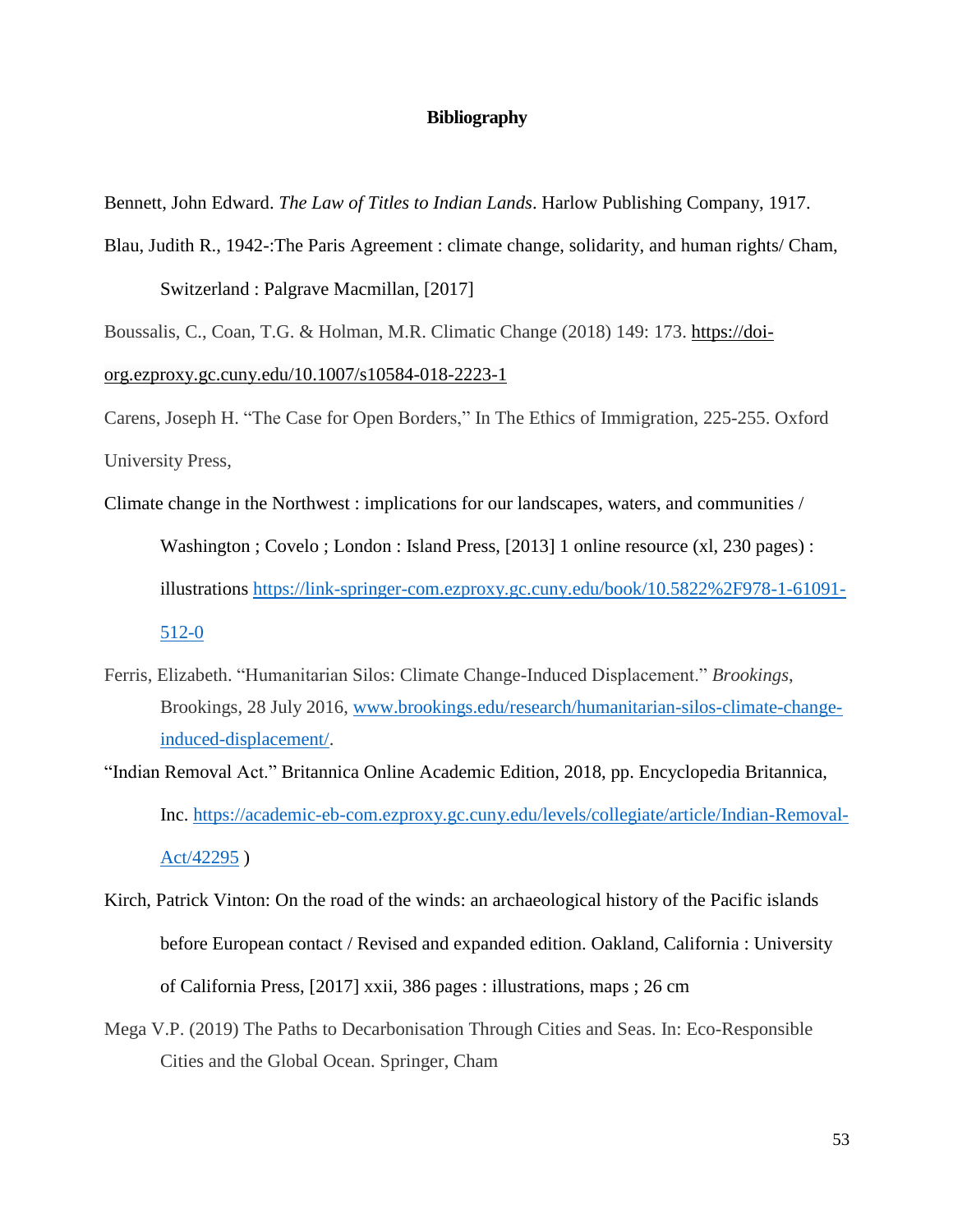- Mega, Voula P. Sustainable development, energy and the city: A civilisation of concepts and actions. Springer Science & Business Media, 2005.
- Nolon, John R., and Salkin, Patricia E. Climate Change and Sustainable Development Law in a Nutshell. West, 2011.
- Pbs.org. (2018). Indian removal. [online] Available at:

https://www.pbs.org/wgbh/aia/part4/4p2959.html [Accessed 28 Jul. 2018].

- Pecoud, Antoine., and Paul de Guchteneire. International Migration, Border Controls and Human Rights: Assessing the Relevance of a Right to Mobility. Journal of Borderlands Studies, Volume 21, No. 1, 2006
- Reflecting on World Refugee Day: The Trends and Consequences of US Refugee Policy. [https://reliefweb.int/report/united-states-america/reflecting-world-refugee-day-trends-and](https://reliefweb.int/report/united-states-america/reflecting-world-refugee-day-trends-and-consequences-us-refugee-policy)[consequences-us-refugee-policy](https://reliefweb.int/report/united-states-america/reflecting-world-refugee-day-trends-and-consequences-us-refugee-policy)
- Rush, Elizabeth A., Rising: dispatches from the new American shore / First edition. Minneapolis, Minnesota: Milkweed Editions, 2018. 299 pages; 23cm.

State.gov. (2018). About PRM. [online] Available at: <https://www.state.gov/j/prm/about/>

Stein, M. (2018). When Climate Change Comes for Your Town, Where Do You Go?. [online] CityLab. Available at: https://www.citylab.com/environment/2018/01/how-to-save-a-town-fromrising-waters/547646/ [Accessed 8 Jul. 2018].

"The Island." U.S. national debate topic, 2014-2015.The ocean / Ipswich, Massachusetts : H. W. Wilson, a division of EBSCO Information Services ; Amenia, NY : Grey House Publishing, 2014. xiii, 191 pages : illustrations ; 26 cm.